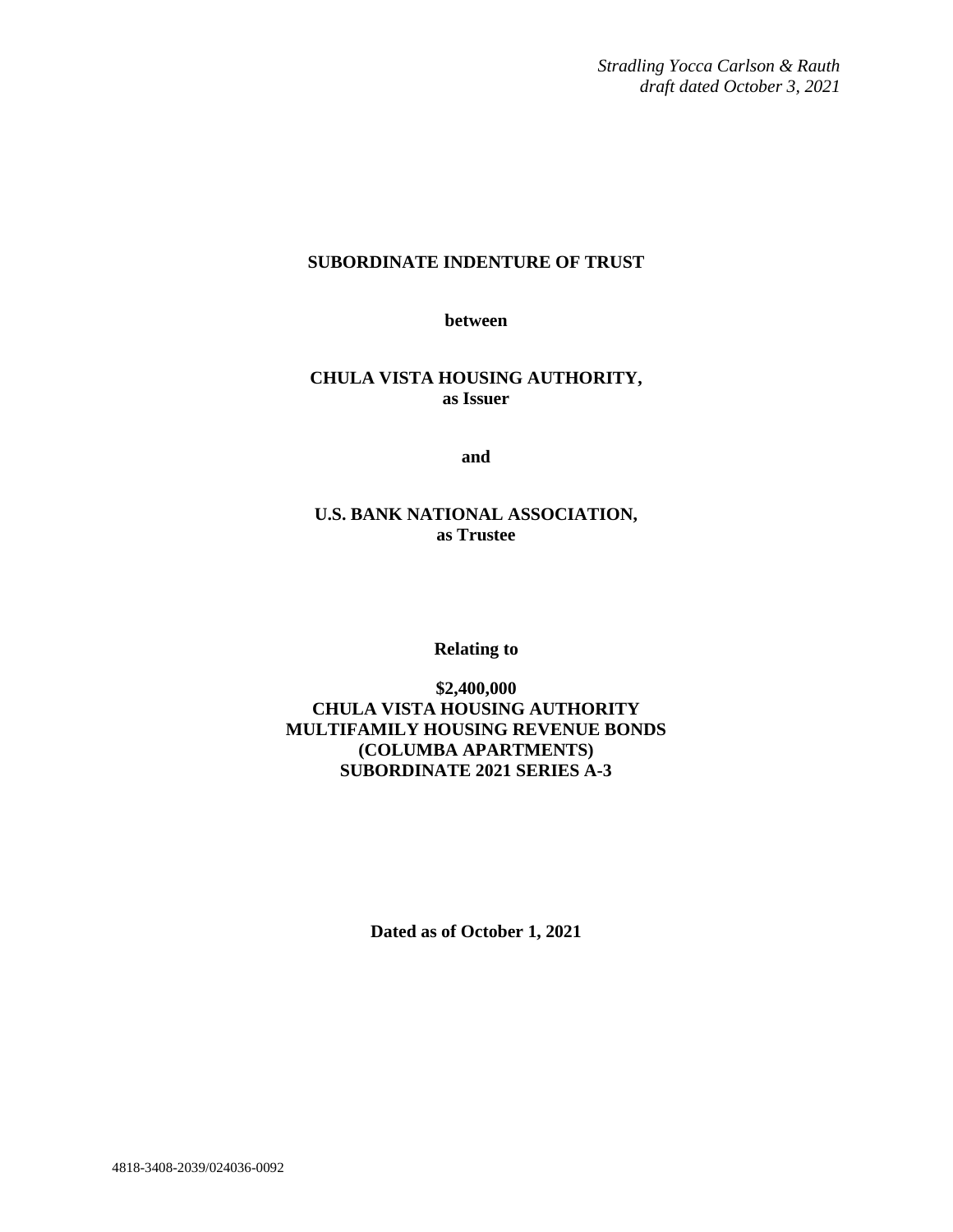# **TABLE OF CONTENTS**

### ARTICLE I DEFINITIONS

| Section 1.01 |  |
|--------------|--|
| Section 1.02 |  |

## ARTICLE II THE SUBORDINATE BONDS

| Section 2.01 |                                                                        |  |
|--------------|------------------------------------------------------------------------|--|
| Section 2.02 |                                                                        |  |
| Section 2.03 |                                                                        |  |
| Section 2.04 |                                                                        |  |
| Section 2.05 |                                                                        |  |
| Section 2.06 |                                                                        |  |
| Section 2.07 | Transfer and Exchange of Subordinate Bonds; Persons Treated as Owners; |  |
|              |                                                                        |  |
| Section 2.08 |                                                                        |  |
| Section 2.09 | Establishment of Subordinate Loan Fund; Application of Bond Proceeds   |  |
|              |                                                                        |  |
| Section 2.10 |                                                                        |  |

## ARTICLE III

# REDEMPTION OF SUBORDINATE BONDS PRIOR TO MATURITY

| Section 3.01 |  |
|--------------|--|
| Section 3.02 |  |
| Section 3.03 |  |

### ARTICLE IV REVENUES AND FUNDS

| Section 4.01 |  |
|--------------|--|
| Section 4.02 |  |
| Section 4.03 |  |
| Section 4.04 |  |
| Section 4.05 |  |
| Section 4.06 |  |
| Section 4.07 |  |
| Section 4.08 |  |

# ARTICLE V

# GENERAL COVENANTS AND REPRESENTATIONS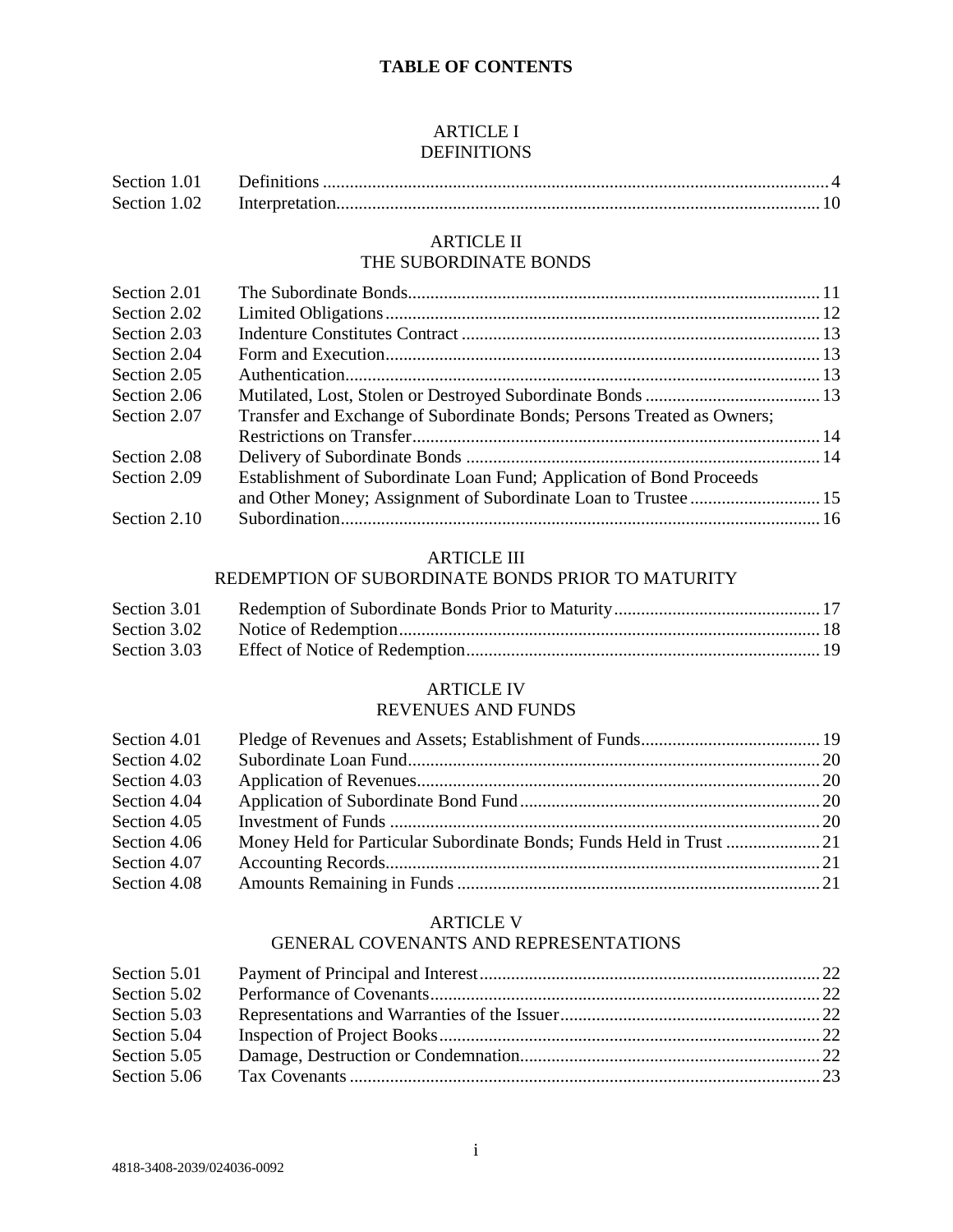# **TABLE OF CONTENTS (***continued***)**

# ARTICLE VI

# DEFAULT PROVISIONS AND

# REMEDIES OF TRUSTEE AND SUBORDINATE BONDHOLDERS

| Section 6.01 |  |
|--------------|--|
| Section 6.02 |  |
| Section 6.03 |  |
| Section 6.04 |  |
| Section 6.05 |  |
| Section 6.06 |  |
| Section 6.07 |  |
| Section 6.08 |  |
| Section 6.09 |  |
| Section 6.10 |  |

# ARTICLE VII

# CONCERNING THE TRUSTEE

| Successor Trustee as Trustee, Paying Agent and Subordinate Bond |  |
|-----------------------------------------------------------------|--|
|                                                                 |  |
|                                                                 |  |
|                                                                 |  |
|                                                                 |  |
|                                                                 |  |

# ARTICLE VIII

## SUPPLEMENTAL INDENTURES AND AMENDMENTS OF CERTAIN DOCUMENTS

| Section 8.01 | Supplemental Indentures Not Requiring Consent of Subordinate             |  |
|--------------|--------------------------------------------------------------------------|--|
|              |                                                                          |  |
| Section 8.02 | Supplemental Indentures Requiring Consent of Subordinate Bondholders  39 |  |
| Section 8.03 | Amendments to Subordinate Loan Agreement Not Requiring Consent of        |  |
|              |                                                                          |  |
| Section 8.04 | Amendments to Subordinate Loan Agreement Requiring Consent of            |  |
|              |                                                                          |  |
| Section 8.05 |                                                                          |  |
| Section 8.06 |                                                                          |  |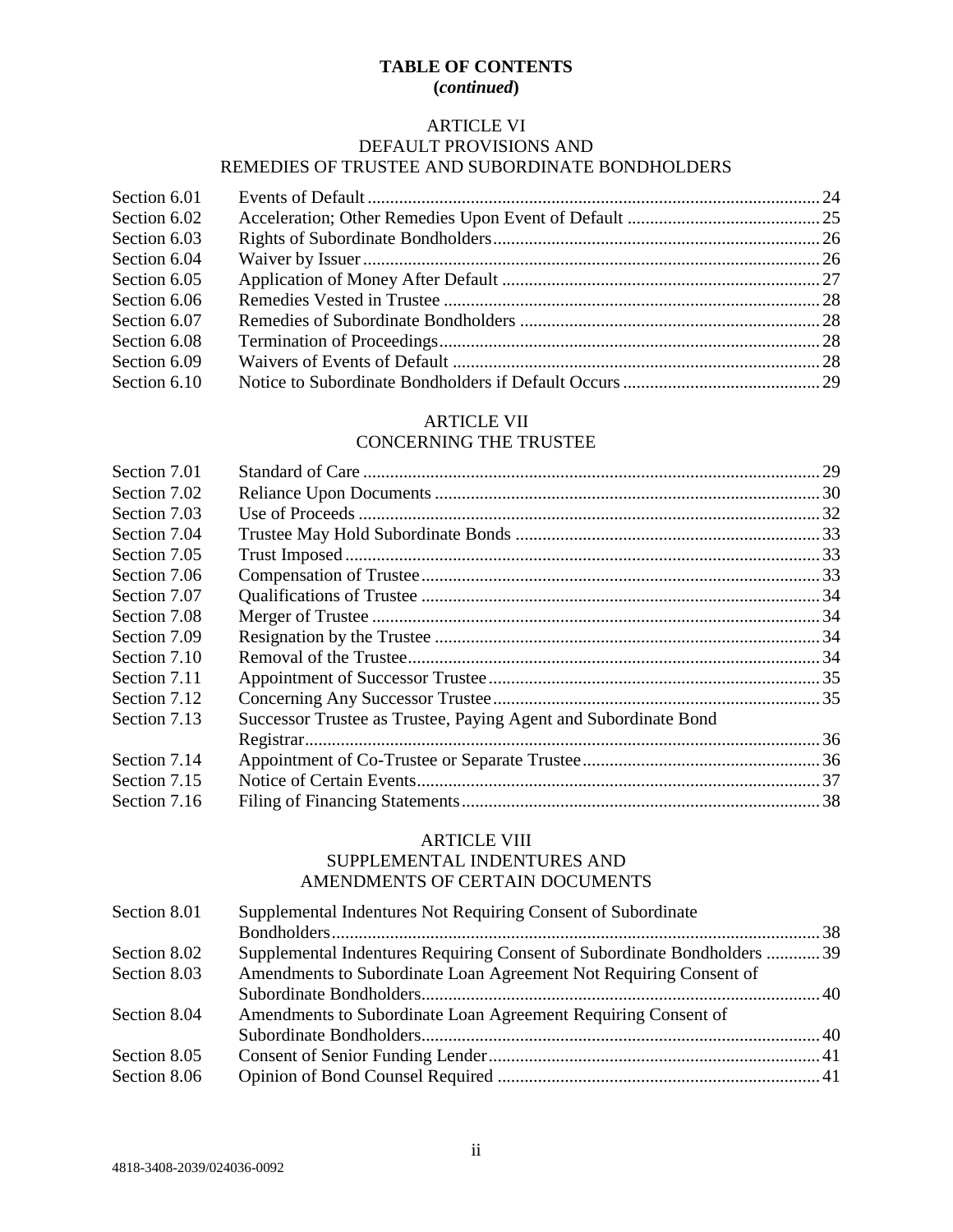# **TABLE OF CONTENTS (***continued***)**

# ARTICLE IX

# SATISFACTION AND DISCHARGE OF INDENTURE

| Section 9.01 |  |
|--------------|--|
| Section 9.02 |  |
| Section 9.03 |  |
| Section 9.04 |  |

# ARTICLE X

# MISCELLANEOUS

| Section 10.01 |  |
|---------------|--|
| Section 10.02 |  |
| Section 10.03 |  |
| Section 10.04 |  |
| Section 10.05 |  |
| Section 10.06 |  |
| Section 10.07 |  |
| Section 10.08 |  |
| Section 10.09 |  |
|               |  |

| EXHIBIT A |  |
|-----------|--|
| EXHIBIT B |  |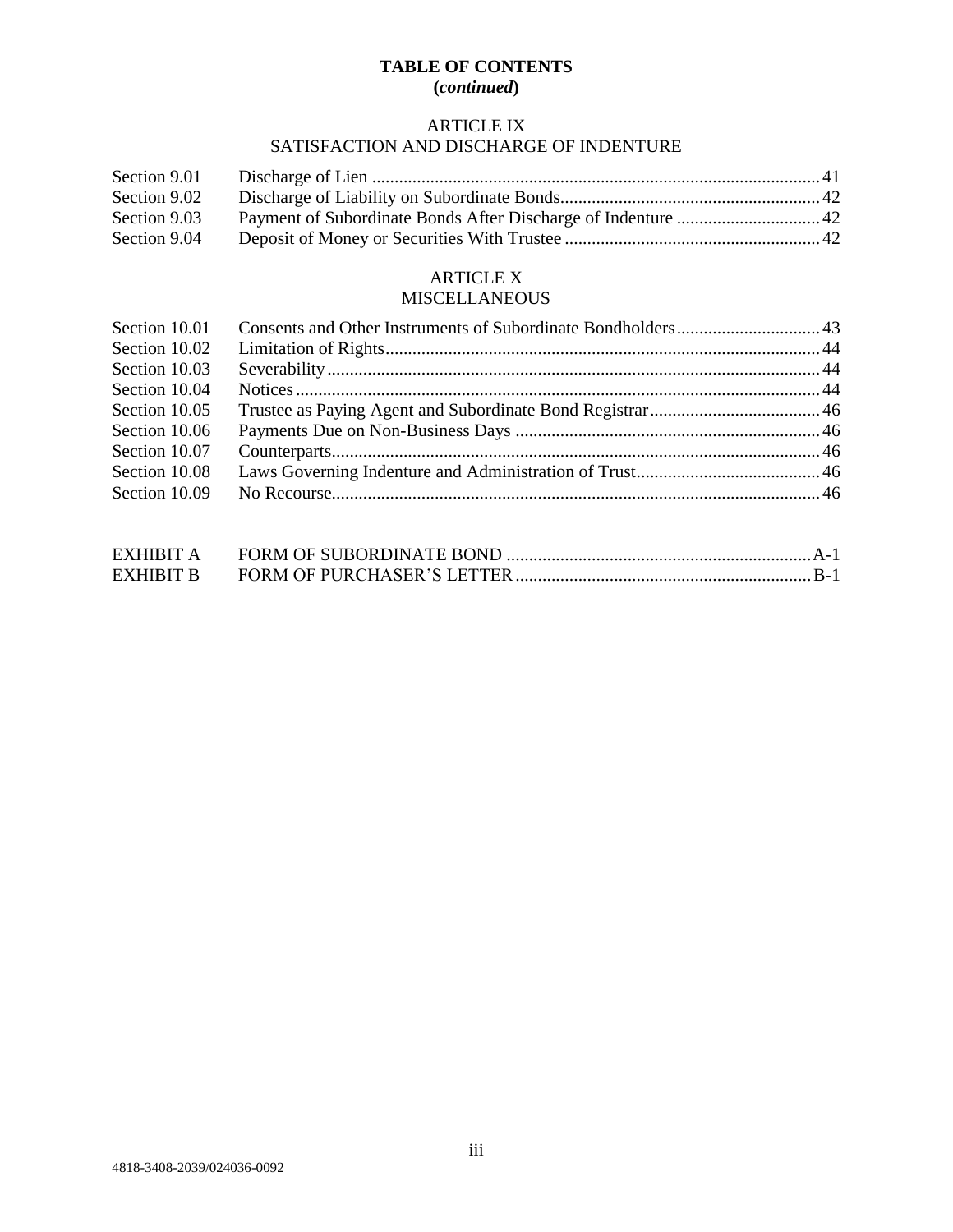#### **SUBORDINATE INDENTURE OF TRUST**

THIS SUBORDINATE INDENTURE OF TRUST (this "Indenture"), made and entered into and dated as of October 1, 2021, by and between the CHULA VISTA HOUSING AUTHORITY (together with any successor to its rights, duties and obligations, the "Issuer"), a public body corporate and politic is duly organized and existing under the Constitution and the laws of the State of California (the "State"), and U.S. Bank National Association, a national banking association organized and existing under and by virtue of the laws of the United States of America, qualified to accept and administer the trusts hereby created (together with any successor trustee hereunder and their respective successors and assigns, the "Trustee");

### **W I T N E S S E T H:**

**WHEREAS**, the Issuer is authorized by Chapter 1 of Part 2 of Division 24 of the Health and Safety Code of the State of California, as amended (the "Act"), to issue one or more series of its revenue bonds and loan the proceeds thereof to finance, among other things, the construction and equipping of multifamily rental housing for persons and families of low or moderate income; and

**WHEREAS**, pursuant to the Act and this Subordinate Indenture, the Issuer proposes to finance the acquisition, rehabilitation and equipping of an 198-unit plus two manager's units multifamily rental housing development to be located within the City of Chula Vista, California known as "Columba Apartments" (as more particularly described herein, the "Project"); and

**WHEREAS**, in order to provide a portion of the funds necessary to finance the Project, pursuant to and in accordance with the Act, the Issuer has entered into a Funding Loan Agreement, by and among the Issuer, Citibank, N.A., as funding lender (the "Senior Funding Lender"), and U.S. Bank National Association, as fiscal agent (the "Senior Fiscal Agent"), dated as of October 1, 2021 (the "Senior Funding Loan Agreement"), pursuant to which the Senior Funding Lender will (i) advance funds (the "Senior Funding Loan") to or for the account of the Issuer, and (ii) apply the proceeds of the Senior Funding Loan to make a loan (the "Senior Borrower Loan," and, together with the Senior Funding Loan, collectively, the "Senior Loans") pursuant to a Borrower Loan Agreement, by and between the Issuer and Millenia II CIC, LP, a California limited partnership (the "Borrower"), dated as of October 1, 2021 (the "Senior Borrower Loan Agreement," and, together with the Senior Funding Loan Agreement, the "Senior Loan Agreements"); and

**WHEREAS**, pursuant to the Senior Funding Loan Agreement, the Issuer executed and delivered a Governmental Lender Multifamily Note dated October \_\_, 2021 in the aggregate principal amount of \$\_\_\_\_\_\_\_\_\_\_, a Governmental Lender Multifamily Note dated October \_\_, 2021 in the aggregate principal amount of \$\_\_\_\_\_\_\_\_\_\_\_\_ and a Governmental Lender Multifamily Note dated October <sub>\_\_</sub>, 2021 in the aggregate principal amount of \$\_\_\_\_\_\_\_\_\_\_\_\_\_ ( collectively, the "Senior Governmental Notes"), and, pursuant to the Senior Borrower Loan Agreement, the Borrower executed and delivered a Borrower Multifamily Note dated October \_\_, 2021 in the aggregate principal amount of \$\_\_\_\_\_\_\_\_\_\_\_\_, a Borrower Multifamily Note dated October \_\_, 2021 in the aggregate principal amount of \$\_\_\_\_\_\_\_\_\_\_\_\_\_ and a Borrower Multifamily Note dated October \_\_, 2021 in the aggregate principal amount of \$\_\_\_\_\_\_\_\_\_\_\_\_ (collectively, the "Senior Borrower Notes," and, together with the Senior Funding Loan Agreement, the Senior Borrower Loan Agreement, the Senior Governmental Notes and the Regulatory Agreement (as defined herein), the "Senior Loan Documents"); and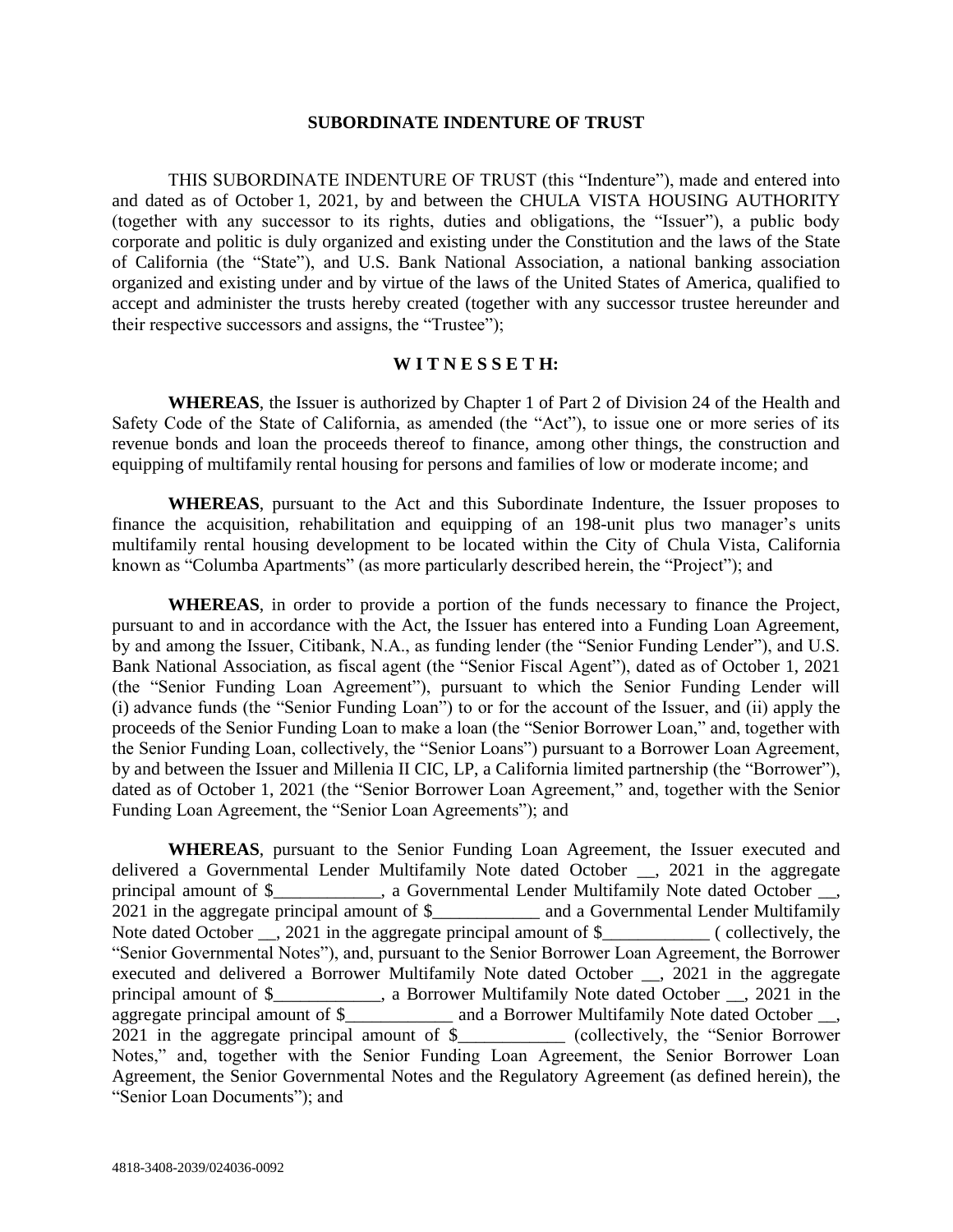**WHEREAS**, pursuant to and in accordance with the Act, the Issuer has authorized and undertaken to issue revenue bonds to be designated the Chula Vista Housing Authority Multifamily Housing Revenue Bonds (Columba Apartments), Subordinate 2021 Series A-3, in the original aggregate principal amount of \$2,400,000 (the "Subordinate Bonds") pursuant to this Subordinate Indenture in order to provide a portion of the funds necessary to finance the Project; and

**WHEREAS**, the Issuer has duly entered into a Subordinate Loan Agreement of even date herewith (the "Subordinate Loan Agreement") with the Borrower and the Trustee specifying the terms and conditions under which it will issue the Subordinate Bonds and use the proceeds of the sale thereof to make a mortgage loan in the original aggregate principal amount of \$2,400,000 (the "Subordinate Loan"), to the Borrower for the financing of the Project, evidenced by a Subordinate Promissory Note (the "Subordinate Note"), endorsed by the Issuer to the Trustee pursuant to this Subordinate Indenture; and

**WHEREAS**, to secure the Borrower's obligations under the Subordinate Note, the Borrower will execute and deliver to the Issuer a Subordinate Multifamily Deed of Trust, Assignment of Rents, Security Agreement and Fixture Filing dated as of even date herewith (the "Subordinate Mortgage") with respect to the Project, which Subordinate Mortgage will be assigned to the Trustee; and

**WHEREAS**, to provide for the authentication and delivery of the Subordinate Bonds, to establish and declare the terms and conditions upon which the Subordinate Bonds are to be issued and secured and to secure the payment of the principal thereof and of the interest thereon, the Issuer has authorized the execution and delivery of this Subordinate Indenture; and

**WHEREAS**, the Issuer has determined that all acts and proceedings required by law necessary to make the Subordinate Bonds, when executed by the Issuer, authenticated and delivered by the Trustee and duly issued, the valid, binding and legal limited obligations of the Issuer, and to constitute this Subordinate Indenture a valid and binding agreement for the uses and purposes herein set forth, in accordance with its terms, have been done and taken, and the execution and delivery of this Subordinate Indenture have been in all respects duly authorized; and

**WHEREAS**, the Trustee has trust powers and the power and authority to enter into this Subordinate Indenture, to accept trusts generally and to accept and execute the trust created by this Subordinate Indenture; the Trustee has accepted the trust so created and, to evidence such acceptance, has joined in the execution of this Subordinate Indenture.

**NOW, THEREFORE**, the Issuer, in consideration of the premises and the acceptance by the Trustee of the trusts hereby created and of the purchase and acceptance of the Subordinate Bonds by the holders and owners thereof, and for other good and valuable consideration, the receipt of which is hereby acknowledged, to secure the payment of the principal of, and interest on the Subordinate Bonds according to their tenor and effect, and the performance and observance by the Issuer of all the covenants expressed or implied herein and in the Subordinate Bonds, does hereby grant, bargain, sell, convey, pledge and assign a security interest, unto the Trustee, and its successors in trust and its and their assigns in and to the following (said property being herein referred to as the "Subordinate Trust Estate"), to wit:

## **GRANTING CLAUSE FIRST**

All right, title and interest of the Issuer in and to all Revenues.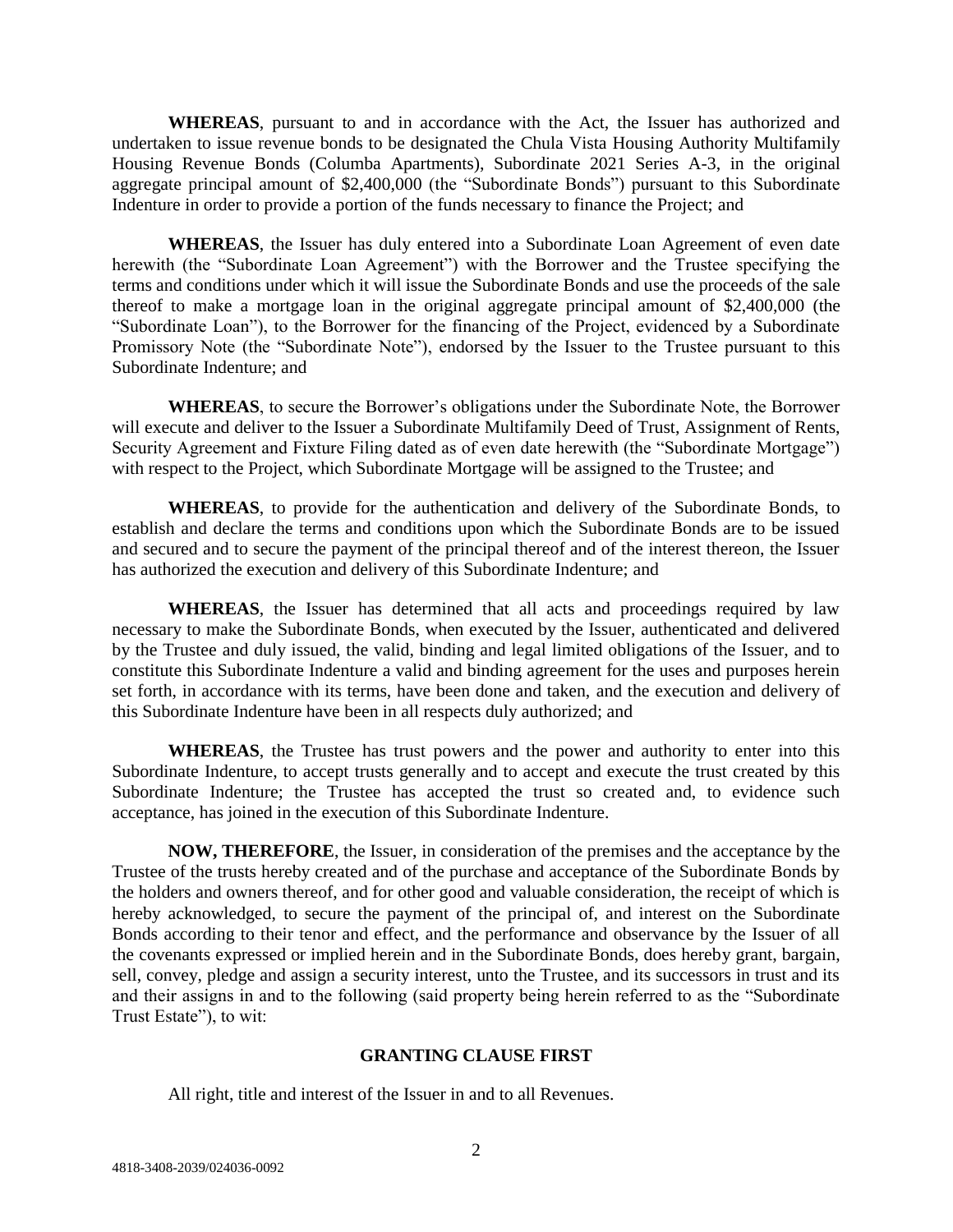#### **GRANTING CLAUSE SECOND**

All right, title and interest of the Issuer in and to the Subordinate Loan Agreement, the Subordinate Note and the Subordinate Mortgage (other than the Unassigned Rights), including all extensions and renewals of the terms thereof, if any, including, but without limiting the generality of the foregoing, the present and continuing right to receive, receipt for, collect or make claim for any of the money, income, revenues, issues, profits and other amounts payable or receivable thereunder (including all casualty insurance benefits or condemnation awards subject to the interests of the holders of the Senior Obligations (as defined herein)), whether payable under the above-referenced documents or otherwise, to bring actions and proceedings thereunder or for the enforcement thereof, and to do any and all things which the Issuer or any other Person is or may become entitled to do under said documents.

### **GRANTING CLAUSE THIRD**

All funds, money and securities and any and all other rights and interests in property whether tangible or intangible from time to time hereafter by delivery or by writing of any kind, conveyed, mortgaged, pledged, assigned or transferred as and for additional security hereunder for the Subordinate Bonds by the Issuer or by anyone on its behalf or with its written consent to the Trustee, which is hereby authorized to receive any and all such property at any and all times and to hold and apply the same subject to the terms hereof.

TO HAVE AND TO HOLD, all the same with all privileges and appurtenances hereby conveyed and assigned, or agreed or intended so to be, to the Trustee and its successors in said trust and to them and their assigns forever;

IN TRUST NEVERTHELESS, upon the terms and trusts herein set forth for the equal and proportionate benefit, security and protection of all Holders of the Subordinate Bonds issued under and secured by this Subordinate Indenture without privilege, priority or distinction as to lien or otherwise of any of the Subordinate Bonds over any of the other Subordinate Bonds, except as set forth in this Subordinate Indenture;

PROVIDED, HOWEVER, that if the Issuer or its successors or assigns shall pay or cause to be paid to the Holders of the Subordinate Bonds the principal, interest and, to become due thereon at the times and in the manner provided in Article IX hereof, and if the Issuer shall keep, perform and observe, or cause to be kept, performed and observed, all of its covenants, warranties and agreements contained herein, then these presents and the estate and rights hereby granted shall, at the option of the Issuer, cease, terminate and be void, and thereupon the Trustee shall cancel and discharge the lien of this Subordinate Indenture and execute and deliver to the Issuer such instruments in writing as shall be requisite to satisfy the lien hereof, and, subject to the provisions of Sections 4.06 and 4.08 hereof and Article IX hereof, reconvey to the Issuer the estate hereby conveyed, and assign and deliver to the Issuer any property at the time subject to the lien of this Subordinate Indenture which may then be in its possession; otherwise this Subordinate Indenture to be and remain in full force and effect and upon the trusts and subject to the covenants and conditions hereinafter set forth.

AND IT IS HEREBY COVENANTED AND AGREED by and between the parties hereto, that the terms and provisions upon which the Subordinate Bonds are to be issued, executed, authenticated, delivered and secured, and the trusts and conditions upon which the Subordinate Trust Estate is to be held and disposed of, which said trusts and conditions the said Trustee hereby accepts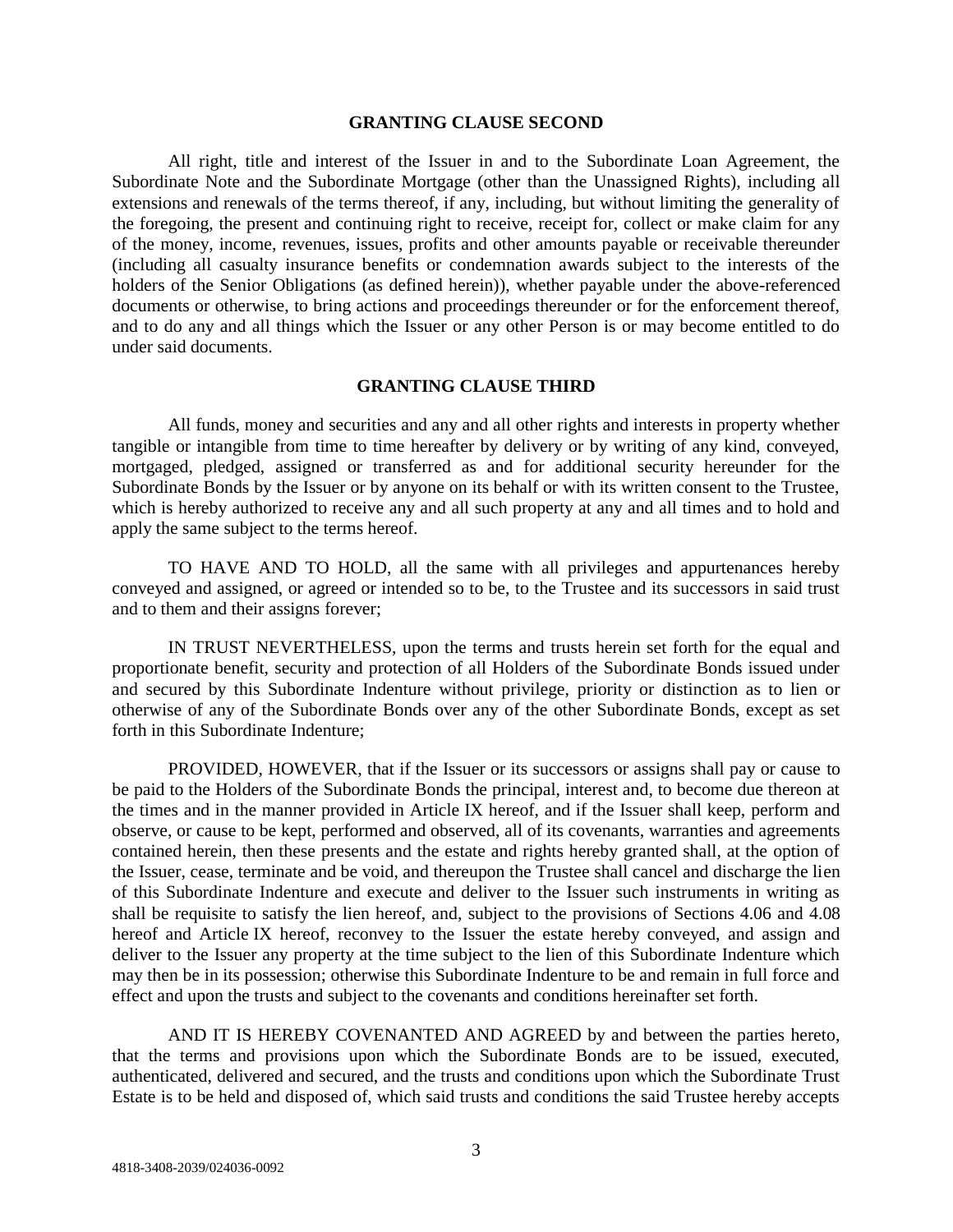and agrees to discharge, are as follows (except that in the performance of the agreements of the Issuer herein contained, any obligation it may thereby incur for the payment of money shall not be a general obligation of the Issuer nor a debt or pledge of the faith and credit of the Issuer or the State, but shall be payable solely from the revenues and funds pledged for its payment in accordance with this Subordinate Indenture):

# **ARTICLE I**

#### **DEFINITIONS**

**Section 1.01 Definitions**. Terms used herein and not otherwise defined shall have the meaning provided in the Senior Loan Documents. The terms used in this Subordinate Indenture (except as herein otherwise expressly provided or unless the context otherwise requires) for all purposes of this Subordinate Indenture and of any indenture supplemental hereto shall have the respective meanings specified below:

"*Act*" means Chapter 1 of Part 2 of Division 24 of the Health and Safety Code of the State of California, as amended, as now in effect and as it may from time to time hereafter be amended and supplemented.

"*Authorized Amount*" shall mean \$2,400,000, the principal amount of Subordinate Bonds authorized to be issued under this Subordinate Indenture.

"*Authorized Officer*" means (a) when used with respect to the Issuer, its Chairperson, Vice Chairperson, Executive Director or Treasurer, and any other officer or employee of the Issuer designated by certificate of any of the foregoing as authorized by the Issuer, acting alone, to perform a specified act, sign a specified document or otherwise take action with respect to the Subordinate Bonds, (b) when used with respect to the Borrower, any general partner of the Borrower and such additional Person or Persons, if any, duly designated by the Borrower in writing to act on its behalf, and (c) when used with respect to the Trustee, any authorized signatory of the Trustee, or any Person who is authorized in writing to take the action in question on behalf of the Trustee.

"*Bond Counsel*" means (i) on the Closing Date, the law firm delivering the approving opinion(s) with respect to the Subordinate Bonds, or (ii) any other firm of attorneys selected by the Issuer that is experienced in matters relating to the issuance of obligations by states and their political subdivisions that is listed as municipal bond attorneys in The Bond Buyer's Municipal Marketplace.

"*Bond Resolution*" means the resolution adopted by the Issuer authorizing the issuance of the Subordinate Bonds.

"*Borrower*" means Millenia II CIC, LP, a limited partnership duly organized and existing under the laws of the State of California, or any of its permitted successors or assigns, as owner of the Project.

"*Business Day*" means any day other than (a) a Saturday, (b) a Sunday, (c) a day on which the Federal Reserve Bank of New York is authorized or obligated by law or executive order to remain closed, (d) a day on which the Principal Office of the Subordinate Bondholder Representative is closed, or (e) a day on which (i) banking institutions in the City of New York or in the city in which the Principal Office of the Trustee or the Subordinate Bondholder Representative is located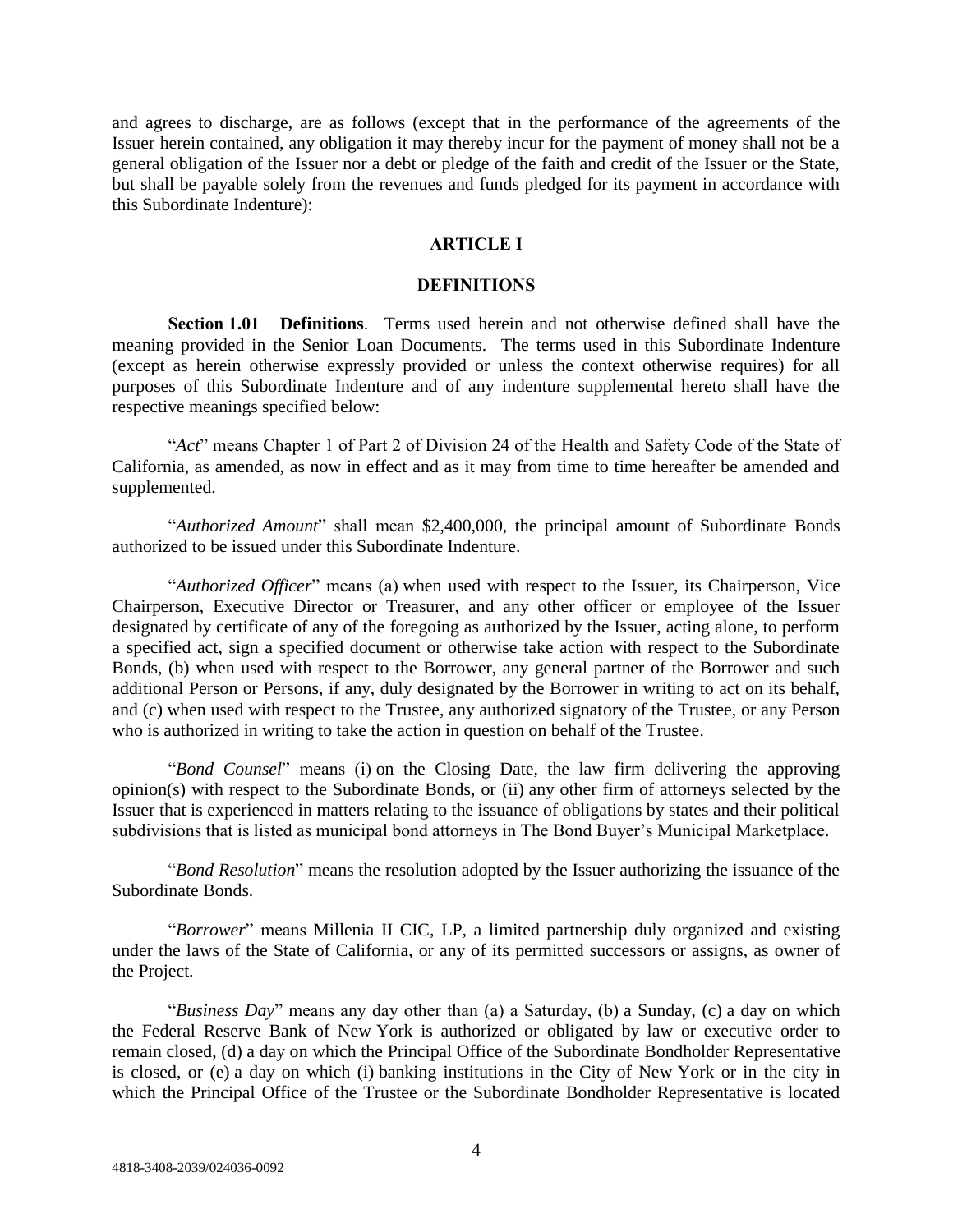are authorized or obligated by law or executive order to be closed or (ii) the New York Stock Exchange is closed.

"*Certificate of the Issuer*" and "*Request of the Issuer*" mean, respectively, a written certificate or request signed in the name of the Issuer by an Authorized Officer of the Issuer or such other Person as may be designated and authorized to sign for the Issuer. Any such instrument and supporting opinions or representations, if any, may, but need not, be combined in a single instrument with any other instrument, opinion or representation, and the two or more so combined shall be read and construed as a single instrument.

"*Closing Date*" means October \_\_, 2021, the date of issuance of the Subordinate Bonds.

"*Code*" means the Internal Revenue Code of 1986 and the regulations promulgated thereunder.

"*Default Rate*" shall mean a rate per annum equal to the lesser of (i) the maximum interest rate that may be paid on the Bonds under State law, currently twelve percent per annum (12%), or (ii) the Subordinate Bond Rate plus five (5) percentage points, and shall compound monthly.

"*Determination of Taxability*" shall mean, (a) a determination by the Commissioner or any District Director of the Internal Revenue Service, (b) a private ruling or Technical Advice Memorandum issued by the National Office of the Internal Revenue Service in which Issuer and Borrower were afforded the opportunity to participate, (c) a determination by any court of competent jurisdiction, (d) the enactment of legislation or (e) receipt by Trustee or Subordinate Bondholder Representative, at the request of Issuer, Borrower, Trustee or Subordinate Bondholder Representative, of an opinion of Bond Counsel, in each case to the effect that the interest on the Subordinate Bonds is includable in gross income for federal income tax purposes of any bondholder or any former bondholder, other than a bondholder who is a "substantial user" of the Project or a "related person" (as such terms are defined in Section 147(a) of the Code); provided, however, that no such Determination of Taxability under clause (a) or (c) shall be deemed to have occurred if the Issuer (at the sole expense of the Borrower) or the Borrower is contesting such determination, has elected to contest such determination in good faith and is proceeding with all applicable dispatch to prosecute such contest until the earliest of (i) a final determination from which no appeal may be taken with respect to such determination, (ii) abandonment of such appeal by the Issuer or the Borrower, as the case may be, or (iii) unless otherwise agreed to by the Subordinate Bondholder Representative in its sole and reasonable discretion, one year from the date of initial determination.

"*Electronic Notice*" means delivery of notice in a Word format or a Portable Document Format (PDF) by electronic mail to the electronic mail addresses listed in Section 10.04 hereof; provided, that if a sender receives notice that the electronic mail is undeliverable, notice must be sent as otherwise required by Section 10.04 hereof.

"*Enforcement Action*" shall have the meaning given to that term in the Subordination Agreement.

"*Event of Default*" or "*event of default*" means any of those events specified in and defined by the applicable provisions of Article VI hereof to constitute an event of default.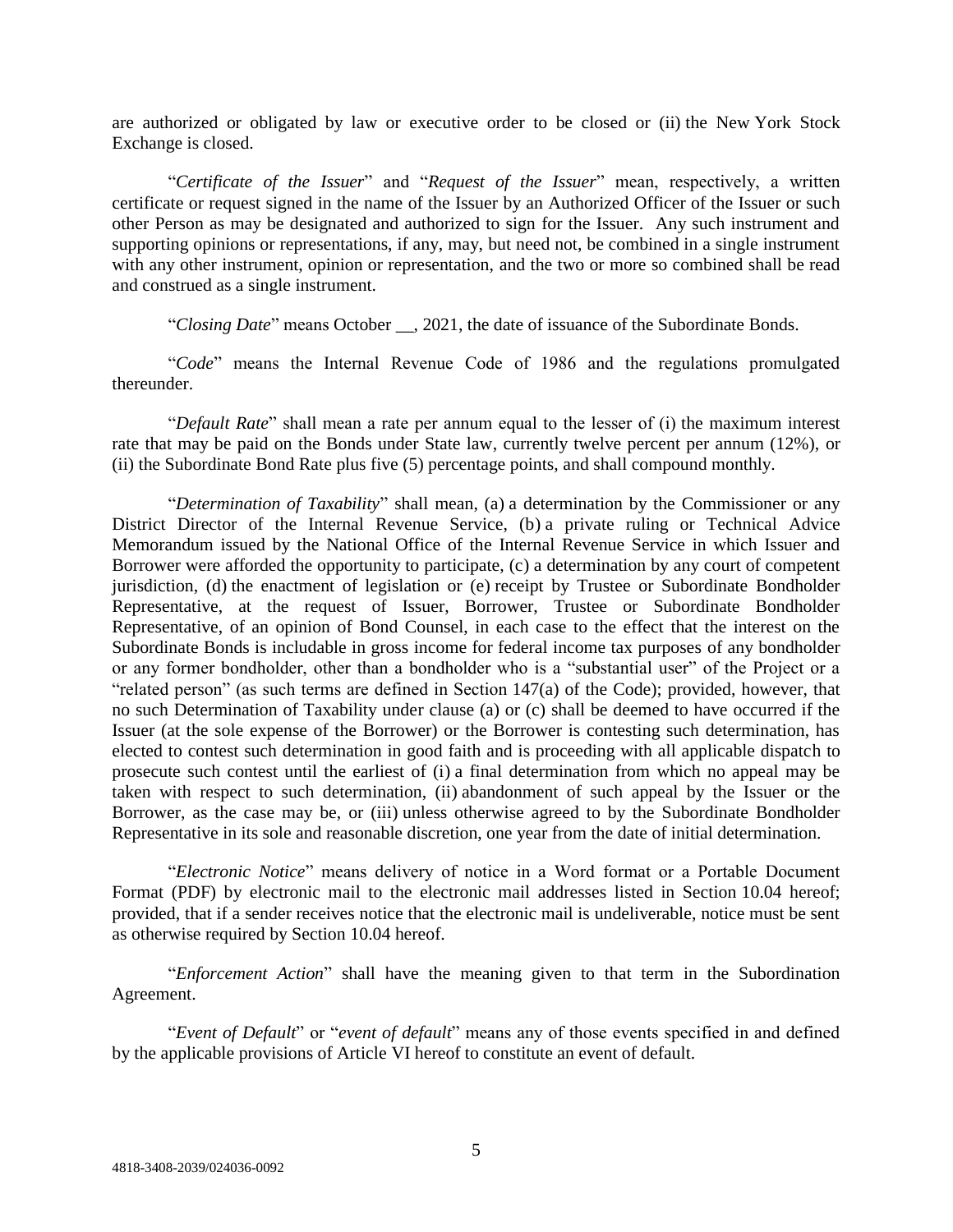"*Extraordinary Services*" means and includes, but not by way of limitation, services, actions and things carried out and all expenses incurred by the Trustee in respect of or to prevent default under this Subordinate Indenture or the Subordinate Loan Documents, including any reasonable attorneys' or agents' fees and expenses and other litigation costs that are entitled to reimbursement under the terms of the Subordinate Loan Agreement, and other actions taken and carried out by the Trustee which are not expressly set forth in this Subordinate Indenture or the Subordinate Loan Documents.

"*Government Obligations*" means investments meeting the requirements of clauses (a) or (b) of the definition of "Permitted Investments."

"*Indenture*" means this Subordinate Indenture of Trust, as the same may be amended, modified or supplemented from time to time.

"*Investor Limited Partner*" means RJ HOF 71-Millenia II CIC L.L.C., a Florida limited liability company, or any other successor entity or assignee in such entity's capacity as an equity investor in the Borrower.

"*Issuer*" means the Chula Vista Housing Authority, a public body corporate and politic is duly organized and existing under the Constitution and the laws of the State of California, and its successors and assigns.

"*Maturity Date*" means October [\_\_], 2076.

"*Net Cash Flow*" means, collectively, [(i) the "Net Cash Flow" as defined in the Partnership Agreement that is allocable to the payment of debt service on the Subordinate Bonds as set forth in Section 7.03 of the Partnership Agreement, and (ii) any proceeds from "Capital Transactions" as defined in the Partnership Agreement that is allocable to the payment of debt service on the Subordinate Bonds as set forth in Section 7.05 of the Partnership Agreement.]

"*Net Proceeds*"*,* when used with respect to any insurance proceeds or condemnation award with respect to the Project, shall mean the amount remaining (i) after deducting from the gross proceeds thereof all expenses (including attorneys' fees) incurred in the collection of such proceeds or award and (ii) after applying such amounts as set forth in the Senior Loan Documents.

"*Outstanding*" when used with respect to the Subordinate Bonds or "Subordinate Bonds Outstanding" means, as of any date, all Subordinate Bonds that have been duly authenticated and delivered by the Trustee under this Subordinate Indenture, except:

(a) Subordinate Bonds surrendered and replaced upon exchange or transfer, or cancelled because of payment or redemption, at or prior to such date;

(b) Subordinate Bonds for the payment, redemption or purchase for cancellation of which sufficient money has been deposited prior to such date with the Trustee (whether upon or prior to the maturity, amortization or redemption date of any such Subordinate Bonds), or which are deemed to have been paid and discharged pursuant to the provisions of Section 9.01 hereof; provided that if such Subordinate Bonds are to be redeemed prior to the maturity thereof, other than by scheduled amortization, notice of such redemption shall have been given or arrangements satisfactory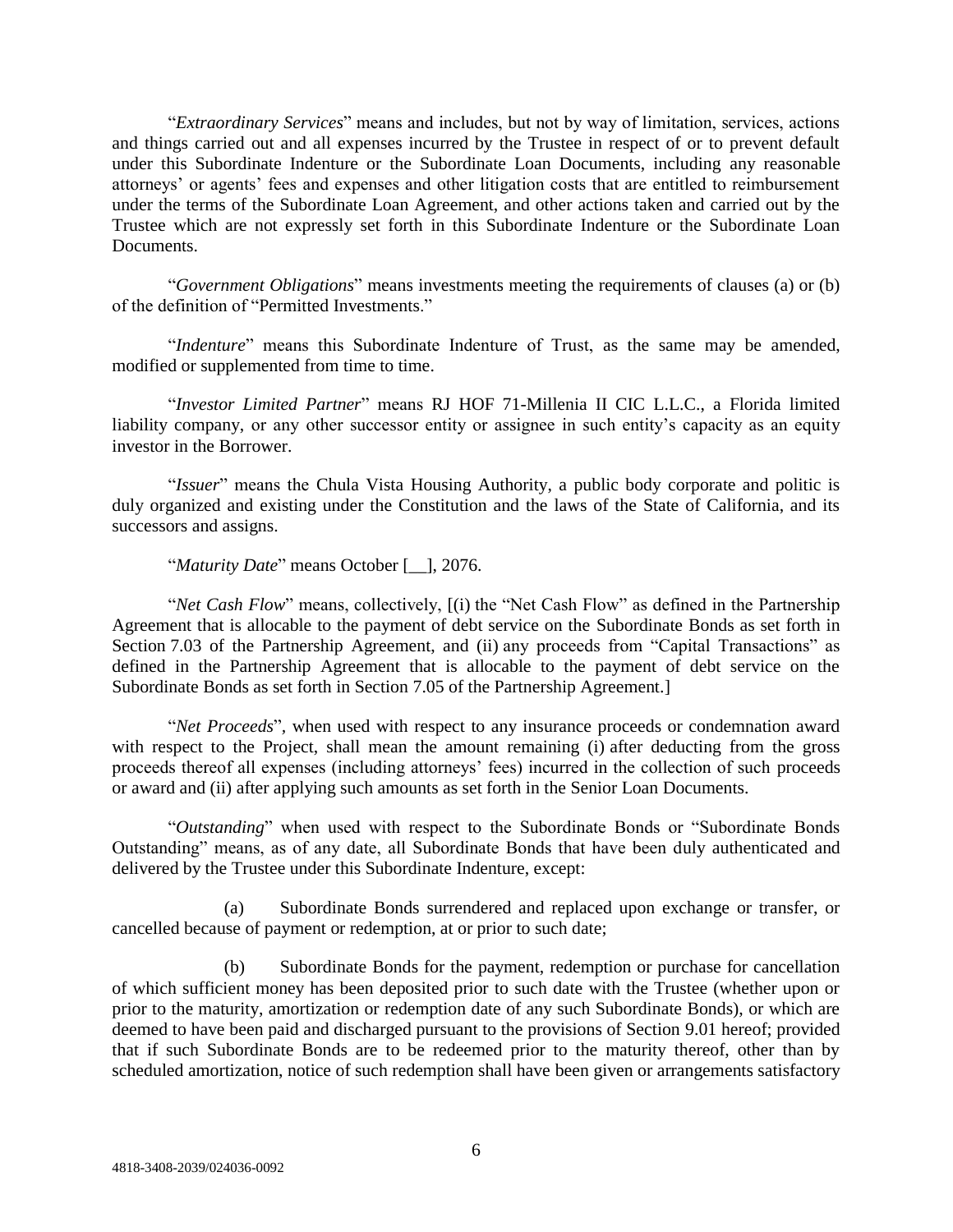to the Trustee shall have been made therefor, or waiver of such notice satisfactory in form to the Trustee shall have been filed with the Trustee; and

(c) Subordinate Bonds in lieu of which others have been authenticated (or payment, when due, of which is made without replacement) under Section 2.05 hereof.

"*Partnership Agreement*" means the [First Amended and Restated Limited Partnership Agreement of the Borrower], dated as of October \_\_, 2021.

"*Permitted Investments*" shall have the same meaning as defined in the Senior Funding Loan Agreement.

"*Person*" means an individual, a corporation, a partnership, an association, a joint stock company, a joint venture, a trust, an unincorporated association, a limited liability company or a government or any agency or political subdivision thereof, or any other organization or entity (whether governmental or private).

"*Pledged Revenues*" means the amounts pledged under the Senior Loan Documents.

"*Principal Office of the Trustee*" means the office of the Trustee referenced in Section 10.04(a) hereof, or such other office or offices as the Trustee may designate in writing from time to time, or the office of any successor Trustee where it principally conducts its business of serving as trustee under indentures pursuant to which municipal or governmental obligations are issued.

"*Project*" means, collectively, the land and residential rental apartment units, and related fixtures, equipment, furnishings and site improvements known as Columba Apartments located in Chula Vista, California, including the real estate described in the Subordinate Mortgage.

"*Record Date*" means the 15th day of the month preceding the month in which any Subordinate Bond Payment Date falls.

"*Regulatory Agreement*" means the Regulatory Agreement and Declaration of Restrictive Covenants dated as of October 1, 2021, by and between the Issuer and the Borrower with respect to the Project.

"*Responsible Officer*" means any officer of the Trustee employed within or otherwise having regular responsibility in connection with the corporate trust department of the Trustee and the trusts created hereunder.

"*Revenue Fund*" means the Revenue Fund established by the Trustee pursuant to Section 4.01 hereof.

"*Revenues*" means [90% of Net Cash Flow].

"*Senior Fiscal Agent*" means U.S. Bank National Association, as fiscal agent under the Senior Funding Loan Agreement.

"*Senior Funding Lender*" means the Funding Lender as defined in the Senior Funding Loan Agreement.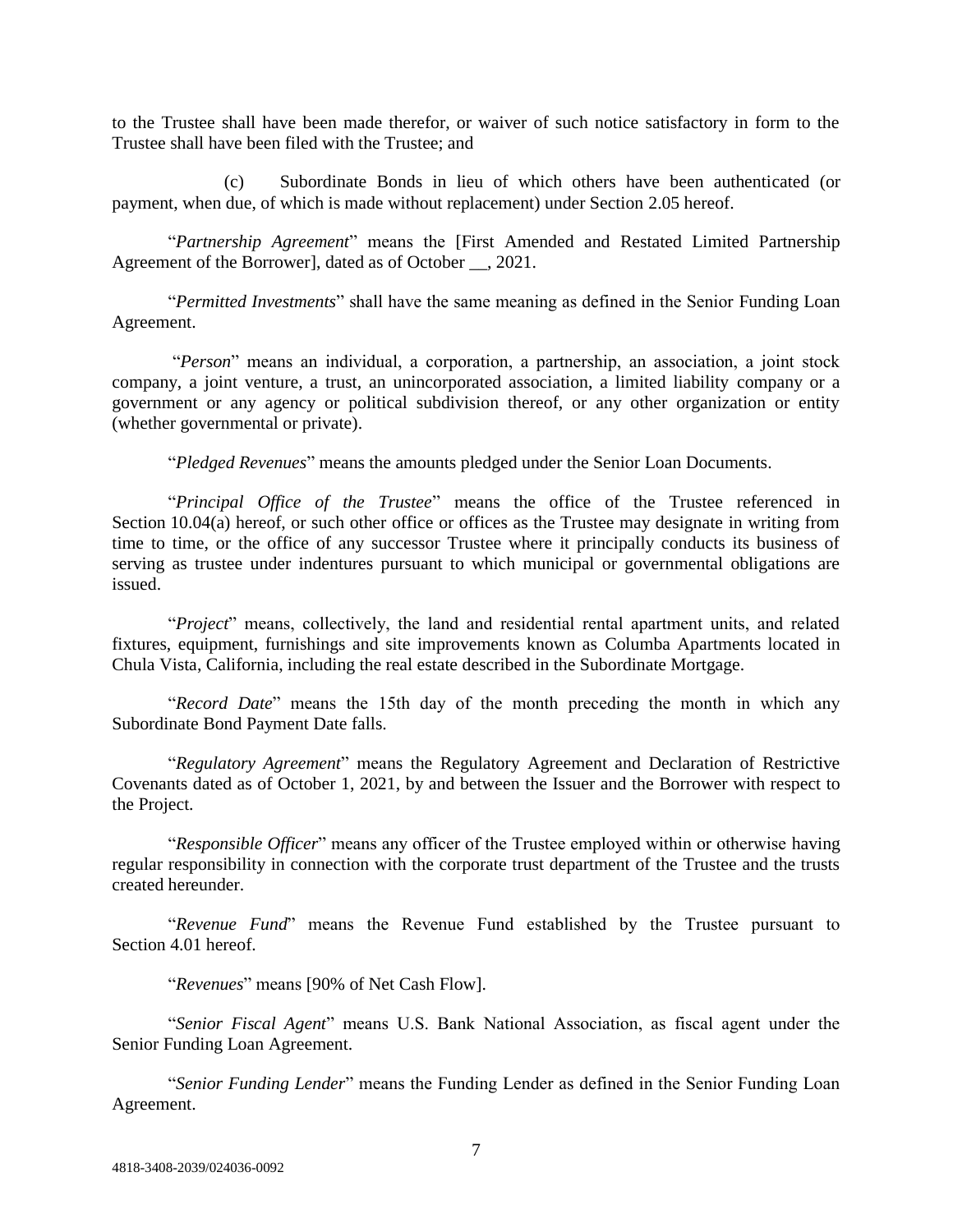"*Senior Funding Loan*" means the Funding Loan made to the Issuer pursuant to the Senior Funding Loan Agreement.

"*Senior Funding Loan Agreement*" means that certain Funding Loan Agreement, by and among the Issuer, the Senior Fiscal Agent and the Senior Funding Lender, dated as of October 1, 2021, as amended and supplemented from time to time.

"*Senior Governmental Notes*" means, collectively, the Senior Series A-1 Governmental Note and the Senior Series A-2 Governmental Note.

"*Senior Loan Documents*" means, collectively, the Senior Funding Loan Agreement, the Senior Borrower Loan Agreement, the Senior Governmental Notes, the Senior Borrower Notes and the Regulatory Agreement.

"*Senior Mortgage*" means the Security Instrument as defined in the Borrower Loan Agreement.

"*Senior Obligations*" means, collectively, the Senior Governmental Notes and the Senior Borrower Notes.

"*Senior Borrower Loan*" means the Borrower Loan made to the Borrower pursuant to the Senior Borrower Loan Agreement.

"*Senior Borrower Loan Agreement*" means that certain Borrower Loan Agreement, by and between the Issuer and the Borrower, dated as of October 1, 2021, as amended and supplemented from time to time.

"*Senior Borrower Notes*" means, collectively, the Senior Series A-1 Borrower Note and the Senior Series A-2 Borrower Note.

"*Senior Series A-1 Borrower Note*" means that certain Borrower Multifamily Note dated October \_\_, 2021 in the aggregate principal amount of \$\_\_\_\_\_\_\_\_\_, executed and delivered by the Borrower pursuant to the Senior Borrower Loan Agreement.

"*Senior Series A-2 Borrower Note*" means that certain Borrower Multifamily Note (Taxable) dated October . 2021 in the aggregate principal amount of \$ , executed and delivered by the Borrower pursuant to the Senior Borrower Loan Agreement.

"*Servicer*" means the Servicer under and as defined in the Senior Funding Loan Agreement.

"*Sophisticated Investor*" means (1) a "qualified institutional buyer" as defined in Rule 144A promulgated under the Securities Act of 1933, as amended (the "Securities Act"); (2) an "accredited investor" as defined in Sections  $501(a)(1)$  through (3) of Regulation D promulgated under the Securities Act; (3) an entity that is directly or indirectly wholly owned or controlled by or under common control with the holder of the Subordinate Bonds; (4) an entity all of the investors in which are described in (1), (2) or (3) above; or (5) a custodian or trustee for a party described in (1), (2) or (3) above.

"*Subordinate Bond Documents*" shall mean (a) the Subordinate Loan Documents, (b) this Subordinate Indenture, (c) the Regulatory Agreement, (d) the Tax Certificate, (e) the Subordinate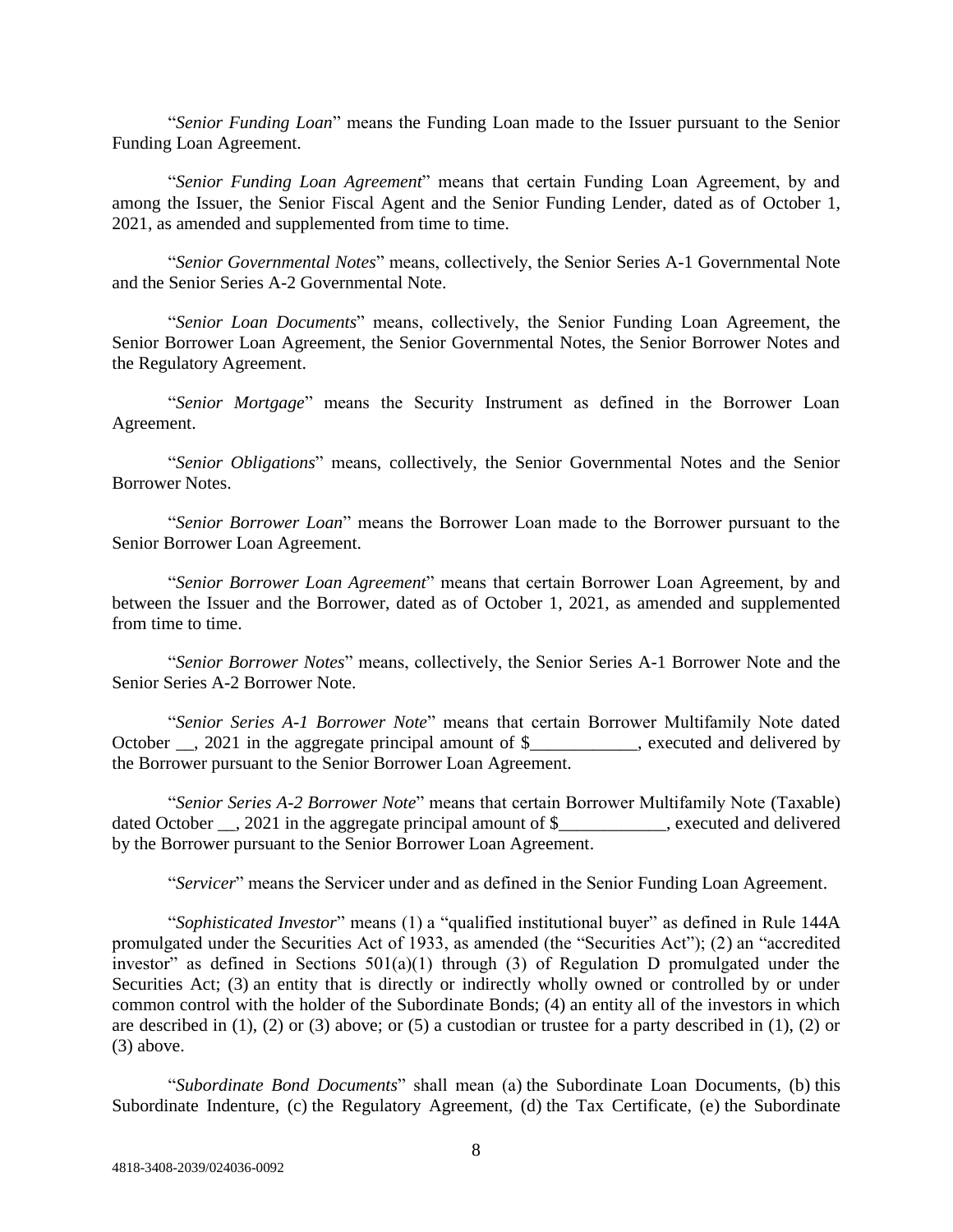Bond Purchase Agreement, (f) UCC financing statements, (g) such assignments of management agreements, contracts and other rights as may be reasonably required, (h) all other documents evidencing, securing, governing or otherwise pertaining to the Subordinate Bonds or any other Subordinate Bond Documents, and (i) all amendments, modifications, renewals and substitutions of any of the foregoing.

"*Subordinate Bond Fund*" means the Subordinate Bond Fund established by the Trustee pursuant to Section 4.01 hereof.

"*Subordinate Bond Payment Date*" means (i) the [INSERT PAYMENT DATE], (ii) any date on which the Bonds are subject to mandatory redemption pursuant to the provisions hereof, and (iii) the Maturity Date.

"*Subordinate Bond Purchase Agreement*" shall mean the Subordinate Bond Purchase Agreement by and among the Issuer, the Subordinate Bondholder Representative and the Borrower executed in connection with the Subordinate Bonds.

"*Subordinate Bond Rate*" the lesser of (i) seven and a half percent (7.5%) per annum, compounding annually, or (ii) the maximum interest rate allowable on the Subordinate Bonds under State law, from the Closing Date to the Maturity Date.

"*Subordinate Bond Register*" means the books or other records maintained by the Subordinate Bond Registrar setting forth the registered Holders from time to time of the Subordinate Bonds.

"*Subordinate Bond Registrar*" means the Trustee acting as such, and any other bond registrar appointed pursuant to this Subordinate Indenture.

"*Subordinate Bondholder*" or "*Holder*" or "*Owner*" means any Person who shall be the registered owner of any Outstanding Subordinate Bond or Subordinate Bonds.

"*Subordinate Bondholder Representative*" means any Person appointed to such position by written instrument signed by 100% of the Holders of the Outstanding Subordinate Bonds. If there is no appointed Subordinate Bondholder Representative, the Holder of a majority or plurality of the Outstanding Subordinate Bonds shall be deemed to be the Subordinate Bondholder Representative. The initial Subordinate Bondholder Representative is CIC Opportunities Fund III LLC, a California limited liability company.

"*Subordinate Bonds*" means the Chula Vista Housing Authority Multifamily Housing Revenue Bonds (Columba Apartments), Subordinate 2021 Series A-3 issued pursuant to the provisions of this Subordinate Indenture.

"*Subordinate Bonds Conversion Date*" shall have the same meaning as "Conversion Date" as set forth in the Senior Funding Loan Agreement.

"*Subordinate Loan*" means the loan made by the Issuer to the Borrower in the original principal amount of \$2,400,000 pursuant to the Subordinate Loan Agreement.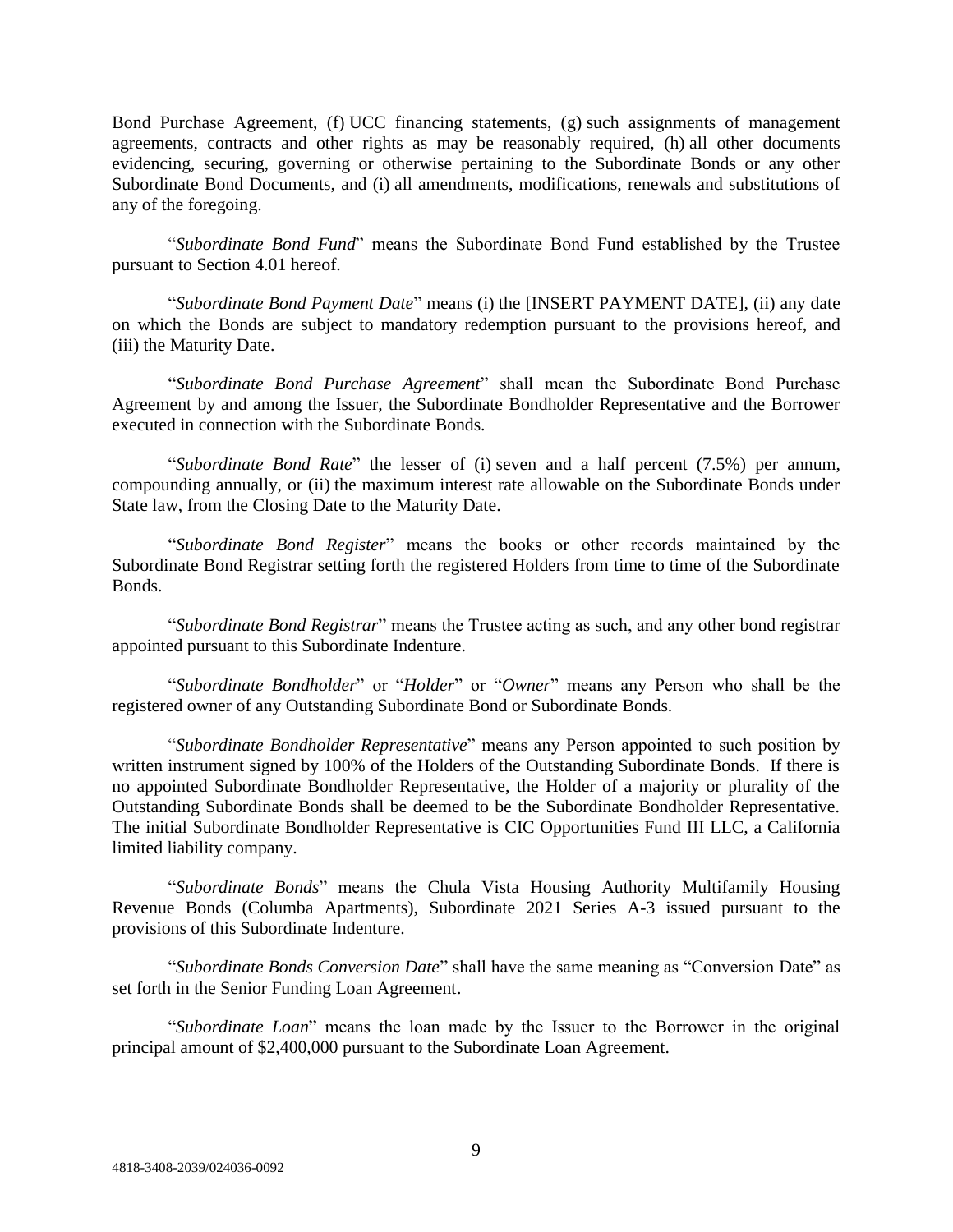"*Subordinate Loan Agreement*" means the Subordinate Loan Agreement dated as of the date hereof among the Borrower, the Issuer and the Trustee, as such Subordinate Loan Agreement may from time to time be amended or supplemented.

"*Subordinate Loan Documents*" means, collectively, this Subordinate Indenture, the Subordinate Loan Agreement, the Subordinate Note, the Subordinate Mortgage, the Subordinate Bond Purchase Agreement, and all other documents securing the Subordinate Loan.

"*Subordinate Mortgage*" means the Subordinate Multifamily Deed of Trust, Assignment of Rents, Security Agreement and Fixture Filing dated as of the date hereof, together with all riders and addenda thereto, granting a second priority mortgage and security interest in the Project to the Issuer to secure the repayment of the Subordinate Loan which Subordinate Mortgage has been assigned by the Issuer to the Trustee as the same may be amended, supplemented or restated.

"*Subordinate Note*" means the Subordinate Promissory Note dated the Closing Date from the Borrower, including all riders and addenda thereto, evidencing the Borrower's obligation to repay the Subordinate Loan, as the same may be amended, supplemented or restated from time to time, which Subordinate Promissory Note will be delivered to the Issuer and endorsed by the Issuer to the Trustee.

"*Subordinate Trust Estate*" shall have the meaning given to that term in the Granting Clauses.

["*Subordination Agreement*" means the Subordination Agreement, dated as of October 1, 2021, by and between the Trustee and the Senior Funding Lender.]

"*State*" means the State of California.

"*Tax Certificate*" shall mean the Tax Certificate, dated the Closing Date, executed and delivered by the Issuer and the Borrower.

"*Trustee*" means U.S. Bank National Association and its successors in trust hereunder.

"*Unassigned Rights*" means all of the rights of the Issuer and its directors, officers, commissioners, elected officials, attorneys, accountants, employees, agents and consultants to be held harmless and indemnified, to be paid its fees and expenses, to give or withhold consent to amendments, changes, modifications and alterations, to receive notices and the right to enforce such rights.

**Section 1.02 Interpretation**. The words "hereof," "herein," "hereunder," and other words of similar import refer to this Subordinate Indenture as a whole and not to any particular Article, Section or other subdivision. Words of the masculine gender shall be deemed and construed to include correlative words of the feminine and neuter genders. Words importing the singular number shall include the plural number and vice versa unless the context shall otherwise indicate. All accounting terms not otherwise defined herein have the meanings assigned to them in accordance with generally accepted accounting principles as in effect from time to time. References to Articles, Sections, and other subdivisions of this Subordinate Indenture are to the designated Articles, Sections and other subdivisions of this Subordinate Indenture as originally executed. The headings of this Subordinate Indenture are for convenience only and shall not define or limit the provisions hereof.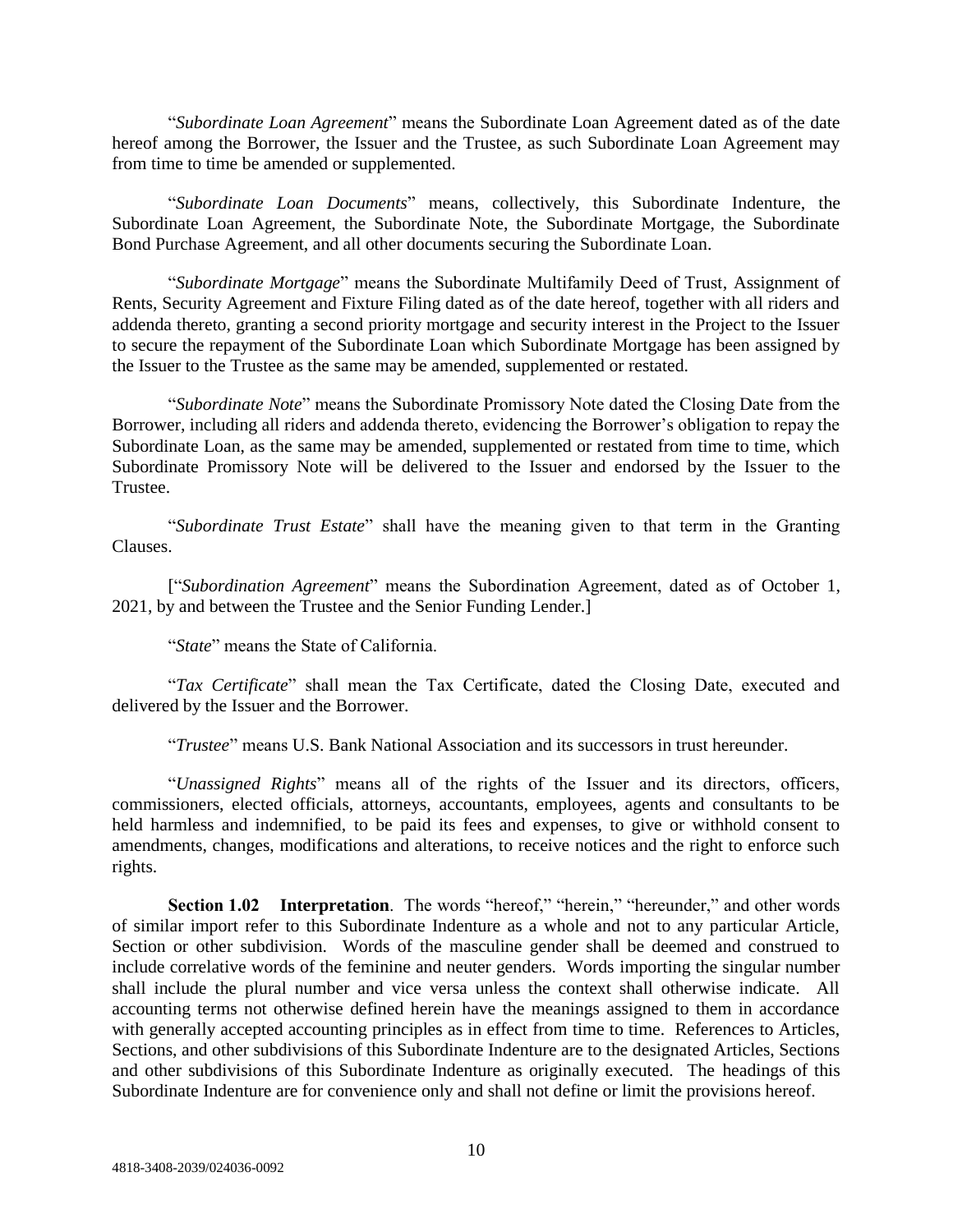### **ARTICLE II**

## **THE SUBORDINATE BONDS**

#### **Section 2.01 The Subordinate Bonds**.

(a) The Subordinate Bonds are hereby authorized to be issued hereunder as revenue bonds of the Issuer in accordance with the Bond Resolution. The Subordinate Bonds are hereby authorized to be designated "Chula Vista Housing Authority Multifamily Housing Revenue Bonds (Columba Apartments), Subordinate 2021 Series A-3" in the original aggregate principal amount of \$2,400,000. The Subordinate Bonds shall be fully registered as to principal and interest, without coupons, and shall be numbered by series, if any, in the manner and with any additional designation as the Trustee, as Subordinate Bond Registrar, deems necessary for the purpose of identification. All of the Subordinate Bonds are equally and ratably secured. Subordinate Bonds issued on the Closing Date shall be dated such date; Subordinate Bonds issued after the Closing Date shall be dated the date they are authenticated by the Trustee. The Subordinate Bonds shall be due and payable in full on the Maturity Date.

(b) The Subordinate Bonds shall be issued as one bond in the principal amount of \$2,400,000 and shall bear interest only at the Subordinate Bond Rate. Interest shall accrue on the Subordinate Bonds at the Subordinate Bonds Rate, and interest-only payments of the Subordinate Bonds (but no principal payments on the Subordinate Bonds) shall be made prior to the Subordinate Bonds Conversion Date. On each Subordinate Bond Payment Date following the Subordinate Bonds Conversion Date until the earlier of the Maturity Date or the date on which no principal of or interest on the Subordinate Bonds remains outstanding, payment of interest shall be payable, solely from available Revenues received by the Trustee pursuant to the provisions of the Subordinate Note and the Subordinate Loan Agreement. The Subordinate Bonds shall also be subject to mandatory redemption in part (i.e. payment of the principal of the Subordinate Bond) on each Subordinate Bond Payment Date, solely from available Revenues received by the Trustee pursuant to the provisions of the Subordinate Note and the Subordinate Loan Agreement which remain after the payment of interest on the Subordinate Bonds on such Subordinate Bond Payment Date, which mandatory redemption payments shall be applied first to amortizing payments of principal on the Subordinate Bonds, and then to prepayments of the remaining principal amount of the Subordinate Bond. Unpaid interest on the Subordinate Bonds, and other unpaid amounts under this Subordinate Indenture, shall accrue interest at the Subordinate Bond Rate.

(i) Interest on the Subordinate Bonds shall be computed on the basis of a 360-day year of twelve months. Interest on the Subordinate Bonds shall be payable on each Subordinate Bond Payment Date, in each case from the Subordinate Bond Payment Date next preceding the date of authentication thereof to which interest has been paid or duly provided for, unless the date of authentication is an Subordinate Bond Payment Date to which interest has been paid or duly provided for, in which case from the date of authentication of the Subordinate Bond, or unless no interest has been paid or duly provided for on the Subordinate Bonds, in which case from the Closing Date, until payment of the principal of the Subordinate Bond has been made or duly provided for. Notwithstanding the foregoing, if a Subordinate Bond is authenticated after a Record Date and before the following Subordinate Bond Payment Date, such Subordinate Bond shall bear interest from such Subordinate Bond Payment Date; provided, however, that if there shall be a default in the payment of interest due on such Subordinate Bond Payment Date, then the Subordinate Bonds shall bear interest from the next preceding Subordinate Bond Payment Date to which interest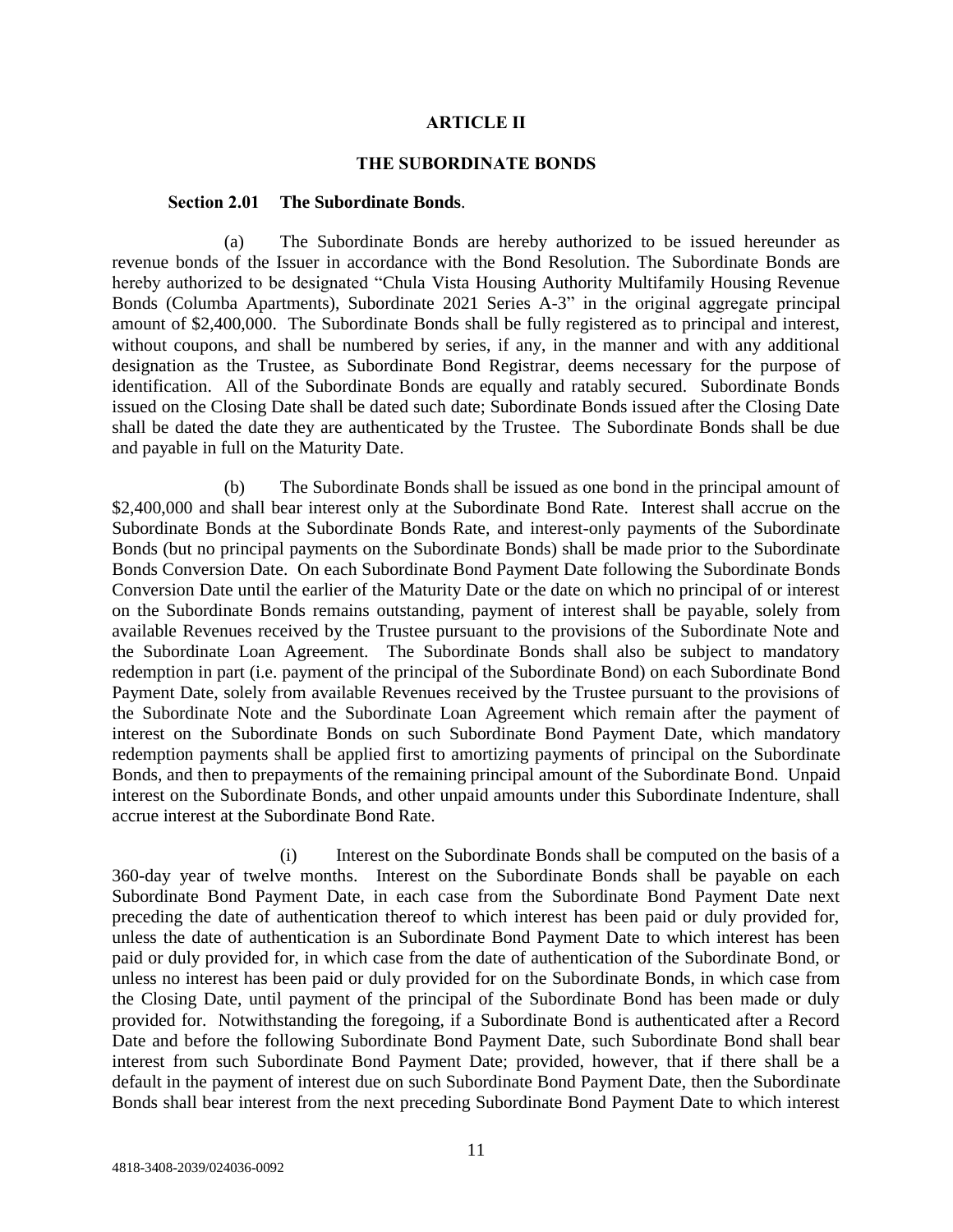has been paid or duly provided for, or, if no interest has been paid or duly provided for on the Subordinate Bonds, from the Closing Date.

(c) The Person in whose name any Subordinate Bond is registered on the Record Date with respect to an Subordinate Bond Payment Date shall be entitled to receive the interest paid on such Subordinate Bond Payment Date (unless such Subordinate Bond has been called for redemption on a redemption date which is prior to such Subordinate Bond Payment Date) notwithstanding the cancellation of such Subordinate Bond upon any registration of transfer or exchange thereof subsequent to such Record Date and prior to such Subordinate Bond Payment Date.

(d) No Subordinate Bonds may be issued under the provisions of this Subordinate Indenture except in accordance with this Article. The total principal amount of Subordinate Bonds that may be issued hereunder, or in substitution for other Subordinate Bonds pursuant to Section 2.06 hereof, is expressly limited to \$2,400,000.

**Section 2.02 Limited Obligations**. The Subordinate Bonds are limited obligations of the Issuer, payable solely from the Revenues and other funds and money pledged and assigned hereunder. Neither the Issuer, the State of California (the "State"), nor any political subdivision thereof (except the Issuer, to the limited extent set forth herein) nor any public agency shall in any event be liable for the payment of the principal of, or interest on the Subordinate Bonds or for the performance of any pledge, obligation or agreement of any kind whatsoever except as set forth herein, and none of the Subordinate Bonds or any of the Issuer's agreements or obligations shall be construed to constitute an indebtedness of or a pledge of the faith and credit of or a loan of the credit of or a moral obligation of any of the foregoing within the meaning of any constitutional or statutory provision whatsoever. The Issuer has no taxing power.

No recourse shall be had for the payment of the principal of, or interest on any Subordinate Bond or for any claim based thereon or upon any obligation, covenant or agreement in this Subordinate Indenture contained, against, the Issuer, any past, present or future member of its governing body, its officers, attorneys, accountants, financial advisors, agents or staff or the officers, attorneys, accountants, financial advisors, agents or staff of any successor public entity, as such, either directly or through the Issuer or any successor public entity, under any rule of law or penalty or otherwise, and all such liability of the Issuer, any member of its governing body and its officers, attorneys, accountants, financial advisors, agents and staff is hereby, and by the acceptance of the Subordinate Bonds, expressly waived and released as a condition of, and in consideration for, the execution of this Subordinate Indenture and the issuance of the Subordinate Bonds.

It is recognized that notwithstanding any other provision of this Subordinate Indenture, neither the Borrower, the Trustee nor any Subordinate Bondholder shall look to the Issuer for damages suffered by the Borrower, the Trustee or such Subordinate Bondholder as a result of the failure of the Issuer to perform any covenant, undertaking or obligation under this Subordinate Indenture, the Subordinate Loan Agreement, the Subordinate Bonds or any of the other documents referred to herein, or as a result of the incorrectness of any representation made by the Issuer in any of such documents, nor for any other reason. Although this Subordinate Indenture recognizes that such documents shall not give rise to any pecuniary liability of the Issuer, nothing contained in this Subordinate Indenture shall be construed to preclude in any way any action or proceeding (other than that element of any action or proceeding involving a claim for monetary damages against the Issuer) in any court or before any governmental body, agency or instrumentality or otherwise against the Issuer or any of its officers or employees to enforce the provisions of any of such documents which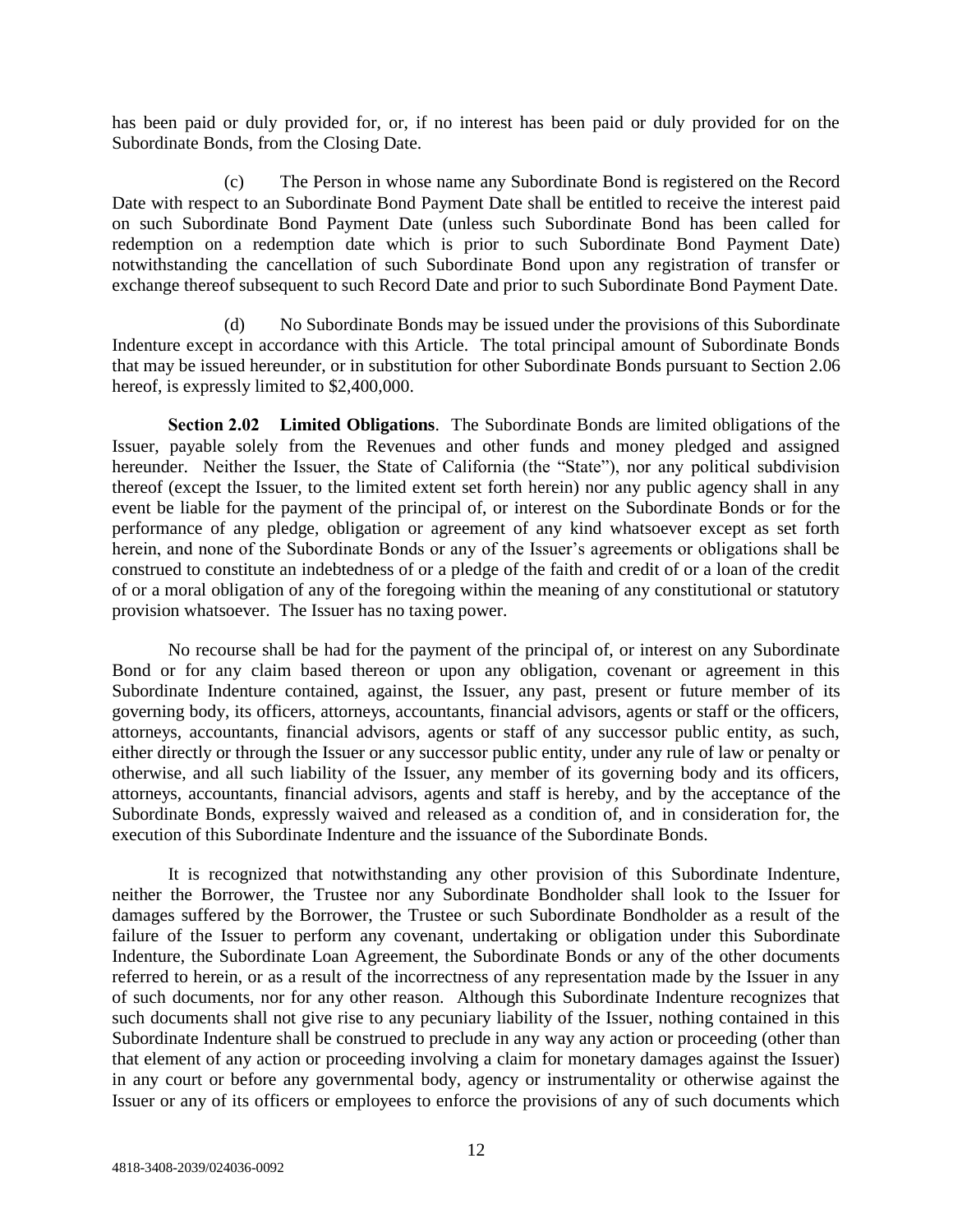the Issuer is obligated to perform and the performance of which the Issuer has not assigned to the Trustee or any other person; provided, however, that as a condition precedent to the Issuer proceeding pursuant to this Section 2.02, the Issuer shall have received satisfactory indemnification.

**Section 2.03 Indenture Constitutes Contract**. In consideration of the purchase and acceptance of the Subordinate Bonds issued hereunder by those who shall hold them from time to time, the provisions of this Subordinate Indenture shall be part of the contract of the Issuer with the Holders of the Subordinate Bonds and shall be deemed to be a contract between the Issuer and the Holders of the Subordinate Bonds from time to time.

**Section 2.04 Form and Execution**. The Subordinate Bonds shall be in substantially the form attached as Exhibit A, with necessary and appropriate variations, omissions and insertions as are customary, permitted or required by this Subordinate Indenture. The Subordinate Bonds shall be executed on behalf of the manual or facsimile signature of the Authorized Officer of the Issuer, and attested by the manual or facsimile signature of the Secretary of the Issuer. Any facsimile signatures shall have the same force and effect as if said officers had manually signed the Subordinate Bonds. Any reproduction of the official seal of the Issuer on the Subordinate Bonds shall have the same force and effect as if the official seal of the Issuer had been impressed on the Subordinate Bonds.

In case any officer of the Issuer whose manual or facsimile signature shall appear on any Subordinate Bond shall cease to be such officer before the delivery of such Subordinate Bond such signature or such facsimile shall nevertheless be valid and sufficient for all purposes, the same as if he or she had remained in office until delivery, and also any Subordinate Bond may bear the facsimile signatures of, or may be signed by, such Persons as at the actual time of the execution of such Subordinate Bond shall be the proper officers to sign such Subordinate Bond although at the date of such Subordinate Bond such Persons may not have been such officers.

**Section 2.05 Authentication**. No Subordinate Bond shall be valid or obligatory for any purpose or entitled to any security or benefit under this Subordinate Indenture unless a certificate of authentication on such Subordinate Bond, substantially in the form set forth in Exhibit A, shall have been duly executed by an Authorized Officer of the Trustee; and such executed certificate of authentication upon any such Subordinate Bond shall be conclusive evidence that such Subordinate Bond has been duly executed, registered, authenticated and delivered under this Subordinate Indenture. It shall not be necessary that the same Person sign the certificate of authentication on all of the Subordinate Bonds.

**Section 2.06 Mutilated, Lost, Stolen or Destroyed Subordinate Bonds**. In the event any Subordinate Bond is mutilated, lost, stolen or destroyed, the Issuer shall execute and the Trustee shall authenticate a new Subordinate Bond of like interest rate, series, maturity and tenor in exchange and substitution for and upon cancellation of such mutilated Subordinate Bond or in lieu of and in substitution for such lost, stolen or destroyed Subordinate Bond, upon payment by the Owner thereof of any applicable tax or governmental charge and the reasonable expenses and charges of the Issuer and the Trustee in connection therewith, and in the case of a Subordinate Bond lost, stolen or destroyed, the filing with the Trustee of evidence satisfactory to it that such Subordinate Bond was lost, stolen or destroyed, and of the ownership thereof, and furnishing the Issuer and the Trustee with indemnity satisfactory to each of them. In the event any such Subordinate Bond shall have matured, instead of issuing a duplicate Subordinate Bond or Subordinate Bonds the Issuer may pay the same without surrender thereof.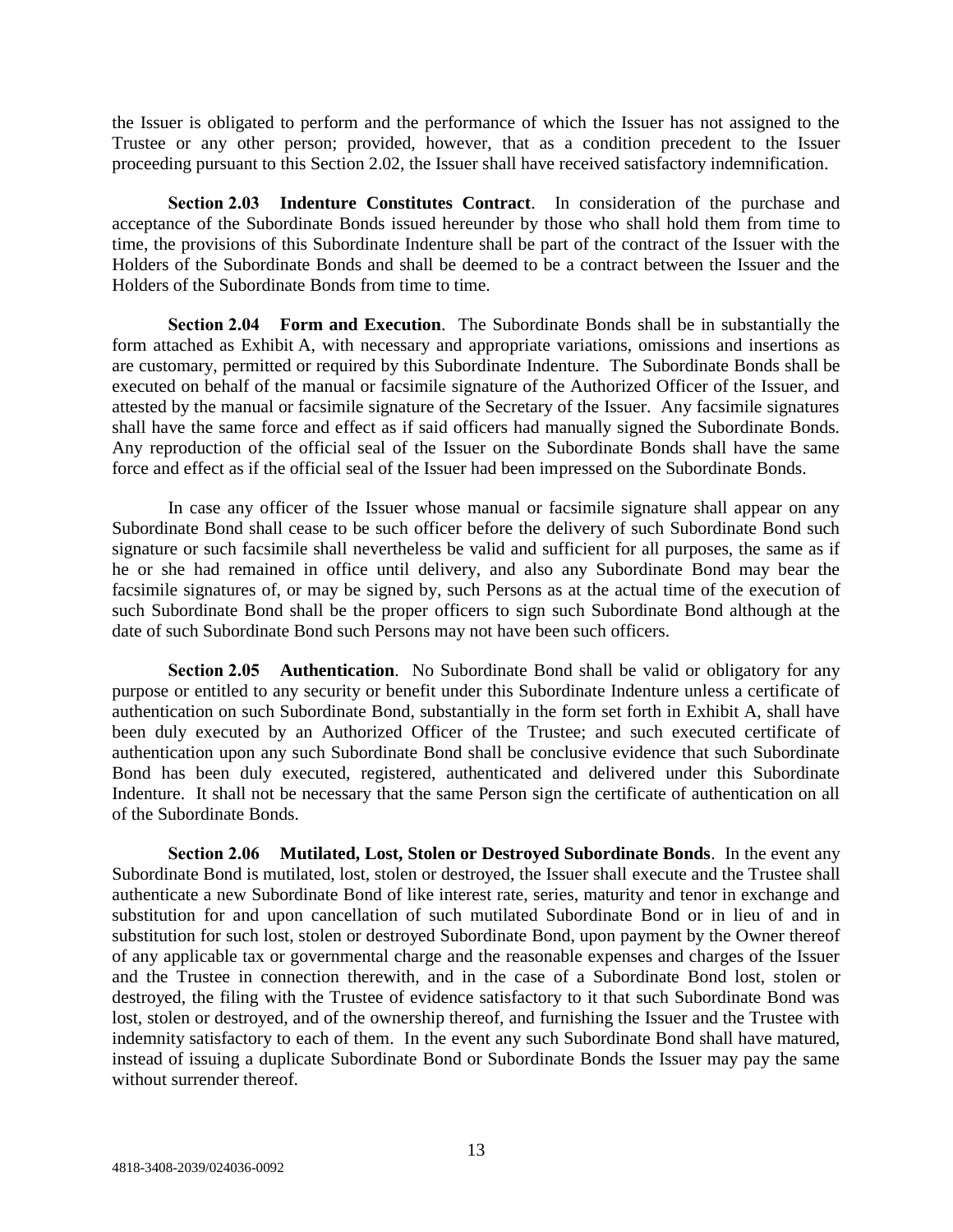**Section 2.07 Transfer and Exchange of Subordinate Bonds; Persons Treated as Owners; Restrictions on Transfer.** The Trustee as Subordinate Bond Registrar shall cause a Subordinate Bond Register to be kept for the registration of transfers of Subordinate Bonds. Any Subordinate Bond may be transferred only upon an assignment duly executed by the registered Owner or such registered Owner's duly authorized representative in such form as shall be satisfactory to the Subordinate Bond Registrar and upon surrender of such Subordinate Bond to the Trustee for cancellation. Whenever any Subordinate Bond or Subordinate Bonds shall be surrendered for transfer, the Issuer shall execute and the Trustee shall authenticate and deliver to the transferee a replacement fully registered Subordinate Bond for the amount of such Subordinate Bond so surrendered.

In all cases in which Subordinate Bonds shall be transferred or exchanged hereunder, the Trustee may make a charge sufficient to reimburse it for any tax, fee or other governmental charge required to be paid with respect to such transfer or exchange. The cost of printing Subordinate Bonds and any services rendered or expenses incurred by the Trustee in connection with any transfer or exchange shall be paid by the Borrower.

The Person in whose name any Subordinate Bond shall be registered shall be deemed and regarded as the absolute owner thereof for all purposes and payment of or on account of the principal of and interest on any such Subordinate Bond shall be made only to or upon the order of the registered Owner thereof, or such registered Owner's legal representative, and neither the Issuer nor the Trustee shall be affected by any notice to the contrary. All such payments shall be valid and effectual to satisfy and discharge the liability upon such Subordinate Bond to the extent of the sum or sums to be paid.

Neither the Issuer nor the Trustee shall be required to make any such exchange, registration or transfer of Subordinate Bonds during the period of fifteen (15) days immediately preceding an Subordinate Bond Payment Date or, in the case of any proposed redemption of Subordinate Bonds, during the period of fifteen (15) days immediately preceding the selection of Subordinate Bonds for such redemption and after the giving of notice of redemption, the Trustee is not required to transfer or exchange any Subordinate Bond or portion thereof which has been called for redemption.

*Restrictions on Transfer*. The following shall apply to all sales and transfers of the Subordinate Bonds after the applicable initial sale and delivery of the Subordinate Bonds:

(a) The Subordinate Bonds, including participation interests therein, in the form attached hereto as Exhibit A, shall be physical certificated instruments, and shall not be held in a book-entry only system unless approved in advance by the Issuer;

(b) The Subordinate Bonds shall be sold in whole only;

(c) The Trustee shall not authenticate or register a Subordinate Bond unless it has received a certificate from the Issuer stating that the conditions of this Section 2.07 have been satisfied and there shall have been delivered to the Trustee an Investor Letter executed by the transferee of the Subordinate Bonds;

**Section 2.08 Delivery of Subordinate Bonds**. Upon the execution and delivery of this Subordinate Indenture, the Issuer shall execute and deliver to the Trustee, and the Trustee shall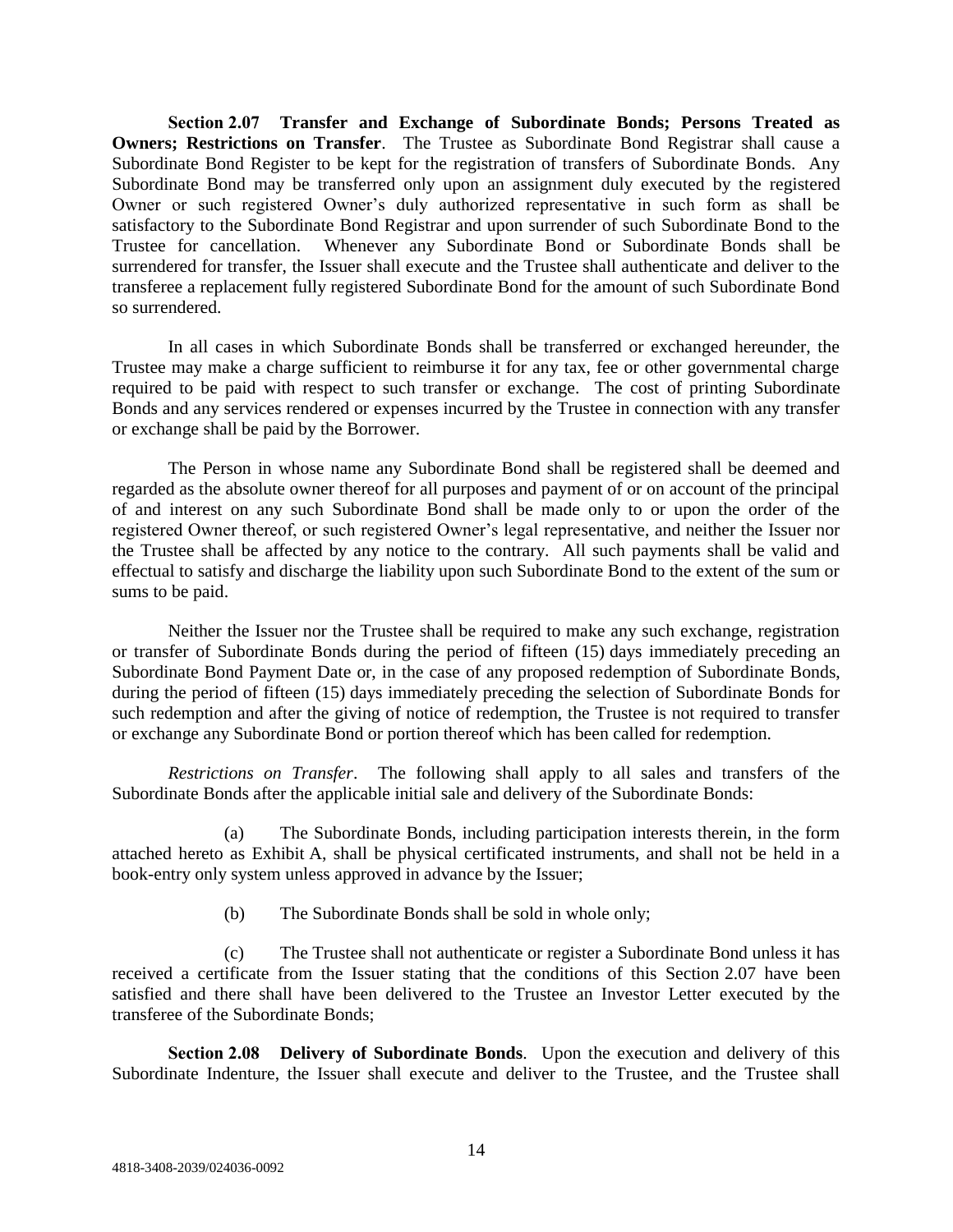authenticate the Subordinate Bonds and deliver them to or upon the order of the Issuer upon receipt by the Trustee of the following:

(a) executed counterparts of this Subordinate Indenture, the Subordinate Loan Agreement, the Regulatory Agreement, and the Tax Certificate;

(b) an opinion of Bond Counsel to the effect that the Subordinate Bonds are valid and binding special obligations of the Issuer;

(c) evidence satisfactory to the Trustee of the Subordinate Loan and Subordinate Note (representing the purchase price of the Subordinate Bonds);

(d) a copy of the Subordinate Mortgage;

(e) an opinion of counsel to the Borrower to the effect that the Borrower is duly organized and validly existing and in good standing under the laws of the state in which it has been organized and in good standing under the laws of each other state in which the Borrower transacts business and has full power and authority to enter into the agreements described herein to which it is a party, that its execution and delivery of and performance of its covenants in such agreements do not contravene law or any provision of any other agreement to which it is a party or by which it or such property is bound or affected, and that all such agreements have been duly authorized, executed and delivered by the Borrower, and are legal, valid and binding agreements of the Borrower enforceable against the Borrower in accordance with their respective terms;

(f) an opinion of Bond Counsel to the effect that the interest on the Subordinate Bonds, under laws in effect on the date of such opinion, is excluded from gross income for federal income tax purposes and, where applicable, for State income tax purposes;

(g) a certified copy of the Bond Resolution;

(h) the written request and authorization to the Trustee by the Issuer to authenticate and deliver the Subordinate Bonds in accordance with the provisions of this Subordinate Indenture.

# **Section 2.09 Establishment of Subordinate Loan Fund; Application of Bond Proceeds and Other Money; Assignment of Subordinate Loan to Trustee**.

(a) The Trustee shall establish, maintain and hold in trust and there is hereby established with the Trustee a Subordinate Loan Fund. No amount shall be charged against the Subordinate Loan Fund except as expressly provided in this Section 2.09 and Section 4.02.

(b) On the Closing Date, the principal amount of the proceeds of the Bonds shall be deposited in the Subordinate Loan Fund. Amounts in the Subordinate Loan Fund shall be disbursed as provided in Section 4.02, subject to the conditions set forth in Section 3.1 of the Subordinate Loan Agreement. Upon the disbursement of all amounts in the Subordinate Loan Fund, the Trustee shall close the Subordinate Loan Fund.

(c) Upon the deposit of money to the credit of the Subordinate Loan Fund, the Issuer shall originate the Subordinate Loan pursuant to the Subordinate Loan Agreement and the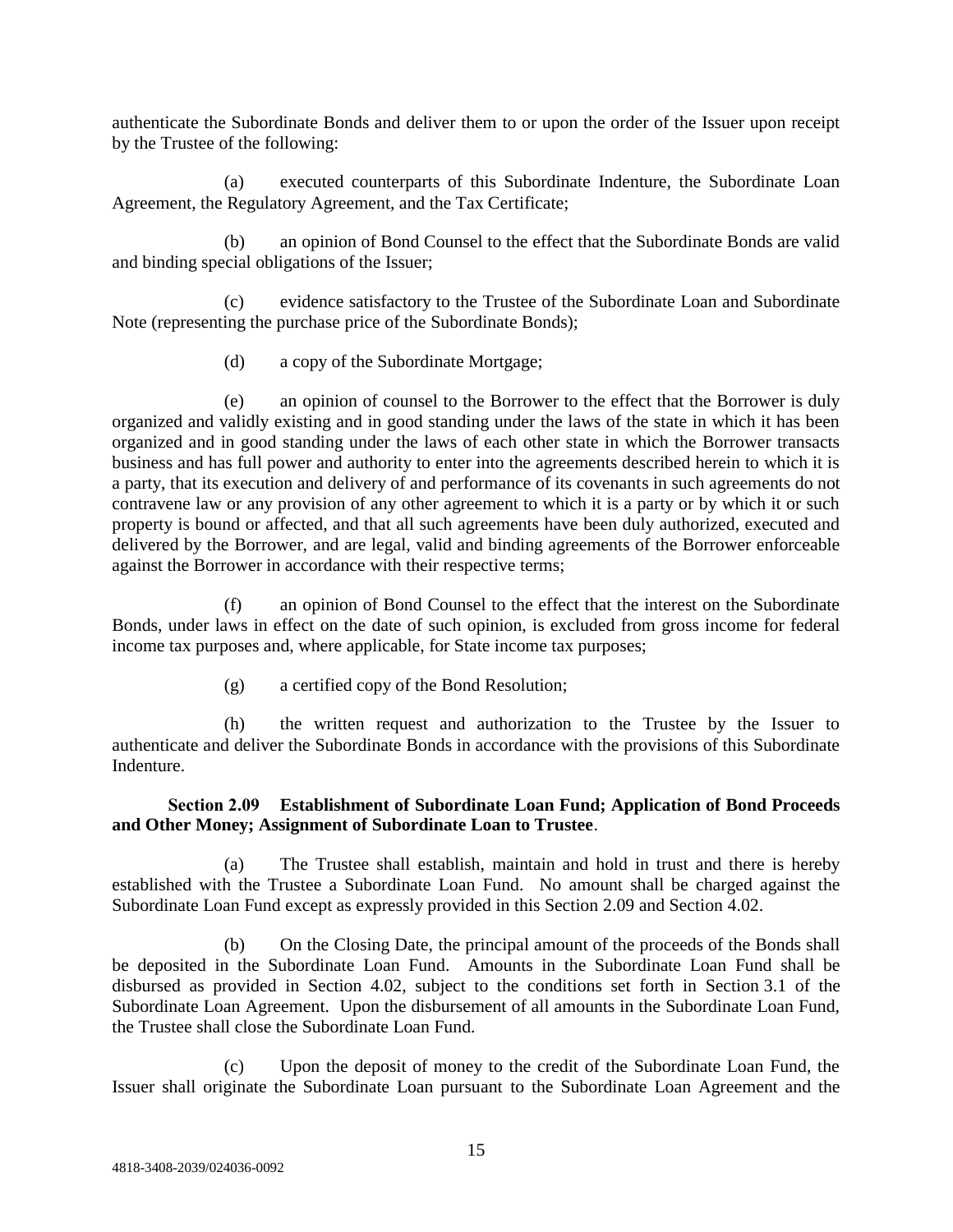Trustee shall make disbursements of amounts in the Subordinate Loan Fund to the Borrower or otherwise as provided in Section 4.02.

**Section 2.10 Subordination**. This Subordinate Indenture and the Subordinate Loan Agreement are and at all times shall be subject and subordinate in all respects to the terms, provisions, conditions, covenants, liens and security interests of the Senior Loan Documents. Correspondingly, payment of the indebtedness evidenced by the Subordinate Bonds is and shall be subject and subordinate in all respects to the prior payment in full of all amounts due and payable in respect of the Senior Obligations and the Senior Loan Documents, and otherwise under the Senior Loan Documents. Accordingly, the Subordinate Bondholders expressly subject and subordinate all of their right, title and interest in and to the Subordinate Bonds in all respects to (i) the payment in full of the Senior Obligations, (ii) the payment in full of the Senior Loan, (iii) the lien of the Pledged Revenues under the Senior Funding Loan Agreement and of the Senior Mortgage and (iv) the payment in full of all amounts owed to the Funding Lender under the Senior Loan Documents. In addition, notwithstanding anything contained in this Subordinate Indenture, the Subordinate Loan Agreement, the Subordinate Note or the Subordinate Mortgage to the contrary, the Issuer and the Trustee agree, and the Subordinate Bondholders by their acceptance of the Subordinate Bonds agree, that:

(a) the sole source of funds available to the Issuer for the purpose of paying the principal of, and interest on, the Subordinate Bonds shall be the Revenues, if and to the extent available;

(b) the Subordinate Note is payable solely from, and only to the extent of, the Revenues, if and to the extent available;

(c) payments of the principal of, and interest on, the Subordinate Note shall be made only after all current and past due Senior Obligations have been paid in full and shall be subject to the terms and conditions of the Subordination Agreement;

(d) the security for the Subordinate Loan and the Subordinate Note shall be the Subordinate Mortgage, which shall be wholly subordinate to the Senior Mortgage encumbering the same Project;

(e) the obligation of the Borrower to repay the Subordinate Loan is and shall be subject and subordinate in all respects to the obligations of the Borrower to pay all amounts due in respect of the Senior Obligations, whether under the Senior Loan Documents or otherwise;

(f) so long as any amounts are currently due and owing in respect of the Senior Obligations, whether under the Senior Loan Documents or otherwise, the Trustee shall not be entitled to foreclose on the Subordinate Mortgage notwithstanding (1) any arrearages in the payments of any amounts due and owing under or with respect to the Subordinate Bonds or (2) any default in respect of the Subordinate Bonds, the Subordinate Note, the Subordinate Mortgage or the Subordinate Loan except as consented to in writing by the Senior Funding Lender[; or (3) take any other action except as expressly permitted under the Subordination Agreement;]

(g) unpaid principal and interest on the Subordinate Bonds resulting from insufficient Revenues will accrue and shall be payable solely from, and only to the extent of,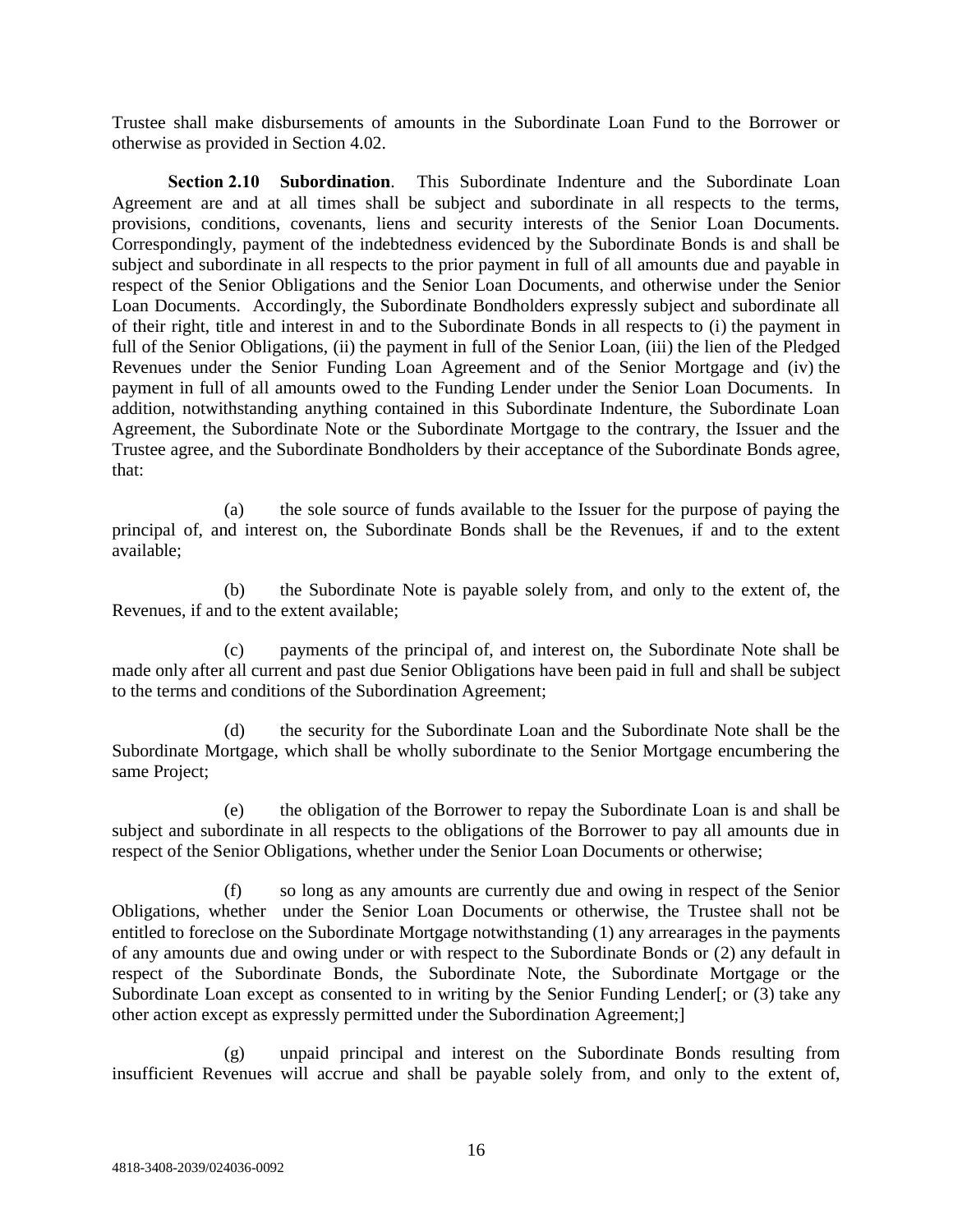Revenues, provided further that payment of such principal and interest is and shall remain subject and subordinate to the Senior Obligations; and

(h) notwithstanding the foregoing, unpaid principal and such interest on the Subordinate Bonds shall be payable at maturity, subject to mandatory redemption, and shall remain subject and subordinate to the Senior Obligations.

Failure to make any payment in respect of the Subordinate Bonds or otherwise under this Subordinate Indenture shall not constitute an Event of Default under (and as defined in) this Subordinate Indenture. The Trustee shall not, after the Trustee receives a notice of default or otherwise acquires knowledge of a default or an Event of Default by the Borrower with respect to the Senior Obligations, the Senior Loan or under any Senior Loan Document, make any payments in respect of the Subordinate Bonds unless and until such default or Event of Default or potential default has been cured or waived by the Subordinate Bondholder Representative.

The parties to this Subordinate Indenture acknowledge that the terms of this Subordinate Indenture are in all respects subject to the Senior Loan Documents.

### **ARTICLE III**

## **REDEMPTION OF SUBORDINATE BONDS PRIOR TO MATURITY**

**Section 3.01 Redemption of Subordinate Bonds Prior to Maturity**. The Subordinate Bonds are subject to redemption upon the circumstances, on the dates and at the prices set forth as follows:

(a) The Subordinate Bonds shall be subject to mandatory redemption in whole or in part, after satisfaction of all requirements of the Senior Loan Documents, on the next Subordinate Bond Payment Date for which notice of redemption can timely be given, at a redemption price equal to the principal amount of Subordinate Bonds to be redeemed plus interest accrued thereon to the date fixed for redemption upon prepayment of the Subordinate Loan in whole or in part following a casualty to or condemnation of the Project (unless the Borrower has elected to repair and restore the Project in accordance with the terms of the Subordinate Bond Documents); such mandatory redemption shall be in an amount as nearly equal as possible to, but not exceeding, the amount of any Net Proceeds of insurance or condemnation awards not used to repair or replace the Project.

The Subordinate Bonds shall be subject to mandatory redemption in whole on the next date for which notice of redemption can timely be given at a redemption price equal to the principal amount of the Subordinate Bonds to be redeemed plus interest accrued thereon to the date fixed for redemption upon acceleration of the Subordinate Loan in whole following an Event of Default under Article VII of the Subordinate Loan Agreement, except as otherwise provided in Article VI of this Indenture.

(c) Except as otherwise provided in this Article III, including but not limited to Section 3.01(f) hereof, the Subordinate Bonds are subject to optional redemption in whole or in part on any Business Day for which notice of redemption can timely be given, in the event and to the extent that the Subordinate Loan is prepaid pursuant to the Subordinate Note as set forth in Section 4.3 of the Subordinate Loan Agreement, at a redemption price equal to the principal amount of Subordinate Bonds to be redeemed, plus accrued interest to the date fixed for redemption. Any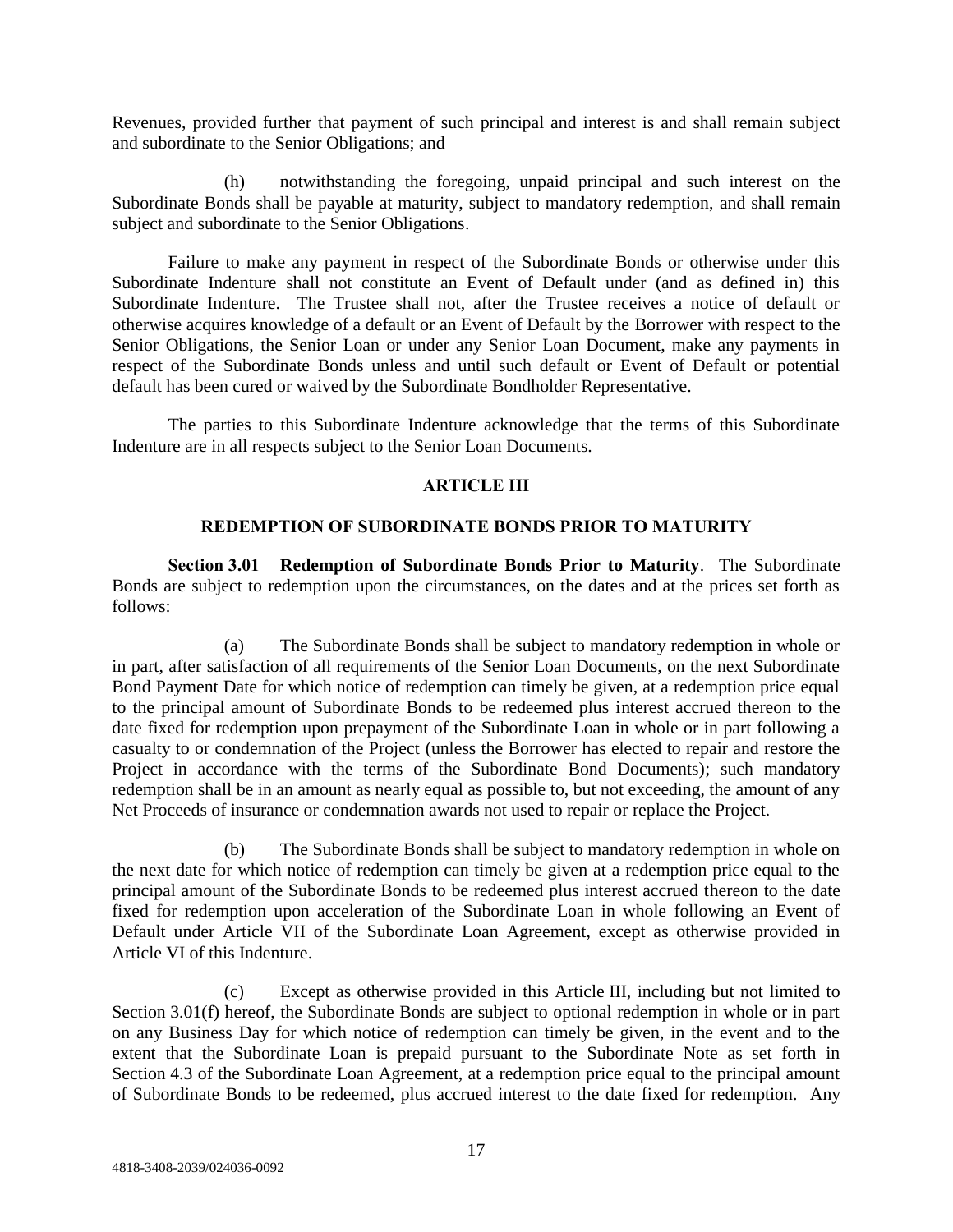optional redemption of the Subordinate Bonds are subject to the approval rights of (i) the Investor Limited Partner as set forth in the Partnership Agreement, and (ii) the Senior Funding Lender as set forth in the Senior Loan Documents.

(d) The Subordinate Bonds are subject to mandatory redemption in whole or in part on any Business Day for which notice of redemption can timely be given, in the event and to the extent the Subordinate Bondholder Representative notifies the Trustee in writing that, subject to and in accordance with the terms and conditions of the Partnership Agreement, there are net proceeds available from (i) a sale or exchange of any assets of the Borrower, (ii) any financing or refinancing of the Project, (iii) the liquidation of the Borrower, or (iv) any other transaction where the proceeds are deemed attributable to capital under generally accepted accounting principles.

(e) The Subordinate Bonds are subject to mandatory redemption in whole or part on each Subordinate Bond Payment Date, without notice, solely from available Revenues received by the Trustee pursuant to the provisions of the Subordinate Note and the Subordinate Loan Agreement which remain after the payment of interest on the Subordinate Bonds on such Subordinate Bond Payment Date, which mandatory redemption payments shall be applied first to amortizing payments of principal on the Subordinate Bonds, and then to prepayments of the remaining principal amount of the Subordinate Bond.

(f) The Subordinate Bonds shall be subject to optional redemption in whole or in part on any Business Day for which notice of redemption can timely be given, at a redemption price equal to the principal amount of the Subordinate Bonds to be redeemed plus interest accrued thereon to the date fixed for redemption, subject to the consent of the Senior Funding Lender, so long as the Senior Obligations are outstanding.

**Section 3.02 Notice of Redemption**. Notice of the intended redemption of each Subordinate Bond shall be given by the Trustee by first class mail, postage prepaid, or by facsimile transmission, to the registered Owner at the address of such Owner shown on the Subordinate Bond Register. All such redemption notices shall be given not less than ten (10) days prior to the date fixed for redemption. The Trustee may provide a conditional notice of redemption.

Notices of redemption shall state the redemption date and the redemption price, the place or places where amounts due upon such redemption will be payable, and, if less than all of the then Outstanding Subordinate Bonds are called for redemption, shall state (i) the numbers of the Subordinate Bonds to be redeemed by giving the individual certificate number of each Subordinate Bond to be redeemed or shall state that all Subordinate Bonds between two stated certificate numbers, both inclusive, are to be redeemed or that all of the Subordinate Bonds of one or more maturities have been called for redemption only if bonds cease to be book entry-bonds; (ii) the Maturity Date of each Subordinate Bond being redeemed; (iii) the conditions, if any, which must be satisfied in order for the redemption to take place on the scheduled date of redemption, and (iv) any other descriptive information needed to identify accurately the Subordinate Bonds being redeemed.

Failure to give notice by mailing to the registered Owner of any Subordinate Bond designated for redemption or to any depository or information service shall not affect the validity of the proceedings for the redemption of any other Subordinate Bond if notice of such redemption shall have been mailed as herein provided.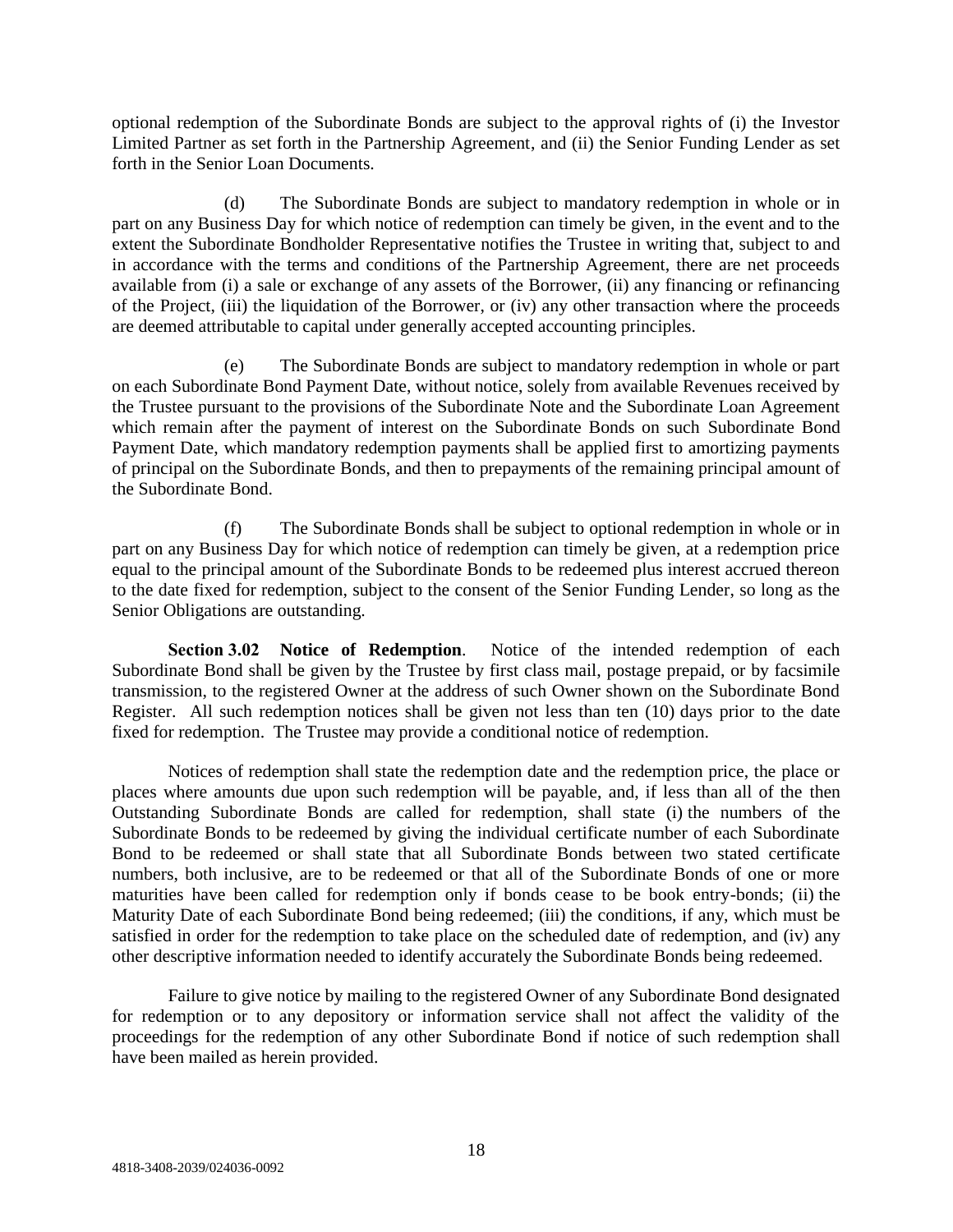**Section 3.03 Effect of Notice of Redemption**. If a conditional notice of redemption has been provided pursuant to the terms of this Subordinate Indenture and the conditions are not satisfied, such notice of redemption shall be of no force and effect and the Subordinate Bondholders shall be restored to their former positions as though no such notice of redemption had been delivered. Notice of redemption having been given in the manner provided in this Article III and if either there were no conditions to such redemption or the conditions have been satisfied (or in the event no such notice is required under Section 3.02), and money for the redemption being held by the Trustee for that purpose, thereupon the Subordinate Bonds so called for redemption shall become due and payable on the redemption date, and interest thereon shall cease to accrue on such date; and such Subordinate Bonds shall thereafter no longer be entitled to any security or benefit under this Subordinate Indenture except to receive payment of the redemption price thereof.

### **ARTICLE IV**

#### **REVENUES AND FUNDS**

**Section 4.01 Pledge of Revenues and Assets; Establishment of Funds**. The pledge and assignment of and the security interest granted in the Subordinate Trust Estate pursuant to the Granting Clauses hereof shall attach, be perfected and be valid and binding from and after the time of the delivery of the Subordinate Bonds by the Trustee or by any Person authorized by the Trustee to deliver the Subordinate Bonds. The Subordinate Trust Estate so pledged and then or thereafter received by the Trustee shall immediately be subject to the lien of such pledge and security interest without any physical delivery thereof or further act, and the lien of such pledge and security interest shall be valid and binding and prior to the claims of any and all parties having claims of any kind in tort, contract or otherwise against the Issuer irrespective of whether such parties have notice thereof.

In addition to the Subordinate Loan Fund established therein pursuant to Section 2.09 hereof, the Trustee shall establish, maintain and hold in trust the following funds and accounts, each of which is hereby established and each of which shall be disbursed and applied only as herein authorized:

- (a) Revenue Fund; and
- (b) Subordinate Bond Fund.

The funds and accounts established pursuant to this Section 4.01 shall be maintained in the corporate trust department of the Trustee as segregated trust accounts, separate and identifiable from all other funds held by the Trustee. The funds and accounts established hereunder shall bear a designation clearly indicating that the funds deposited therein are held for the benefit of the Holders of the Subordinate Bonds, respecting the Revenue Fund and the Subordinate Bond Fund. The Trustee shall, at the written direction of an Authorized Officer of the Issuer, and may, in its discretion, establish such additional accounts within any Fund, and subaccounts within any of the accounts, as the Issuer or the Trustee may deem necessary or useful for the purpose of identifying more precisely the sources of payments into and disbursements from that Fund and its accounts, or for the purpose of complying with the requirements of the Code relating to arbitrage, but the establishment of any such account or subaccount shall not alter or modify any of the requirements of this Subordinate Indenture with respect to a deposit or use of money in the funds established hereunder, or result in commingling of funds not permitted hereunder.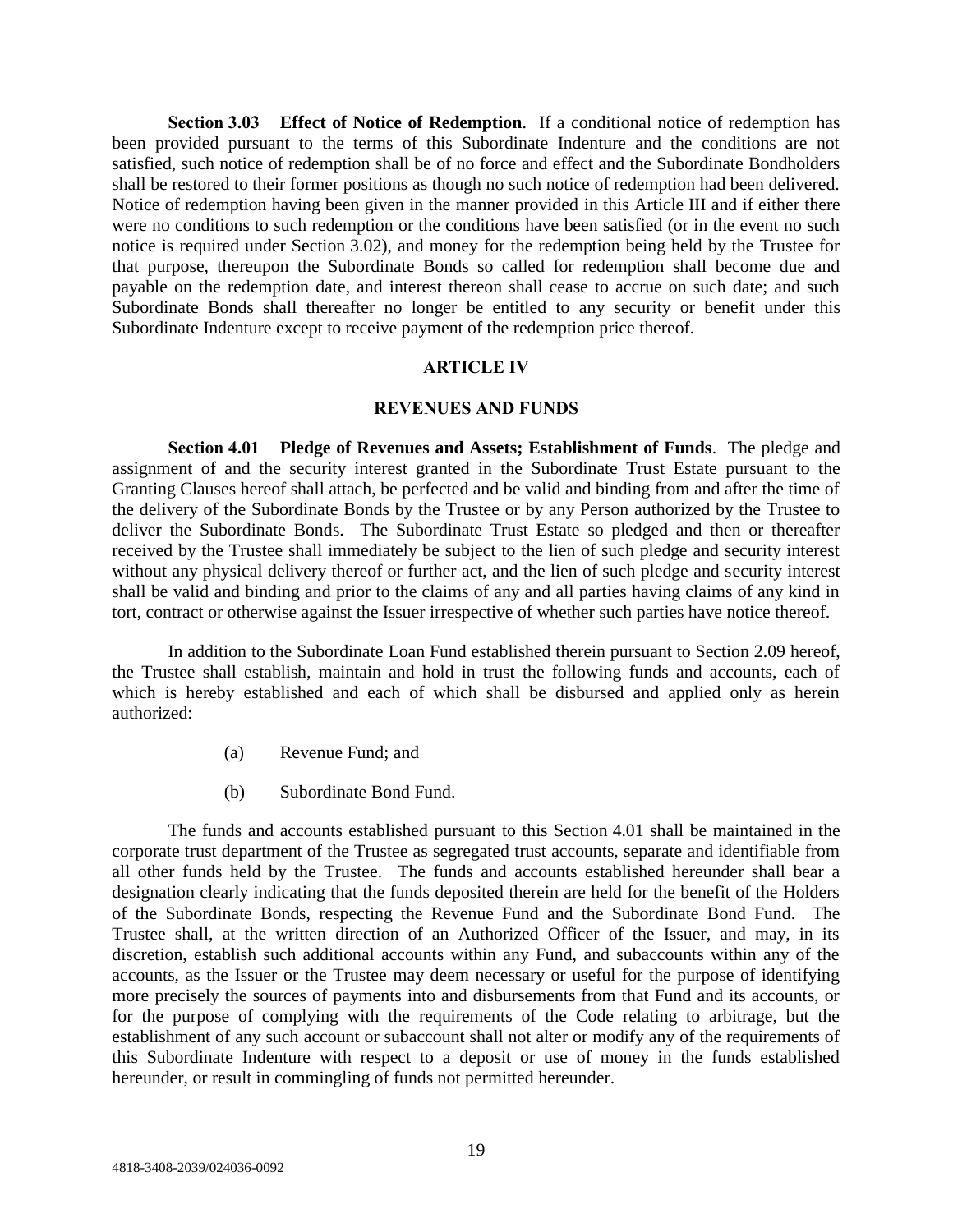**Section 4.02 Subordinate Loan Fund**. The Trustee shall deposit the proceeds of the Bonds as provided in Section 2.09 and disburse amounts deposited in the Subordinate Loan Fund immediately upon receipt to the Borrower in funding of the Subordinate Loan. No amounts shall be invested or retained in the Subordinate Loan Fund.

# **Section 4.03 Application of Revenues**.

(a) All Revenues, if any, shall be deposited by the Trustee, promptly upon receipt thereof, to the Revenue Fund, except (i) with respect to investment earnings to the extent required under the terms hereof to be retained in the funds and accounts to which they are attributable; and (ii) with respect to amounts required to be transferred between funds and accounts as provided in this Article IV.

(b) There are no Subordinate Bond Payment Dates prior to the first Business Day of the month proceeding the Subordinate Bonds Conversion Date. On each Subordinate Bond Payment Date or any other date on which payment of principal of or interest on the Subordinate Bonds becomes due and payable, the Trustee shall credit from the Revenue Fund to the Subordinate Bond Fund an amount equal to the principal of and interest payable from Revenues to such period on the Subordinate Bonds on such date.

(c) Promptly upon receipt, the Trustee shall deposit directly to the Subordinate Bond Fund (i) Net Proceeds representing casualty insurance proceeds or condemnation awards paid as a prepayment of the Subordinate Loan, after reimbursement of any and all amounts owed to the Subordinate Bondholder Representative (and subject to the Borrower's right to repair and restore the Property as set forth in the Subordinate Loan Documents) and (ii) amounts paid to the Trustee to be applied to the redemption of all or a portion of the Subordinate Bonds pursuant to Article III hereof.

(d) Should the amount in the Subordinate Bond Fund be insufficient to pay the amount due on the Subordinate Bonds on any given Subordinate Bond Payment Date or other payment date, the Trustee shall credit to the Subordinate Bond Fund the amount of such deficiency by charging the Revenue Fund; provided, however, in no event shall the amount due on the Subordinate Bonds exceed the Revenues, if any, for such applicable period.

**Section 4.04 Application of Subordinate Bond Fund**. The Trustee shall charge the Subordinate Bond Fund, on each Subordinate Bond Payment Date, an amount equal to available Revenues, if any, for such period, which shall be applied to interest due on the Subordinate Bonds on such Subordinate Bond Payment Date, and shall cause the same to be applied to the payment of such interest when due.

Income realized from the investment or deposit of money in the Subordinate Bond Fund shall be deposited by the Trustee upon receipt thereof in the Revenue Fund.

No amount shall be charged against the Subordinate Bond Fund except as expressly provided in this Article IV and in Section 6.05.

**Section 4.05 Investment of Funds**. The money held by the Trustee shall constitute trust funds for the purposes hereof. Any money attributable to each of the funds and accounts hereunder shall be, except as otherwise expressly provided herein, invested by the Trustee, at the written direction of the Borrower in Permitted Investments. The Trustee may purchase from or sell to itself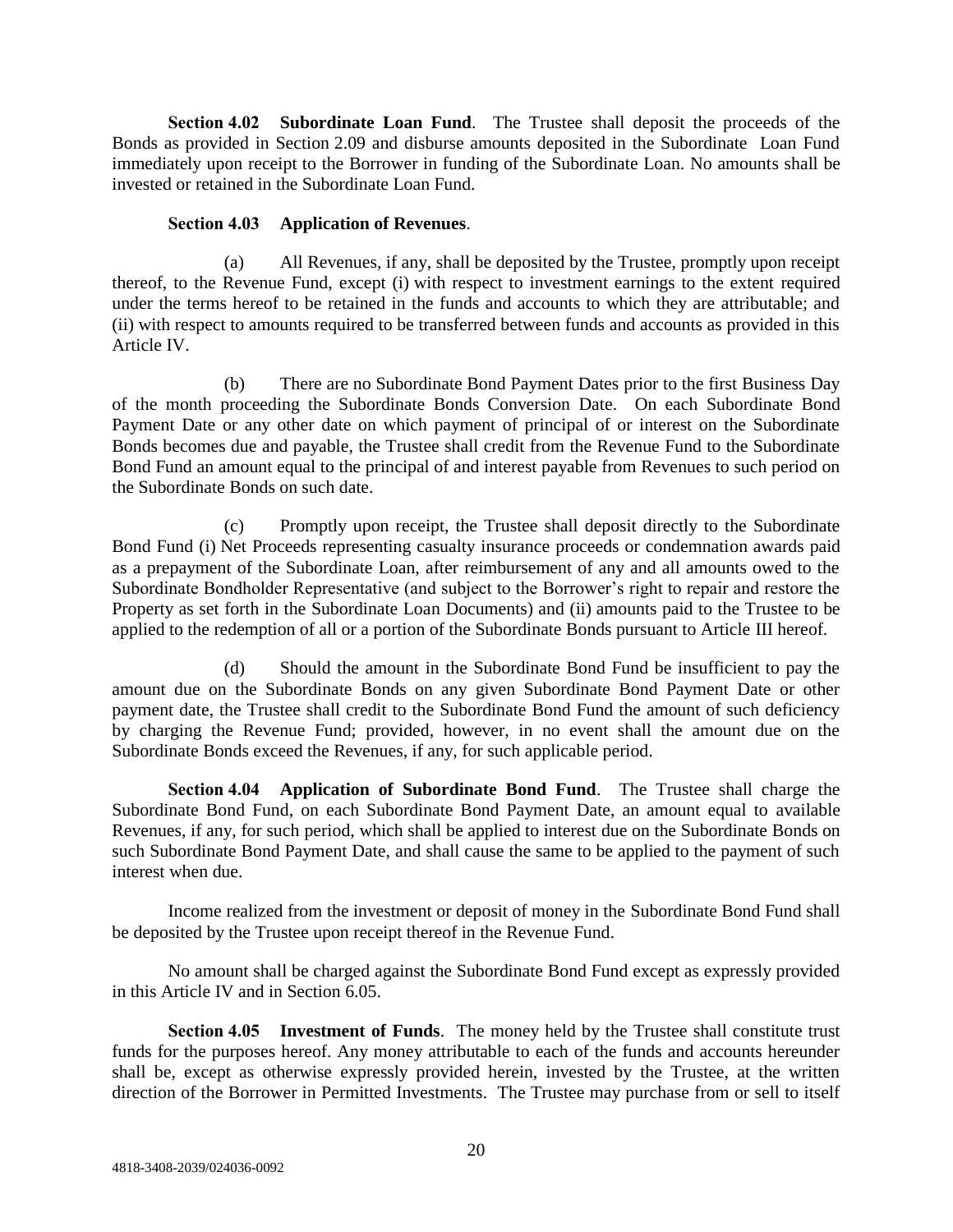or an affiliate, as principal or agent, securities herein authorized. The Trustee shall be entitled to assume, absent receipt by the Trustee of written notice to the contrary, that any investment which at the time of purchase in a Permitted Investment remains a Permitted Investment thereafter.

Permitted Investments representing an investment of money attributable to any fund or account shall be deemed at all times to be a part of said fund or account, and, except as otherwise may be provided expressly in other Sections hereof, the interest thereon and any profit arising on the sale thereof shall be credited to the Revenue Fund, and any loss resulting on the sale thereof shall be charged against the Revenue Fund. Such investments shall be sold at the best price obtainable (at least par) whenever it shall be necessary so to do in order to provide money to make any transfer, withdrawal, payment or disbursement from said fund or account. In the case of any required transfer of money to another such fund or account, such investments may be transferred to that fund or account in lieu of the required money if permitted hereby as an investment of money in that fund or account. The Trustee shall not be liable or responsible for any loss resulting from any investment made in accordance herewith.

The Issuer acknowledges that to the extent that regulations of the Comptroller of the Currency or other applicable regulatory agency grant the Issuer the right to receive brokerage confirmations of the security transactions as they occur. To the extent permitted by law, the Issuer specifically waives compliance with 12 C.F.R. 12 and hereby notifies the Trustee hereunder, that no brokerage confirmations need be sent relating to the security transactions as they occur.

**Section 4.06 Money Held for Particular Subordinate Bonds; Funds Held in Trust**. The amounts held by the Trustee for the payment of the interest, principal or redemption price due on any date with respect to particular Subordinate Bonds pending such payment, shall be set aside and held in trust by it for the Holders of the Subordinate Bonds entitled thereto, and for the purposes hereof such interest, principal or redemption price, after the due date thereof, shall no longer be considered to be unpaid.

All money held by the Trustee for such purpose at any time pursuant to the terms of this Subordinate Indenture shall be and hereby are assigned, transferred and set over unto the Trustee in trust for the purposes and under the terms and conditions of this Subordinate Indenture.

**Section 4.07 Accounting Records**. The Trustee shall maintain accurate books and records for all funds and accounts established hereunder and provide monthly statements (or other electronic access as agreed to by the parties) of such funds and accounts to the Issuer and the Borrower upon request.

**Section 4.08 Amounts Remaining in Funds**. After full payment of the Subordinate Bonds (or provision for payment thereof having been made in accordance with Section 9.01 hereof) and full payment of the fees, charges and expenses of the Issuer and the Trustee and other amounts required to be paid hereunder or under any Subordinate Loan Document, any amounts remaining in any fund or account hereunder shall be paid to the Borrower.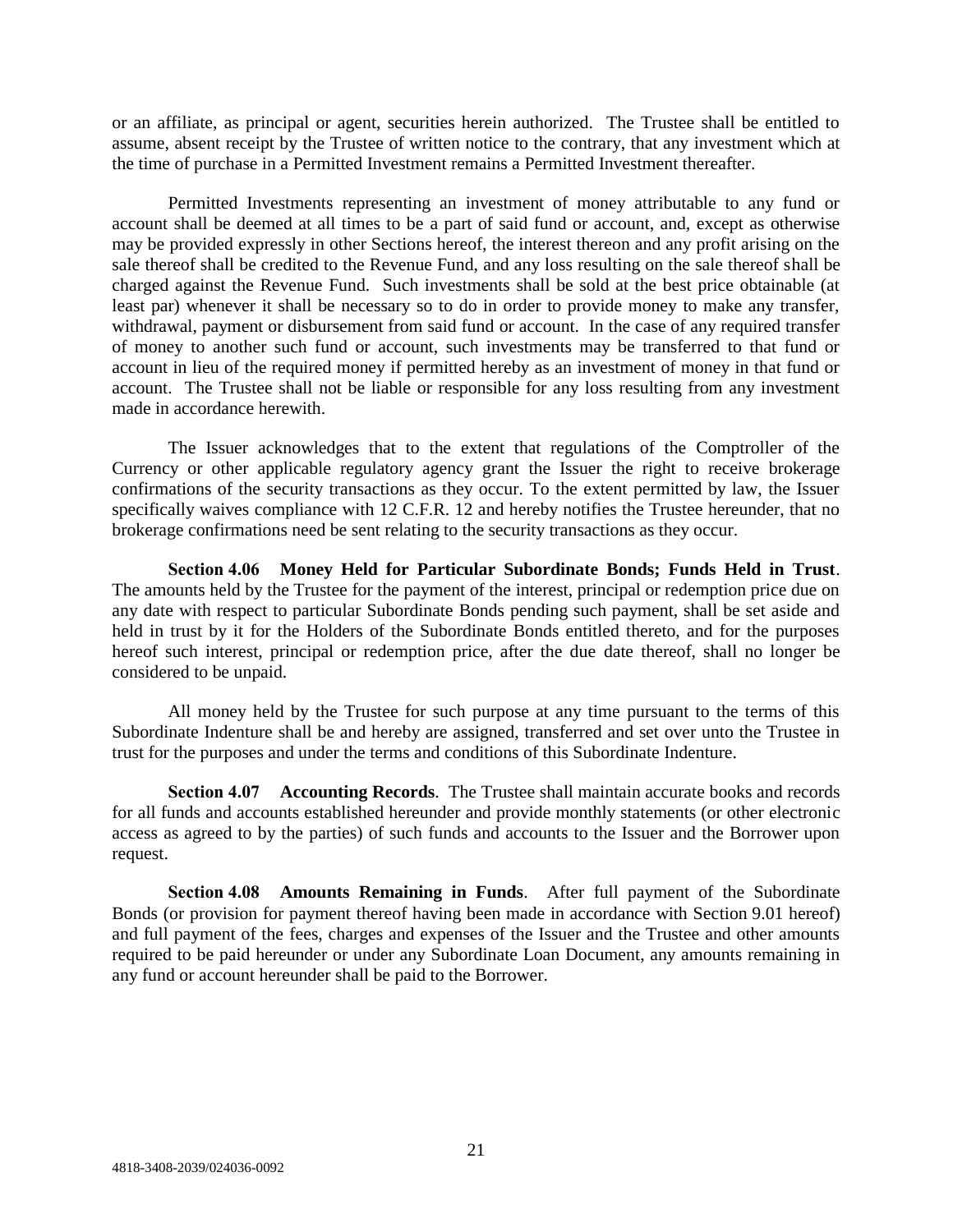### **ARTICLE V**

#### **GENERAL COVENANTS AND REPRESENTATIONS**

**Section 5.01 Payment of Principal and Interest**. The Issuer covenants that it will promptly pay or cause to be paid, but only from the sources identified herein, sufficient amounts to provide for the payment of the principal of, and interest on the Subordinate Bonds at the place, on the dates and in the manner provided herein and in the Subordinate Bonds, according to the true intent and meaning thereof.

**Section 5.02 Performance of Covenants**. The Issuer covenants that it will faithfully perform at all times any and all of its covenants, undertakings, stipulations and provisions contained in this Subordinate Indenture, in any and every Subordinate Bond executed, authenticated and delivered hereunder and in all proceedings pertaining thereto.

**Section 5.03 Representations and Warranties of the Issuer**. The Issuer hereby represents and warrants as follows:

- California.
- (a) The Issuer is a public instrumentality and political subdivision of the State of

(b) The Issuer has all necessary power and authority to issue the Subordinate Bonds and to execute and deliver this Subordinate Indenture, the Subordinate Loan Agreement and the other Subordinate Bond Documents to which it is a party, and to perform its duties and discharge its obligations hereunder and thereunder.

(c) The revenues and assets pledged for the repayment of the Subordinate Bonds are and will be free and clear of any pledge, lien or encumbrance prior to, or equal with, the pledge created by this Subordinate Indenture, and all action on the part of the Issuer to that end has been duly and validly taken.

(d) The Subordinate Bond Documents to which the Issuer is a party have been validly authorized, executed and delivered by the Issuer, and assuming due authorization, execution and delivery by the other parties thereto, constitute valid and binding obligations of the Issuer, enforceable against the Issuer in accordance with their respective terms, except as enforceability may be limited by bankruptcy, insolvency, moratorium or other laws affecting creditors' rights generally and the application of equitable principles.

**Section 5.04 Inspection of Project Books**. The Issuer covenants and agrees that all books and documents in its possession relating to the Project shall, upon reasonable prior notice, during normal business hours, be open to inspection and copying by such accountants or other agents as the Trustee or the Subordinate Bondholder Representative may from time to time reasonably designate.

**Section 5.05 Damage, Destruction or Condemnation**. Net Proceeds resulting from casualty to or condemnation of the Project shall be applied, after satisfaction of all payment requirements under the Senior Loan Documents, as provided in the Subordinate Loan Documents.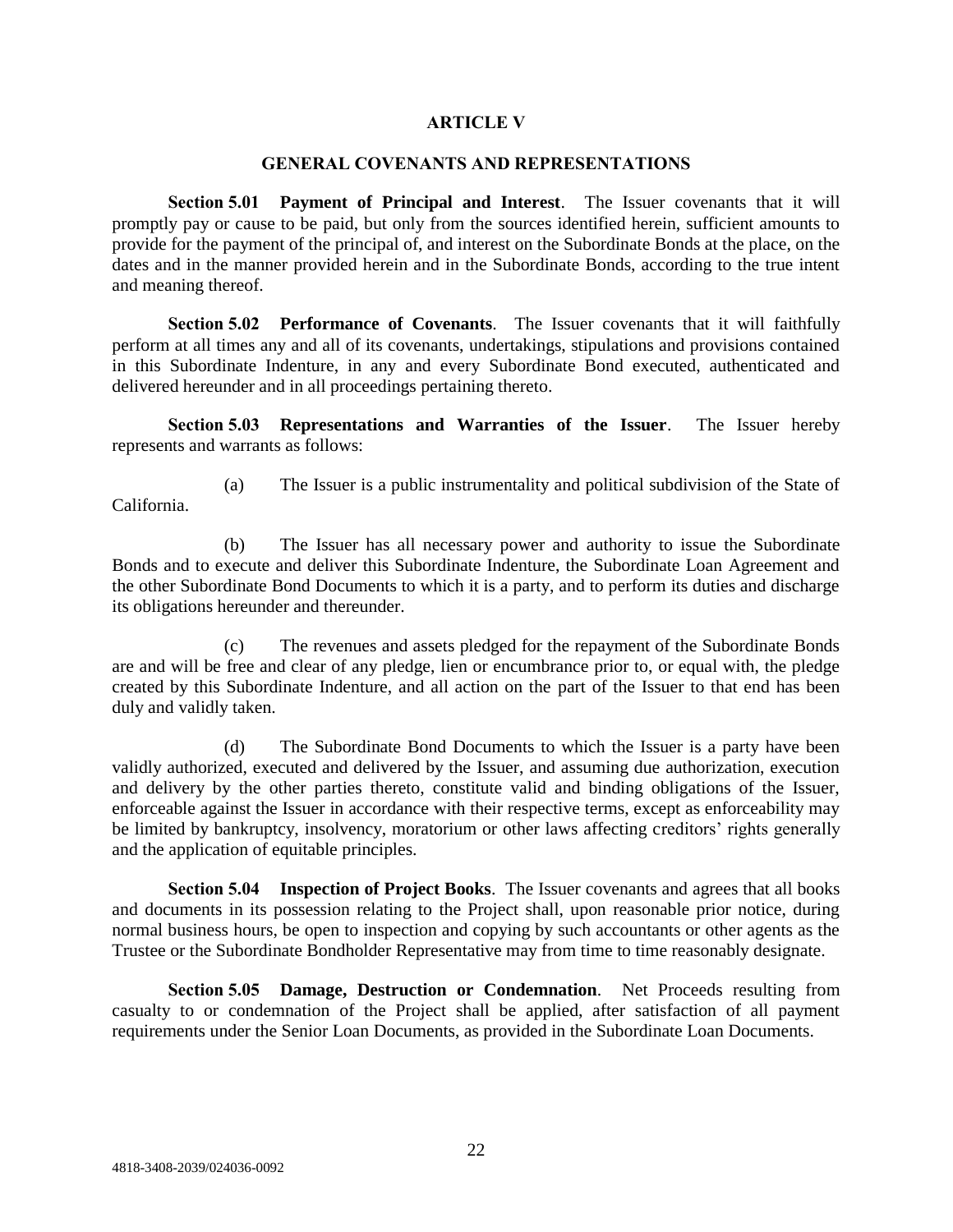## **Section 5.06 Tax Covenants**.

(a) Issuer's Covenants. The Issuer covenants to and for the benefit of the Holders of the Subordinate Bonds that it will:

(i) neither make or use nor cause to be made or used any investment or other use of the proceeds of the Subordinate Bonds or the money and investments held in the funds and accounts in any manner which would cause the Subordinate Bonds to be arbitrage bonds under Section 148 of the Code and the Regulations issued under Section 148 of the Code (the "Regulations") or which would otherwise cause the interest payable on the Subordinate Bonds to be includable in gross income for federal income tax purposes;

(ii) enforce or cause to be enforced all obligations of the Borrower under the Regulatory Agreement in accordance with its terms and seek to cause the Borrower to correct any violation of the Regulatory Agreement within a reasonable period after it first discovers or becomes aware of any such violation;

(iii) not take or cause to be taken any other action or actions, or fail to take any action or actions, if the same would cause the interest payable on the Subordinate Bonds to be includable in gross income for federal income tax purposes;

(iv) at all times do and perform all acts and things permitted by law and necessary or desirable in order to assure that interest paid by the Issuer on the Subordinate Bonds will be excluded from the gross income for federal income tax purposes, of the Subordinate Bondholders pursuant to the Code, except in the event where any such owner of Subordinate Bonds is a "substantial user" of the facilities financed with the Subordinate Bonds or a "related person" within the meaning of the Code; and

(v) not take any action or permit or suffer any action to be taken if the result of the same would be to cause the Subordinate Bonds to be "federally guaranteed" within the meaning of Section 149(b) of the Code and the Regulations.

In furtherance of the covenants in this Section 5.06, the Issuer and the Borrower shall execute, deliver and comply with the provisions of the Tax Certificate, which is by this reference incorporated into this Subordinate Indenture and made a part of this Subordinate Indenture as if set forth in this Subordinate Indenture in full, and by its acceptance of this Subordinate Indenture the Trustee acknowledges receipt of the Tax Certificate and acknowledges its incorporation into this Subordinate Indenture by this reference and agrees to comply with the terms specifically applicable to it. In the event of a conflict between the terms of this Subordinate Indenture and the Tax Certificate, the terms of the Tax Certificate shall control.

(b) Trustee's Covenants. The Trustee agrees that it will invest funds held under this Subordinate Indenture in accordance with the covenants and terms of this Subordinate Indenture and the Tax Certificate (this covenant shall extend through the term of the Subordinate Bonds, to all funds and accounts created under this Subordinate Indenture and all money on deposit to the credit of any such fund or account). The Trustee covenants to and for the benefit of the Subordinate Bondholders that, notwithstanding any other provisions of this Subordinate Indenture or of any other Loan Document, it will not knowingly make or cause to be made any investment or other use of the money in the funds or accounts created hereunder which would cause the Subordinate Bonds to be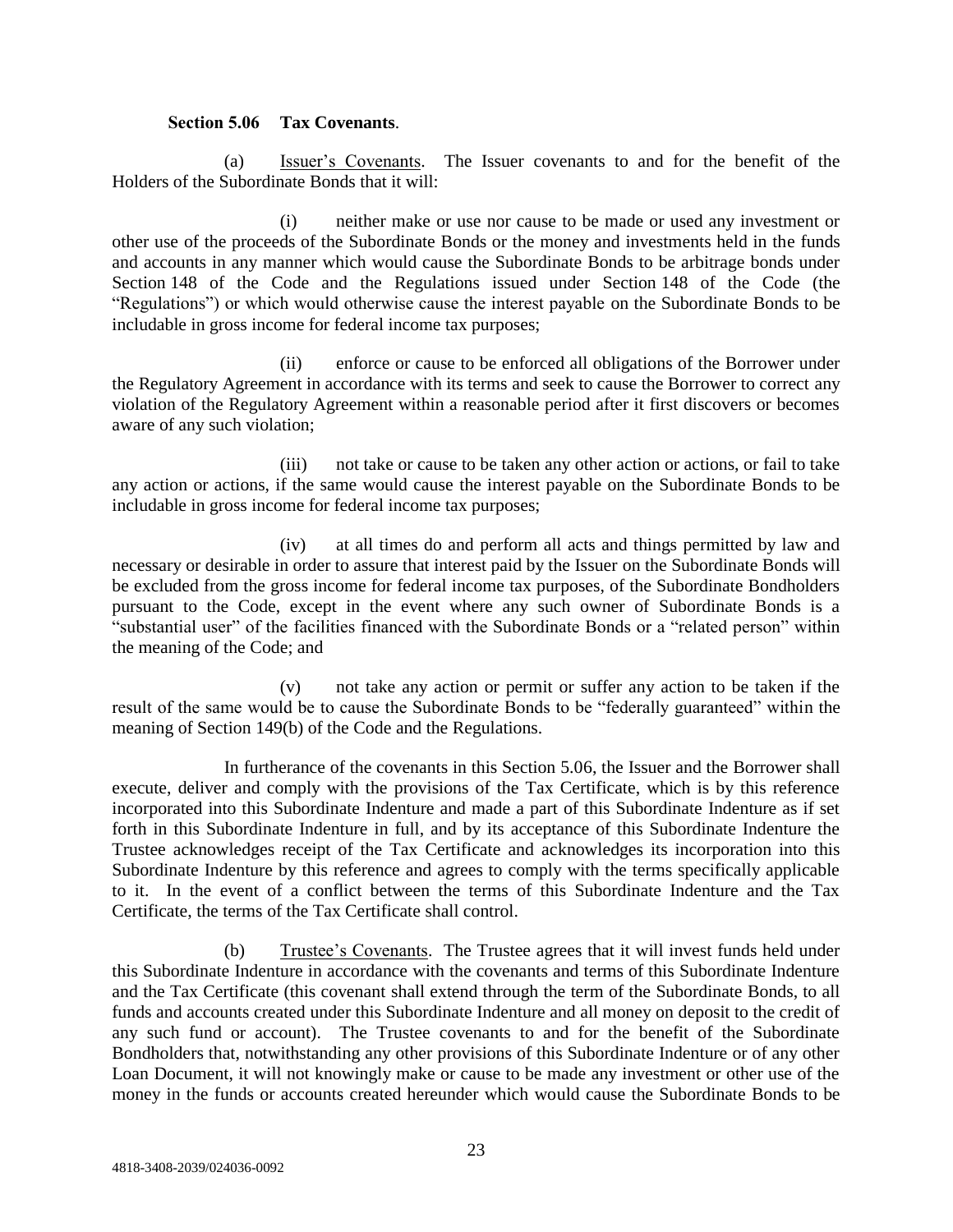classified as "arbitrage bonds" within the meaning of Sections 103(b) and 148 of the Code or would cause the interest on the Subordinate Bonds to be includable in gross income for federal income tax purposes; provided that the Trustee shall be deemed to have complied with such requirements and shall have no liability to the extent it reasonably follows the written directions of the Borrower or the Issuer. This covenant shall extend, throughout the term of the Subordinate Bonds, to all funds created under this Subordinate Indenture and all money on deposit to the credit of any such fund. Pursuant to this covenant, with respect to the investments of the funds and accounts under this Subordinate Indenture, the Trustee obligates itself to comply throughout the term of the issue of the Subordinate Bonds with the requirements of Sections 103(b) and 148 of the Code; provided that the Trustee shall be deemed to have complied with such requirements and shall have no liability to the extent it reasonably follows the written directions of the Borrower or the Issuer. The Trustee further covenants that should the Issuer or the Borrower file with the Trustee (it being understood that neither the Issuer nor the Borrower has an obligation to so file), or should the Trustee receive, an opinion of Bond Counsel to the effect that any proposed investment or other use of proceeds of the Subordinate Bonds would cause the Subordinate Bonds to become "arbitrage bonds," then the Trustee will comply with any written instructions of the Issuer, the Borrower or Bond Counsel regarding such investment (which shall, in any event, be a Permitted Investment) or use so as to prevent the Subordinate Bonds from becoming "arbitrage bonds," and the Trustee will bear no liability to the Issuer, the Borrower or the Subordinate Bondholders for investments made in accordance with such instructions.

### **ARTICLE VI**

# **DEFAULT PROVISIONS AND REMEDIES OF TRUSTEE AND SUBORDINATE BONDHOLDERS**

**Section 6.01 Events of Default**. Subject to applicable notice and cure rights each of the following shall be an event of default with respect to the Subordinate Bonds (an "Event of Default") under this Subordinate Indenture:

(a) failure to pay the principal of, or interest on any Subordinate Bond when due, to the extent sufficient Revenues are available therefor;

(b) failure by the Issuer or the Trustee to perform or observe any other of the covenants, agreements or conditions on its part in this Subordinate Indenture or in the Subordinate Bonds contained, and the continuation of such failure for a period of thirty (30) days after written notice thereof, specifying such default and requiring the same to be remedied, shall have been given to the Issuer or the Trustee by the Borrower, the Trustee or the Issuer, as applicable, or by the holders of not less than a majority in aggregate principal amount of the Subordinate Bonds at the time Outstanding; or if the breach is not reasonably capable of being cured, the Issuer or the Trustee does not commence to cure, correct or remedy such breach within thirty (30) days after receipt of a written notice specifying such breach and does not thereafter prosecute such cure, correction or remedy with diligence to completion; or

(c) the occurrence of any Event of Default under the Subordinate Loan Agreement upon written notice thereof, specifying such default and requiring the same to be remedied, delivered to the Issuer or the Trustee by the Borrower, the Trustee or the Issuer, as applicable, or by the holders of not less than a majority in aggregate principal amount of the Subordinate Bonds at the time Outstanding.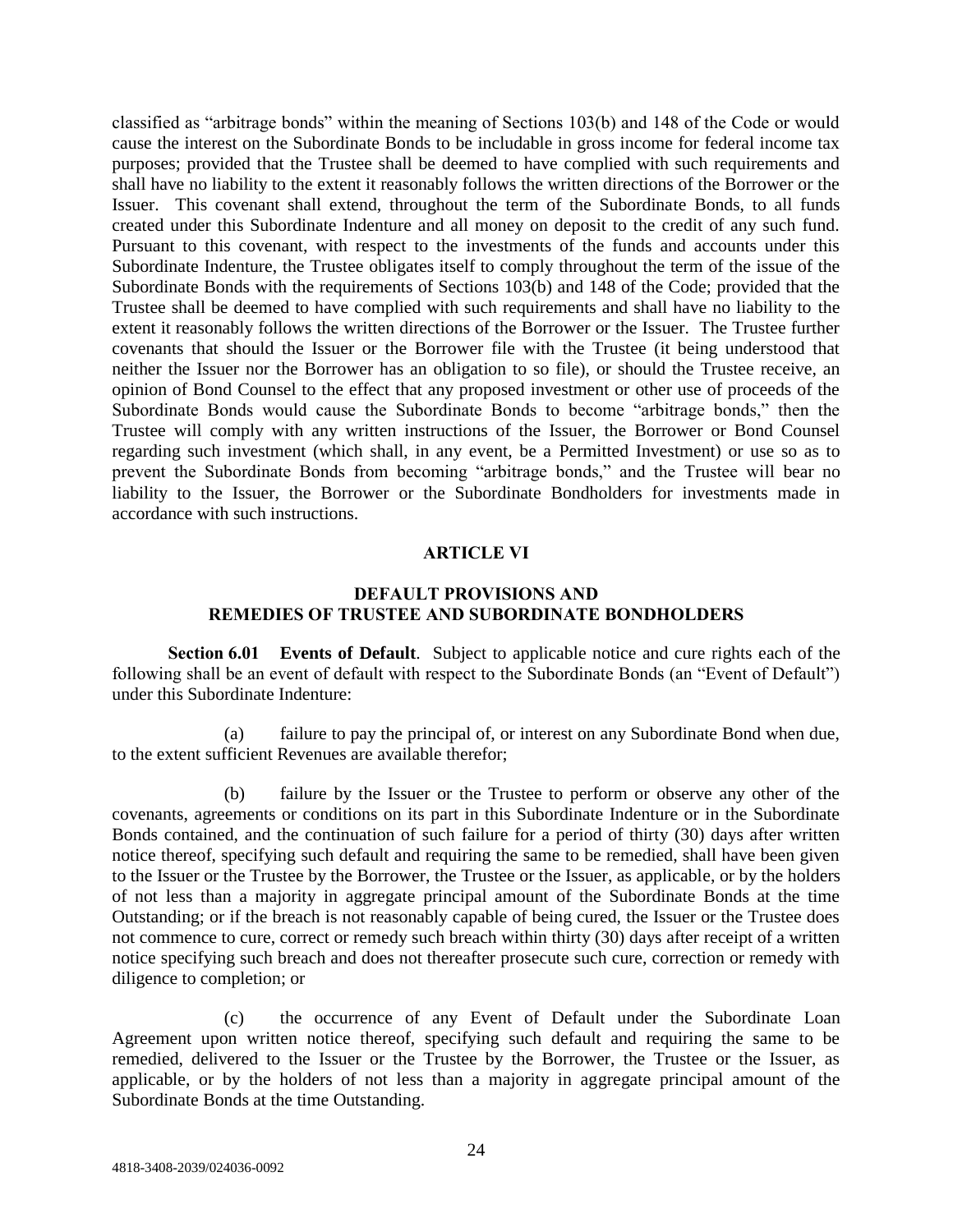Prior to the Maturity Date, the Trustee and the Issuer agree that a failure to pay any amounts required to be paid under this Subordinate Indenture as a result of a deficiency of available Revenues shall not constitute an Event of Default hereunder.

Notwithstanding anything to the contrary contained herein, the Borrower's Investor Limited Partner shall have the right, but not the obligation, to cure an Event of Default hereunder. Any cure of any default made or tendered by Investor Limited Partner shall be deemed to be a cure by Borrower and shall be accepted or rejected on the same basis as if made or tendered by Borrower.

## **Section 6.02 Acceleration; Other Remedies Upon Event of Default**.

(a) Upon the occurrence of an Event of Default under Section 6.01(b) hereof, the Trustee shall, upon the written direction of the Subordinate Bondholder Representative, and the consent of the Senior Funding Lender, if required, and receipt of indemnity satisfactory to it, by notice in writing delivered to the Issuer, declare the principal of all Subordinate Bonds then Outstanding and the interest accrued thereon immediately due and payable, and interest shall continue to accrue thereon until such amounts are paid.

(b) Upon the occurrence of an Event of Default (other than an Event of Default under Section 6.01(b) hereof), the Trustee shall, but only upon the written direction of the Subordinate Bondholder Representative, by notice in writing delivered to the Issuer, declare the principal of all Subordinate Bonds then Outstanding and the interest accrued thereon immediately due and payable and interest on the Subordinate Bonds shall cease to accrue, anything contained in this Subordinate Indenture or in the Subordinate Bonds to the contrary notwithstanding.

If at any time after the Subordinate Bonds shall have been so declared due and payable, and before any judgment or decree for the payment of the money due shall have been obtained or entered, the Issuer or the Borrower shall pay to or deposit with the Trustee a sum sufficient to pay all principal of the Subordinate Bonds then due (other than solely by reason of such declaration) and all unpaid installments of interest (if any) upon all the Subordinate Bonds then due, with interest at the rate borne by the Subordinate Bonds on such overdue principal and (to the extent legally enforceable) on such overdue installments of interest, and the reasonable fees and expenses of the Trustee (including its counsel) shall have been made good or cured or adequate provision shall have been made therefor (collectively, the "Cure Amount")) shall have been paid in full, and all other defaults hereunder shall have been made good or cured or waived in writing by the Subordinate Bondholder Representative, then and in every case, the Trustee on behalf of the Holders of all the Outstanding Subordinate Bonds shall rescind and annul such declaration and its consequences; but no such rescission and annulment shall extend to or shall affect any subsequent default, nor shall it impair or exhaust any right or power consequent thereon.

Upon the occurrence and during the continuance of an Event of Default, the Trustee in its own name and as trustee of an express trust, on behalf and for the benefit and protection of the Holders of all Subordinate Bonds with respect to which such an Event of Default has occurred (if no Event of Default has occurred and is continuing under Section 6.01(b)), may also proceed to protect and enforce any rights of the Trustee and, to the full extent that the Holders of such Subordinate Bonds themselves might do, the rights of such Subordinate Bondholders under the laws of the State or under this Subordinate Indenture by such of the following remedies as the Trustee shall deem most effectual to protect and enforce such rights: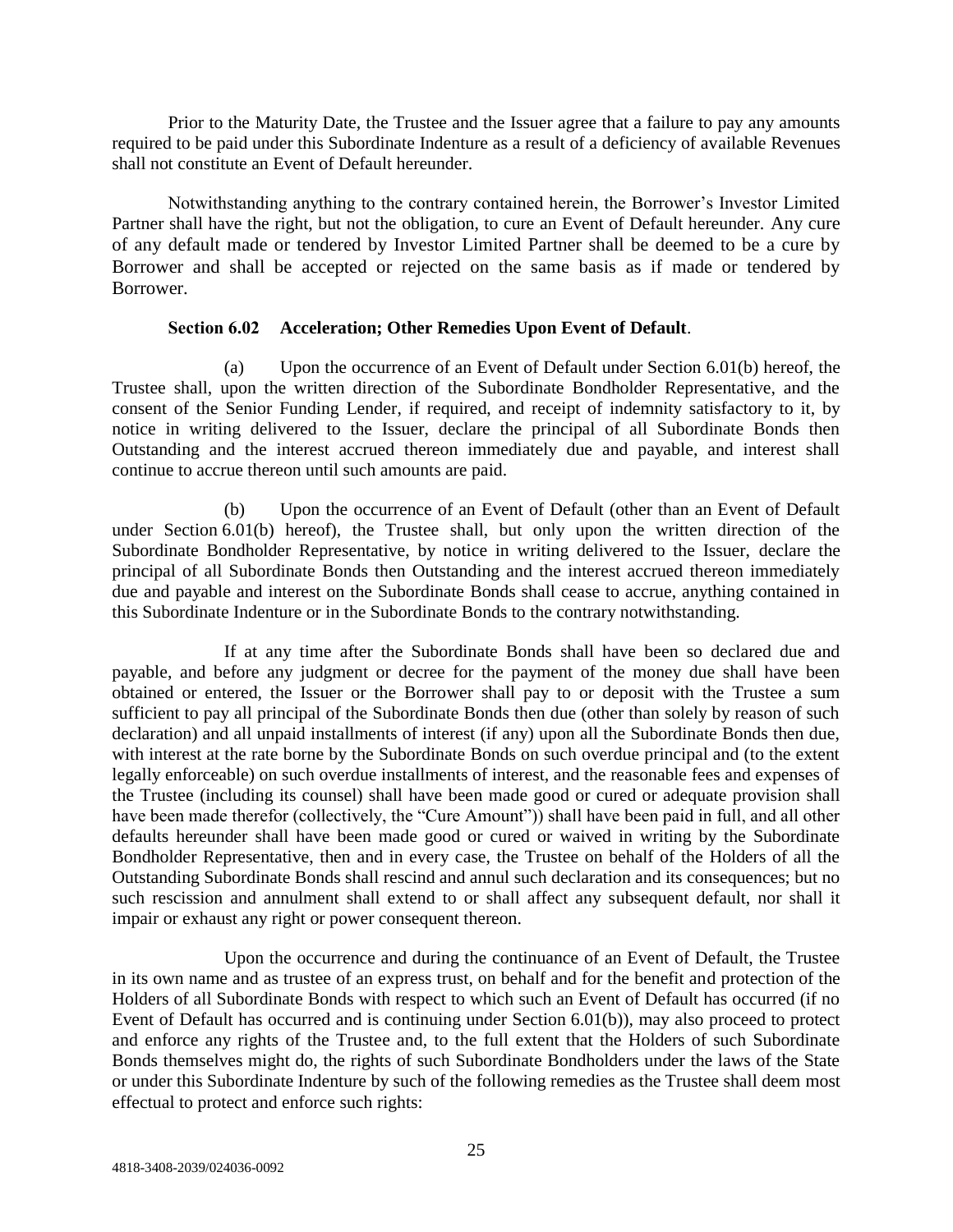(i) by mandamus or other suit, action or proceeding at law or in equity, to enforce the payment of the principal of or interest on the Subordinate Bonds then Outstanding and to require the Issuer to carry out any covenants or agreements with or for the benefit of the Subordinate Bondholders and to perform its duties under the Act, this Subordinate Indenture, the Subordinate Loan Agreement or the Regulatory Agreement to the extent permitted under the applicable provisions thereof;

(ii) by pursuing any available remedies under the Subordinate Loan Agreement or any Subordinate Loan Document or the Regulatory Agreement;

(iii) by realizing or causing to be realized through sale or otherwise upon the security pledged hereunder; and

(iv) by action or suit in equity enjoin any acts or things that may be unlawful or in violation of the rights of the Holders of the Subordinate Bonds and execute any other papers and documents and do and perform any and all such acts and things as may be necessary or advisable in the opinion of the Trustee in order to have the respective claims of the Subordinate Bondholders against the Issuer allowed in any bankruptcy or other proceeding.

No remedy by the terms of this Subordinate Indenture conferred upon or reserved to the Trustee or to the Subordinate Bondholders is intended to be exclusive of any other remedy, but each and every such remedy shall be cumulative and shall be in addition to any other remedy given to the Trustee, the Subordinate Bondholders hereunder or under the Subordinate Loan Agreement or any other Subordinate Loan Document or the Regulatory Agreement, as applicable, or now or hereafter existing at law or in equity or by statute. No delay or omission to exercise any right or power accruing upon any Event of Default shall impair any such right or power or shall be construed to be a waiver of any such Event of Default or acquiescence therein, and every such right and power may be exercised from time to time and as often as may be deemed expedient. No waiver of any Event of Default hereunder, whether by the Trustee or the Subordinate Bondholders, shall extend to or shall affect any subsequent default or event of default or shall impair any rights or remedies consequent thereto.

**Section 6.03 Rights of Subordinate Bondholders**. If an Event of Default under Section 6.01(b) hereof shall have occurred and is then continuing, and if requested in writing so to do by the Holder of 100% of the aggregate principal amount of the Subordinate Bonds then Outstanding with respect to which there is a default, and if indemnified to its satisfaction, the Trustee shall exercise one or more of the rights and powers conferred by this Article as the Trustee, being advised by counsel or a committee of Responsible Officers, shall deem to be in the best interest of the affected Subordinate Bondholders. If an Event of Default under Section 6.01(b) hereof shall have occurred and is then continuing, the Holder of 100% of the aggregate principal amount of the Subordinate Bonds then Outstanding with respect to which an Event of Default has occurred shall have the right at any time, subject to the provisions of Section 6.07 hereof, by an instrument in writing executed and delivered to the Trustee, to direct the time, method and place of conducting all proceedings to be taken in connection with the enforcement of the terms and conditions of this Subordinate Indenture, or for the appointment of a receiver or any other proceedings hereunder, in accordance with the provisions of law and of this Subordinate Indenture.

**Section 6.04 Waiver by Issuer**. Upon the occurrence of an Event of Default, to the extent that such right may then lawfully be waived, neither the Issuer nor anyone claiming through or under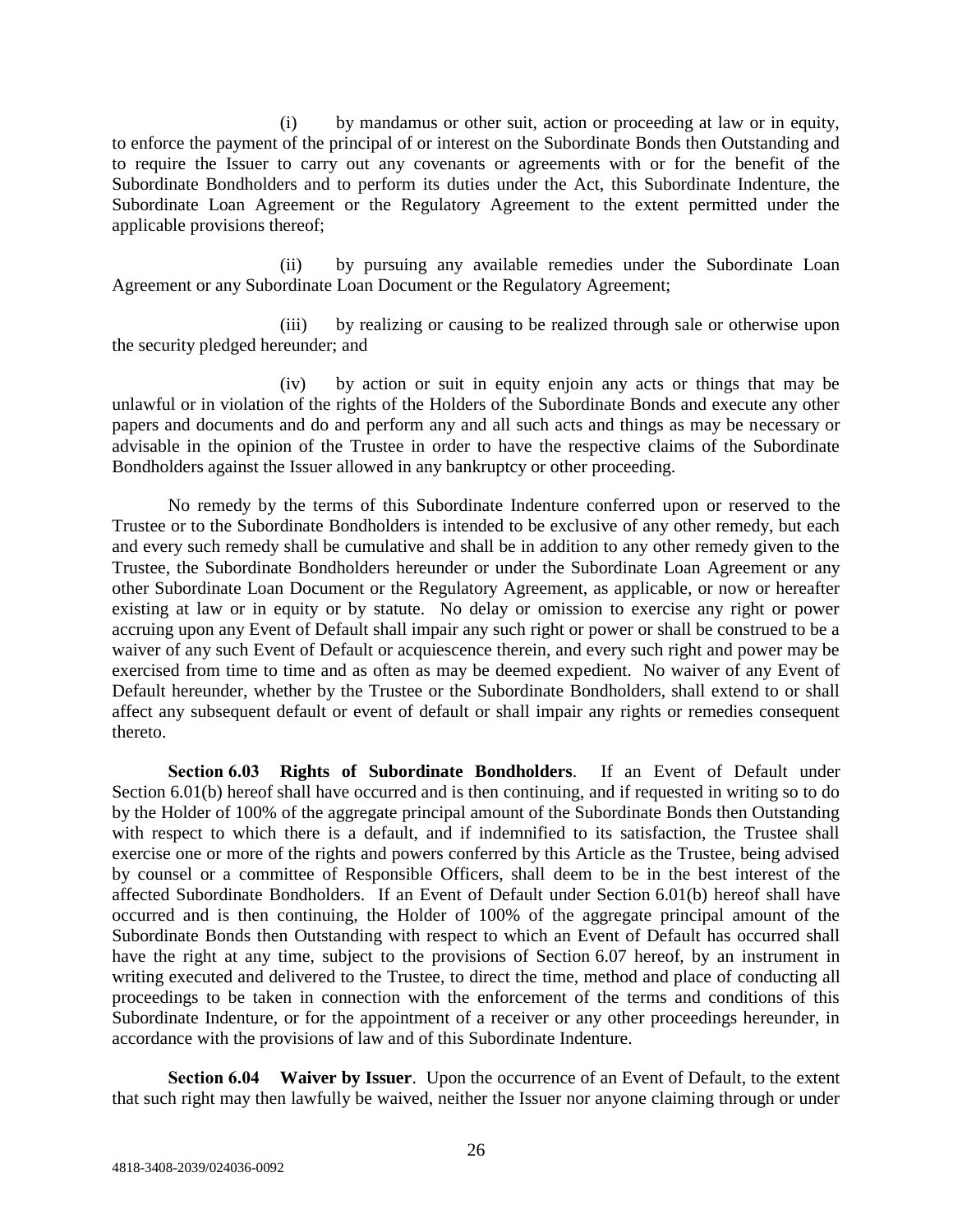it shall set up, claim or seek to take advantage of any appraisal, valuation, stay, extension or redemption laws now or hereinafter in force, in order to prevent or hinder the enforcement of this Subordinate Indenture; and the Issuer, for itself and all who may claim through or under it, hereby waives, to the extent that it lawfully may do so, the benefit of all such laws and all right of appraisement and redemption to which it may be entitled under the laws of the State and the United States.

**Section 6.05 Application of Money After Default**. All money collected by the Trustee at any time pursuant to this Article VI shall, except to the extent, if any, otherwise directed by a court of competent jurisdiction, be credited by the Trustee to the Revenue Fund. Such money so credited to the Revenue Fund and all other money from time to time credited to the Revenue Fund shall at all times be held, transferred, withdrawn and applied as prescribed by the provisions of Article IV hereof and this Section 6.05.

In the event that at any time the money credited to the Revenue Fund and the Subordinate Bond Fund available for the payment of interest or principal then due with respect to the Subordinate Bonds shall be insufficient for such payment, such money (other than money held for the payment or redemption of particular Subordinate Bonds as provided in Section 4.08 hereof) shall be applied as follows and in the following order of priority:

(a) For payment of all amounts due to the Trustee incurred in performance of its duties under this Subordinate Indenture, including, without limitation, the payment of all reasonable fees and expenses of the Trustee incurred in exercising any remedies under this Subordinate Indenture;

(b) Unless the principal of all Subordinate Bonds shall have become or have been declared due and payable:

**FIRST**: to the payment to the Persons entitled thereto of all installments of interest then due in the order of the maturity of such installments, and, if the amount available is not sufficient to pay in full any installment, then to the payment thereof ratably, according to the amounts due on such installment, to the Persons entitled thereto, without any discrimination or preference; and

**SECOND:** to the payment to the Persons entitled thereto of the unpaid principal of and, on any Subordinate Bonds which shall have become due, whether at maturity or by call for redemption, in the order in which they became due and payable, and, if the amount available is not sufficient to pay in full all the principal of and, on the Subordinate Bonds so due on any date, then to the payment of principal ratably, according to the amounts due on such date, to the Persons entitled thereto, without any discrimination or preference, and then to the payment of any premium due on the Subordinate Bonds, ratably, according to the amounts due on such date, to the Persons entitled thereto, without any discrimination or preference.

(c) If the principal of all of the Subordinate Bonds shall have become or have been declared due and payable, to the payment of the principal of, and interest then due and unpaid upon the Subordinate Bonds without preference or priority of principal over interest or of interest over principal, or of any installment of interest over any other installment of interest, or of any Subordinate Bond over any other Subordinate Bond, ratably, according to the amounts due, respectively, for principal and interest, to the Persons entitled thereto without any discrimination or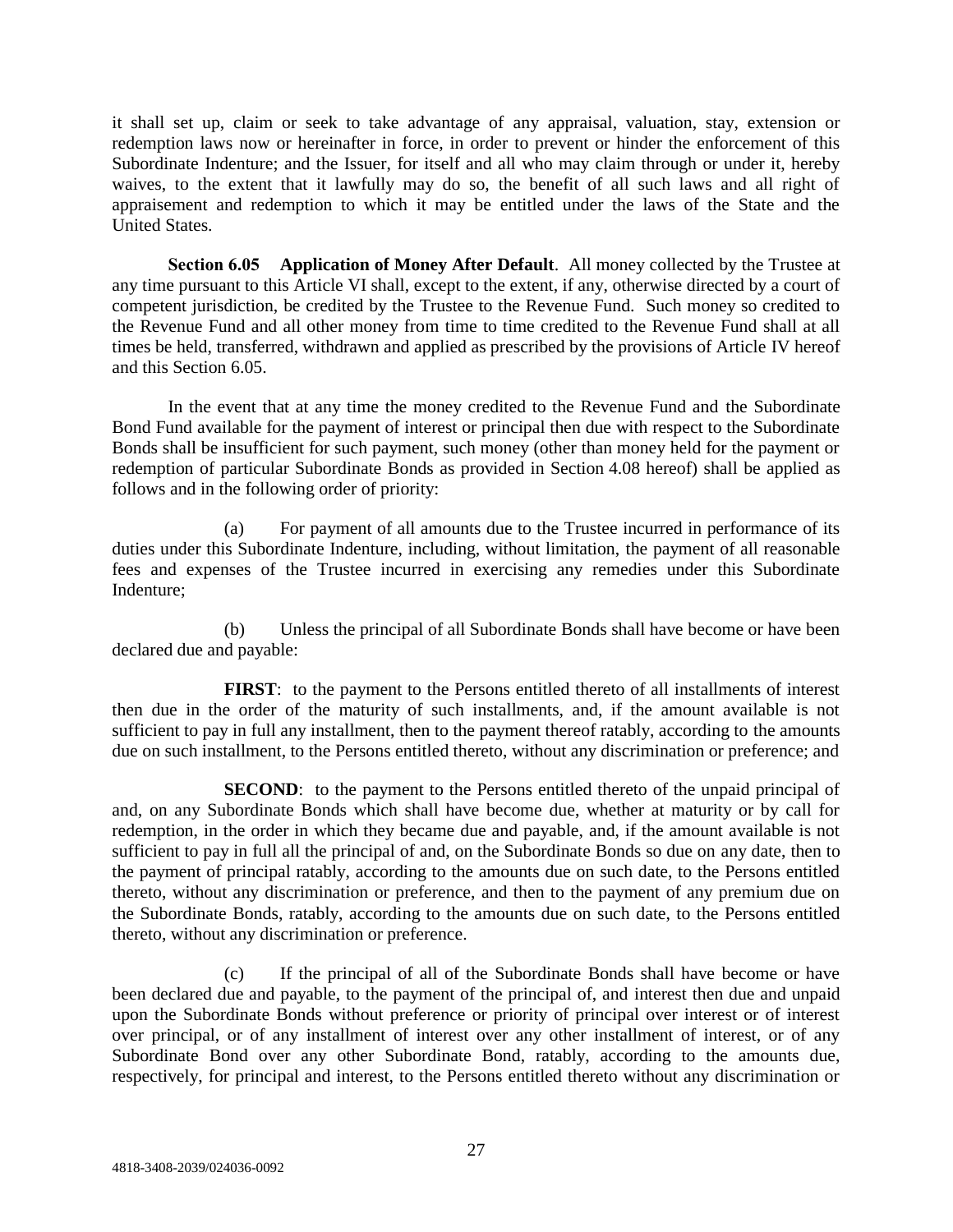preference except as to any differences in the respective rates of interest specified in the Subordinate Bonds.

**Section 6.06 Remedies Vested in Trustee**. All rights of action, including the right to file proof of claims, under this Subordinate Indenture or under any of the Subordinate Bonds may be enforced by the Trustee without the possession of any of the Subordinate Bonds or the production thereof in any trial or other proceedings relating thereto and any such suit or proceeding instituted by the Trustee shall be brought in its name as Trustee without the necessity of joining as plaintiffs or defendants any Holders of the Subordinate Bonds, and any recovery or judgment shall be for the mutual benefit as provided herein of all of the Holders of the Outstanding Subordinate Bonds.

**Section 6.07 Remedies of Subordinate Bondholders**. No Holder of any Subordinate Bond shall have any right to institute any suit, action or proceeding in equity or at law for the enforcement of this Subordinate Indenture or for the execution of any trust hereunder or for the appointment of a receiver or any other remedy hereunder, unless (a) a default shall have occurred of which the Trustee shall have been notified as provided herein; (b) such default shall have become an Event of Default under Section 6.01(b) hereof; (c) the Holder of 100% of the aggregate principal amount of the Subordinate Bonds then Outstanding with respect to which there is such an Event of Default shall have made written request to the Trustee and shall have offered reasonable opportunity to the Trustee either to proceed to exercise the powers hereinbefore granted or to institute such action, suit or proceeding in its own name; (d) such Holders shall have offered to the Trustee indemnity as provided in this Subordinate Indenture; and (e) the Trustee shall within sixty (60) days thereafter fail or refuse to exercise the powers hereinbefore granted, or to institute such action, suit or proceeding; it being understood and intended that no one or more Holders of the Subordinate Bonds shall have any right in any manner whatsoever to affect, disturb or prejudice the lien of this Subordinate Indenture or the rights of any other Holders of Subordinate Bonds or to obtain priority or preference over any other Holders or to enforce any right under this Subordinate Indenture, except in the manner herein provided with respect to the equal and ratable benefit of all Holders of Subordinate Bonds with respect to which there is a default. Nothing contained in this Subordinate Indenture shall, however, affect or impair the right of any Subordinate Bondholder to enforce the payment of the principal of and interest on any Subordinate Bond at the maturity thereof or the obligation of the Issuer to pay the principal of, and interest on the Subordinate Bonds issued hereunder to the respective holders thereof, at the time, in the place, from the sources and in the manner expressed herein and in said Subordinate Bonds.

**Section 6.08 Termination of Proceedings**. In case the Trustee shall have proceeded to enforce any right under this Subordinate Indenture by the appointment of a receiver, by entry or otherwise, and such proceedings shall have been discontinued or abandoned for any reason, or shall have been determined adversely, then and in every such case the Issuer, the Trustee, the Subordinate Bondholder Representative, the Borrower and the Subordinate Bondholders shall be restored to their former positions and rights hereunder with respect to the Subordinate Trust Estate herein conveyed, and all rights, remedies and powers of the Trustee shall continue as if no such proceedings had been taken.

**Section 6.09 Waivers of Events of Default**. So long as no Event of Default has occurred and is then continuing under Section 6.01(b) or Section 6.01(c) hereof, the Trustee shall waive any Event of Default hereunder and its consequences and rescind any declaration of maturity of principal of, and interest on the Subordinate Bonds only upon the written direction of the Subordinate Bondholder Representative. If there shall have occurred and is then continuing an Event of Default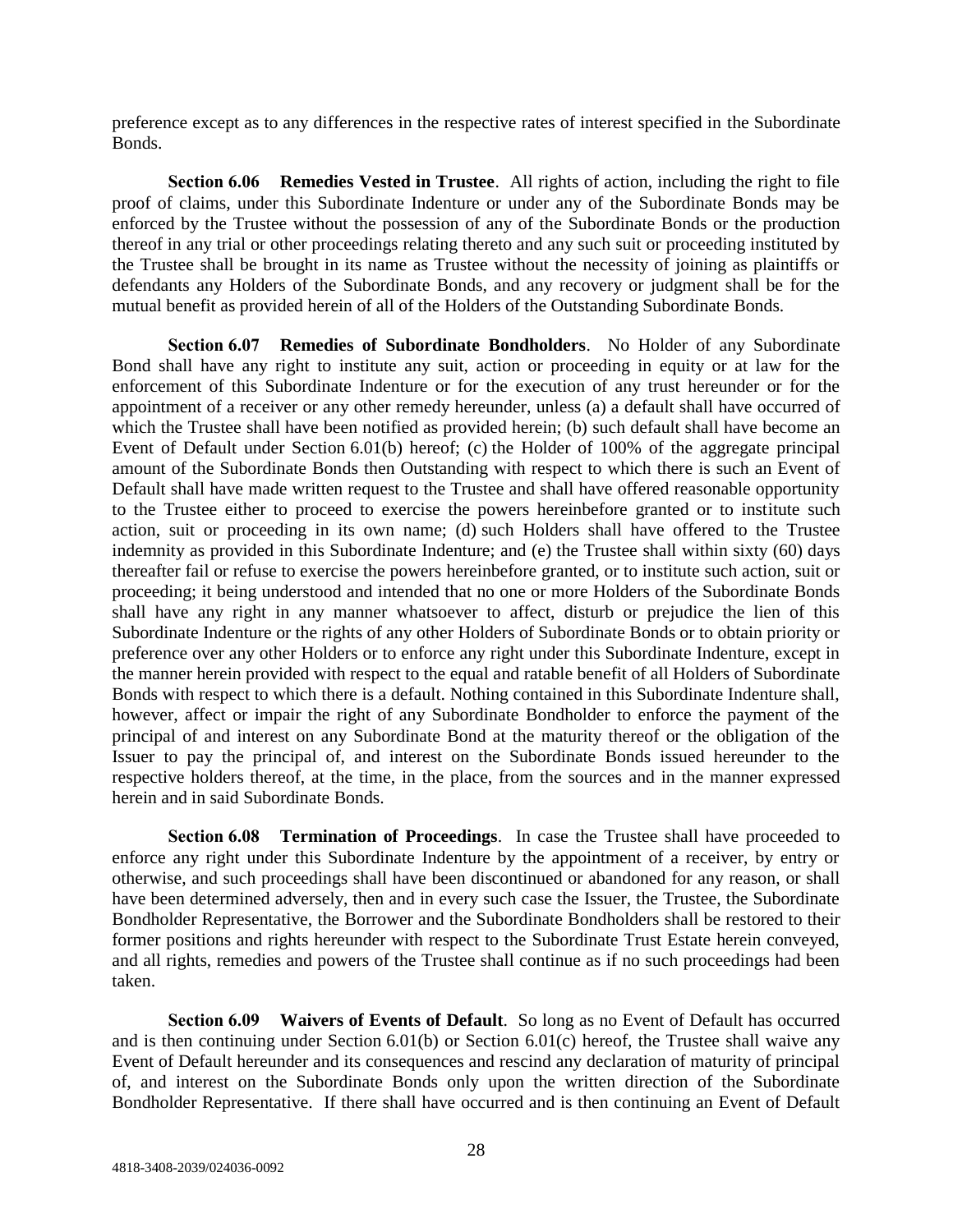under Section 6.01(b) or Section 6.01(c) hereof, the Trustee shall waive any Event of Default hereunder and its consequences and rescind any declaration of maturity of principal of, and interest on the Subordinate Bonds upon the written request of the Holders of 100% of the Subordinate Bonds then Outstanding with respect to which there is a default; provided, however, that there shall not be waived (a) any Event of Default in the payment of the principal of any Subordinate Bonds at the date of maturity specified therein, or upon proceedings for mandatory redemption of any Subordinate Bonds, (b) any default in the payment when due of the interest on any such Subordinate Bonds, unless prior to such waiver or rescission all arrears of interest, with interest (to the extent permitted by law) at the rate borne by the Subordinate Bonds in respect of which such default shall have occurred on overdue installments of interest or all arrears of payments of principal or when due (whether at the stated maturity thereof or upon proceedings for mandatory redemption) as the case may be, and all expenses of the Trustee in connection with such default shall have been paid or provided for, and in case of any such waiver or rescission, or in case any proceeding taken by the Trustee on account of any such default shall have been discontinued or abandoned or determined adversely, then and in every such case the Issuer, the Trustee, and the Subordinate Bondholders shall be restored to their former positions and rights hereunder, respectively, but no such waiver or rescission shall extend to any subsequent or other default, or impair any right consequent thereto.

**Section 6.10 Notice to Subordinate Bondholders if Default Occurs**. Upon the occurrence of an Event of Default, or if an event occurs which could lead to an Event of Default with the passage of time and of which the Trustee is required to take notice pursuant to Section 7.02(k) hereof, the Trustee shall, within thirty (30) days, give written notice thereof by first class mail to the registered Owners of all Subordinate Bonds then Outstanding. Notwithstanding the foregoing, except in the case of an Event of Default with respect to the payment of principal of or and interest on the Subordinate Bonds, the Trustee shall be protected in withholding such notice if and so long as the board of directors of the Trustee, the executive committee, or a trust committee of directors or officers of the Trustee in good faith determines that the withholding of such notice is in the best interests of the Holders of the Subordinate Bonds.

#### **ARTICLE VII**

# **CONCERNING THE TRUSTEE**

**Section 7.01 Standard of Care**. The Trustee, prior to an Event of Default as defined in Section 6.01 and after the curing or waiver of all such events which may have occurred, shall perform such duties and only such duties as are specifically set forth in this Subordinate Indenture. The Trustee, during the existence of any such Event of Default (which shall not have been cured or waived), shall exercise such rights and powers vested in it by this Subordinate Indenture and use the same degree of care and skill in its exercise as a prudent Person would exercise or use under similar circumstances in the conduct of such Person's own affairs.

No provision of this Subordinate Indenture shall be construed to relieve the Trustee from liability for its breach of trust, own negligence or willful misconduct, except that:

(a) prior to an Event of Default hereunder, and after the curing or waiver of all such Events of Default which may have occurred:

(i) the duties and obligations of the Trustee shall be determined solely by the express provisions of this Subordinate Indenture, and the Trustee shall not be liable except with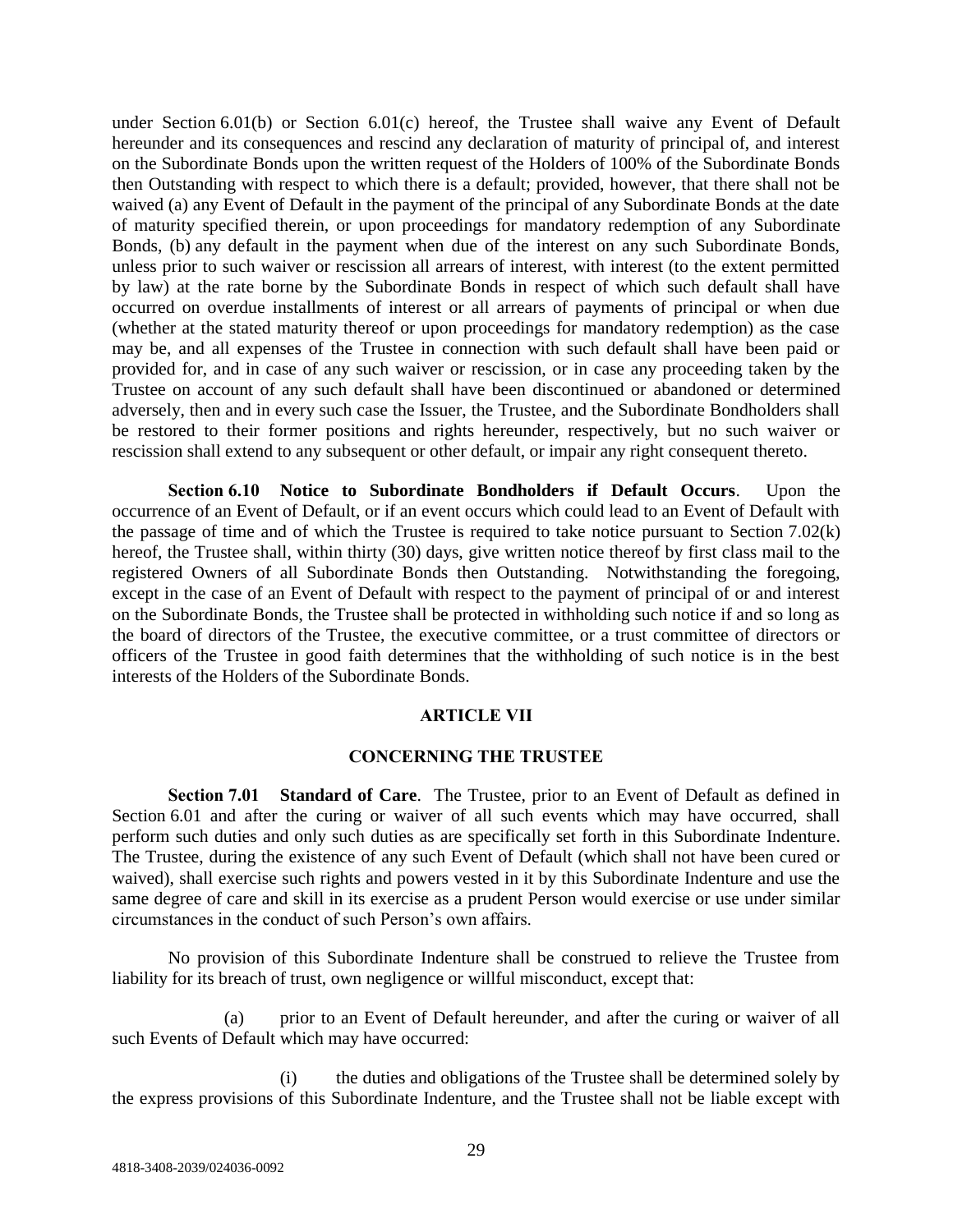regard to the performance of such duties and obligations as are specifically set forth in this Subordinate Indenture; and

(ii) in the absence of bad faith on the part of the Trustee, the Trustee may conclusively rely, as to the truth of the statements and the correctness of the opinions expressed therein, upon any certificate or opinion furnished to the Trustee by the Person or Persons authorized to furnish the same;

exist:

(b) at all times, regardless of whether or not any such Event of Default shall

(i) the Trustee shall not be liable for any error of judgment made in good faith by an officer or employee of the Trustee except for willful misconduct or negligence by the officer or employee of the Trustee as the case may be; and

(ii) the Trustee shall not be liable with respect to any action taken or omitted to be taken by it in good faith in accordance with the direction of the Subordinate Bondholder Representative or the Holder of 100% of the aggregate principal amount of the Subordinate Bonds then Outstanding (or such lesser or greater percentage as is specifically required or permitted by this Subordinate Indenture) relating to the time, method and place of conducting any proceeding for any remedy available to the Trustee, or exercising any trust or power conferred upon the Trustee under this Subordinate Indenture.

**Section 7.02 Reliance Upon Documents**. Except as otherwise provided in Section 7.01:

(a) the Trustee may rely upon the authenticity or truth of the statements and the correctness of the opinions expressed in, and shall be protected in acting upon any resolution, certificate, statement, instrument, opinion, report, notice, notarial seal, stamp, acknowledgment, verification, request, consent, order, bond, or other paper or document of the proper party or parties, including any facsimile transmission as permitted hereunder or under the Subordinate Loan Agreement;

(b) any notice, request, direction, election, order or demand of the Issuer mentioned herein shall be sufficiently evidenced by an instrument signed in the name of the Issuer by an Authorized Officer of the Issuer (unless other evidence in respect thereof be herein specifically prescribed), and any resolution of the Issuer may be evidenced to the Trustee by a copy of such resolution duly certified by an Authorized Officer of the Issuer;

(c) any notice, request, certificate, statement, requisition, direction, election, order or demand of the Borrower mentioned herein shall be sufficiently evidenced by an instrument purporting to be signed in the name of the Borrower by any Authorized Officer of the Borrower (unless other evidence in respect thereof be herein specifically prescribed), and any resolution or certification of the Borrower may be evidenced to the Trustee by a copy of such resolution duly certified by a secretary or other authorized representative of the Borrower;

(d) any notice, request, direction, election, order or demand of the Subordinate Bondholder Representative mentioned herein shall be sufficiently evidenced by an instrument purporting to be signed in the name of the Subordinate Bondholder Representative by any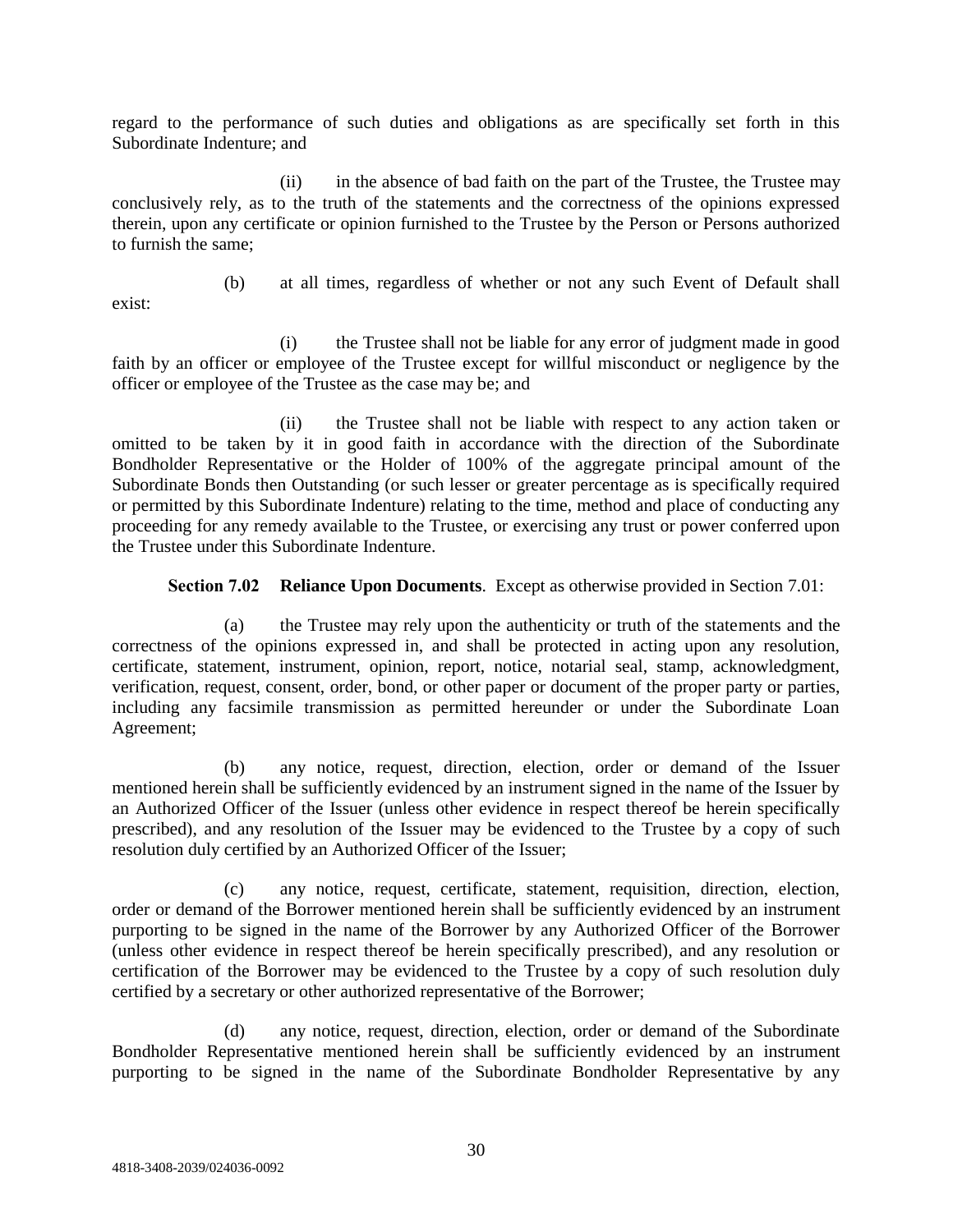Authorized Officer of the Subordinate Bondholder Representative (unless other evidence in respect thereof be herein specifically prescribed);

(e) in the administration of the trusts of this Subordinate Indenture, the Trustee may execute any of the trusts or powers hereby granted directly or through its agents, receivers or attorneys, and the Trustee may consult with counsel and the opinion or advice of such counsel shall be full and complete authorization and protection in respect of any action taken or permitted by it hereunder in good faith and in accordance with the opinion of such counsel;

(f) whenever in the administration of the trusts of this Subordinate Indenture, the Trustee shall deem it necessary or desirable that a matter be proved or established prior to taking or permitting any action hereunder, such matters (unless other evidence in respect thereof be herein specifically prescribed), may in the absence of negligence or willful misconduct on the part of the Trustee, be deemed to be conclusively proved and established by a certificate of an officer or authorized agent of the Issuer or the Borrower and such certificate shall in the absence of bad faith on the part of the Trustee be full warrant to the Trustee for any action taken or permitted by it under the provisions of this Subordinate Indenture, but in its discretion the Trustee may in lieu thereof accept other evidence of such matter or may require such further or additional evidence as it may deem reasonable;

(g) the recitals herein and in the Subordinate Bonds (except the Trustee's certificate of authentication thereon) shall be taken as the statements of the Issuer and the Borrower and shall not be considered as made by or imposing any obligation or liability upon the Trustee. The Trustee makes no representations as to the value or condition of the Subordinate Trust Estate or any part thereof, or as to the title of the Issuer or the Borrower to the Subordinate Trust Estate, or as to the security of this Subordinate Indenture, or of the Subordinate Bonds issued hereunder, and the Trustee shall incur no liability or responsibility in respect of any of such matters;

(h) the Trustee shall not be personally liable for debts contracted or liability for damages incurred in the management or operation of the Subordinate Trust Estate except for its own willful misconduct or negligence; and every provision of this Subordinate Indenture relating to the conduct or affecting the liability of or affording protection to the Trustee shall be subject to the provisions of this Section 7.02(h);

(i) the Trustee shall not be required to ascertain or inquire as to the performance or observance of any of the covenants or agreements (except to the extent they obligate the Trustee) herein or in any contracts or securities assigned or conveyed to or pledged with the Trustee hereunder, except Events of Default that are evident under Section 6.01(a) or Section 6.01(b) hereof. The Trustee shall not be required to take notice or be deemed to have notice or actual knowledge of any default or Event of Default specified in Section 6.01 hereof (except defaults under Section 6.01(a) or Section 6.01(b) hereof) unless the Trustee shall receive from the Issuer, the Subordinate Bondholder Representative or the Holder of 100% of the aggregate principal amount of the Subordinate Bonds then Outstanding written notice stating that a default or Event of Default has occurred and specifying the same, and in the absence of such notice the Trustee may conclusively assume that there is not such default. Every provision contained in this Subordinate Indenture or related instruments or in any such contract or security wherein the duty of the Trustee depends on the occurrence and continuance of such default shall be subject to the provisions of this Section 7.02(k);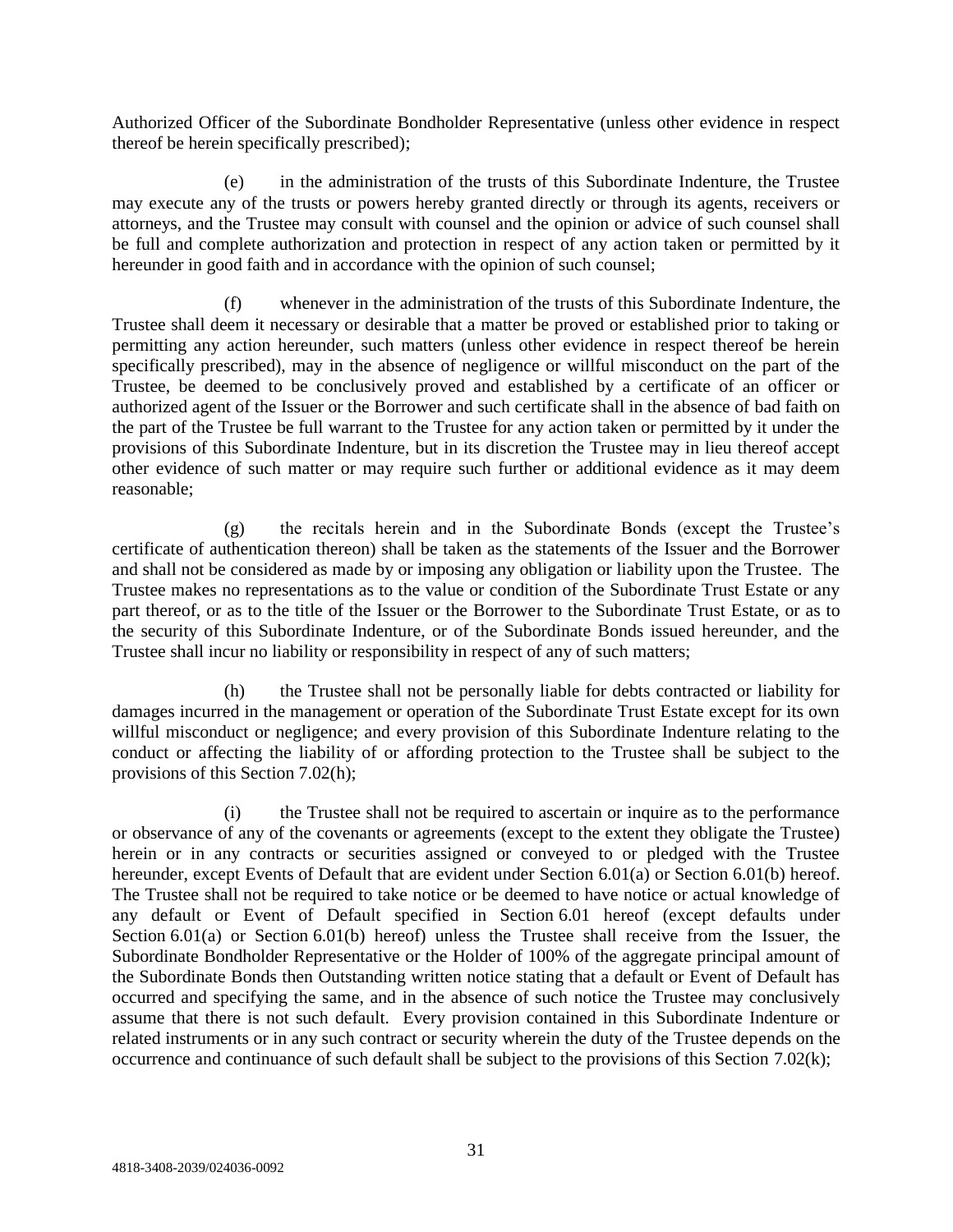(j) the Trustee shall be under no duty to confirm or verify any financial or other statements or reports or certificates furnished pursuant to any provisions hereof, except to the extent such statement or reports are furnished by or under the direction of the Trustee, and shall be under no other duty in respect of the same except to retain the same in its files and permit the inspection of the same at reasonable times by the Holder of any Subordinate Bond; and

(k) the Trustee shall be under no obligation to exercise those rights or powers vested in it by this Subordinate Indenture, other than such rights and powers which it shall be obliged to exercise in the ordinary course of its trusteeship under the terms and provisions of this Subordinate Indenture and as required by law, at the request or direction of any of the Subordinate Bondholders pursuant to Sections 6.03 and 6.07 of this Subordinate Indenture, unless such Subordinate Bondholders shall have offered to the Trustee reasonable security or indemnity against the costs, expenses and liabilities which might be incurred by it in the compliance with such request or direction.

None of the provisions contained in this Subordinate Indenture shall require the Trustee to expend or risk its own funds or otherwise incur personal financial liability in the performance of any of its duties or in the exercise of any of its rights or powers.

The Trustee is authorized and directed to execute in its capacity as Trustee the Subordinate Loan Agreement, the Subordination Agreement and the Regulatory Agreement and shall have no responsibility or liability with respect to any information, statement or recital in any offering memorandum or other disclosure material prepared or distributed with respect to the issuance of the Subordinate Bonds.

The Trustee or any of its affiliates may act as advisor or sponsor with respect to any Permitted Investments.

The Trustee agrees to accept and act upon facsimile transmission or Electronic Notice of written instructions and/or directions pursuant to this Subordinate Indenture provided, however, that: (a) subsequent to such facsimile transmission or Electronic Notice of written instructions and/or directions the Trustee shall forthwith receive the originally executed instructions and/or directions, (b) such originally executed instructions and/or directions shall be signed by such Person as may be designated and authorized to sign for the party signing such instructions and/or directions, and (c) the Trustee shall have received a current incumbency certificate containing the specimen signature of such designated Person.

Any resolution, certification, notice, request, direction, election, order or demand delivered to the Trustee pursuant to this Section 7.02 shall remain in effect until the Trustee receives written notice to the contrary from the party that delivered such instrument accompanied by revised information for such party.

The Trustee shall have no responsibility for the value of any collateral or with respect to the perfection or priority of any security interest in any collateral except as otherwise provided in Section 7.16 hereof.

**Section 7.03 Use of Proceeds**. The Trustee shall not be accountable for the use or application of any of the Subordinate Bonds authenticated or delivered hereunder or of the proceeds of the Subordinate Bonds except as provided herein.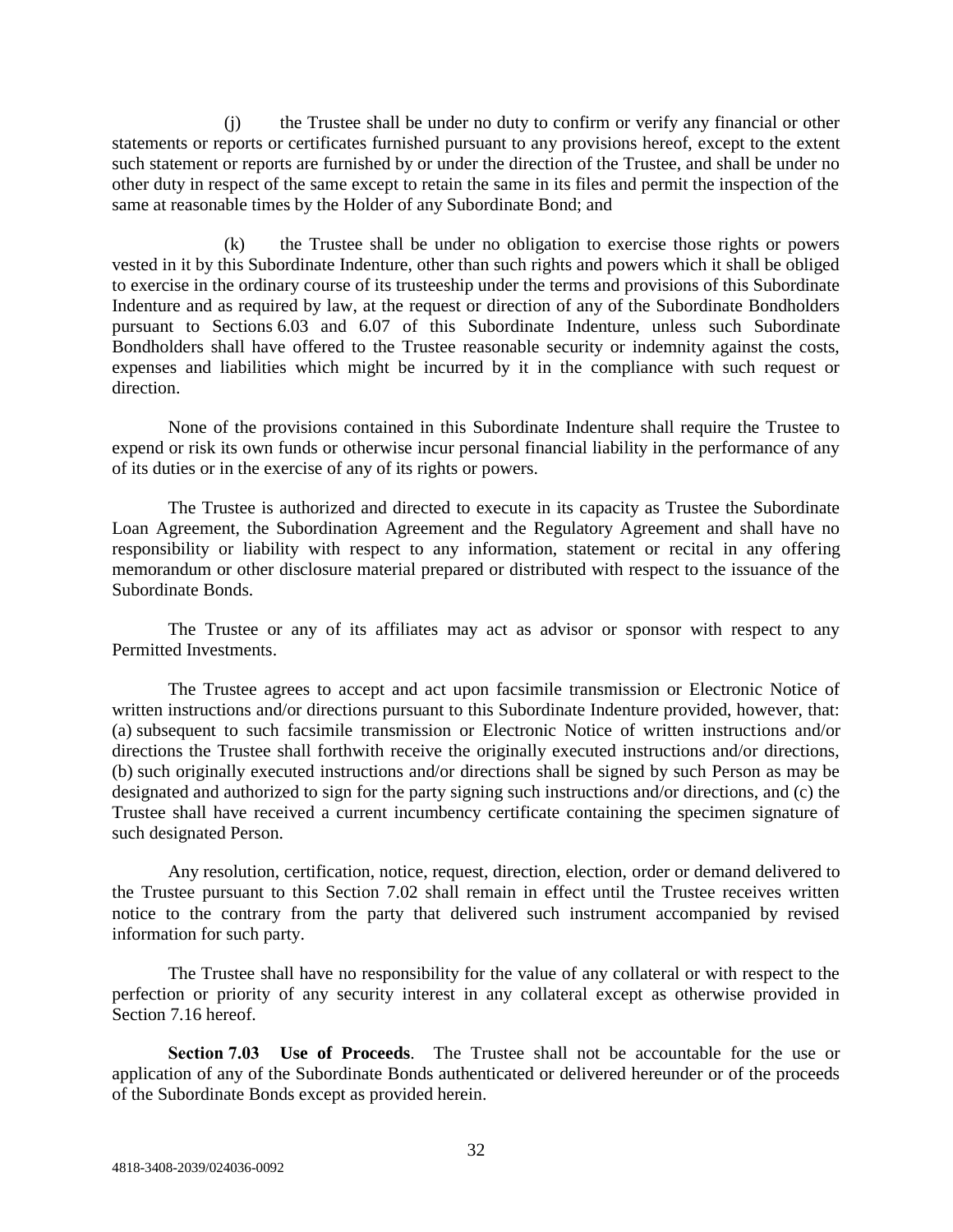**Section 7.04 Trustee May Hold Subordinate Bonds**. The Trustee and its officers and directors may acquire and hold, or become pledgees of Subordinate Bonds and otherwise may deal with the Issuer and the Borrower in the same manner and to the same extent and with like effect as though it were not Trustee hereunder.

**Section 7.05 Trust Imposed**. All money received by the Trustee shall, until used or applied as herein provided, be held in trust for the purposes for which they were received.

**Section 7.06 Compensation of Trustee**. The Trustee shall be entitled to its acceptance fee and its annual administration fee, payable by the Borrower pursuant to the Subordinate Loan Agreement, in connection with the services rendered by it in the execution of the trusts hereby created and in the exercise and performance of any of the powers and duties of the Trustee hereunder. The Trustee shall be entitled to extraordinary fees and expenses in connection with any Extraordinary Services performed consistent with the duties hereunder or under any of the Subordinate Loan Documents; provided the Trustee shall not incur any extraordinary fees and expenses without the consent of the Subordinate Bondholder Representative (except that no consent shall be required if an Event of Default under 6.01(b) has occurred and is continuing). If any property, other than cash, shall at any time be held by the Trustee subject to this Subordinate Indenture, or any supplemental indenture, as security for the Subordinate Bonds, the Trustee, if and to the extent authorized by a receivership, bankruptcy, or other court of competent jurisdiction or by the instrument subjecting such property to the provisions of this Subordinate Indenture as such security for the Subordinate Bonds, shall be entitled to make advances for the purpose of preserving such property or of discharging tax liens or other liens or encumbrances thereon. Payment to the Trustee for its services and reimbursement to the Trustee for its expenses, disbursements, liabilities and advances, shall be limited to the sources described in the Subordinate Loan Agreement and in Sections 4.08 and 6.05 hereof. The Issuer shall have no liability for Trustee's fees, costs or expenses. Subject to the provisions of Section 7.09 hereof, the Trustee agrees that it shall continue to perform its duties hereunder (including, but not limited to, its duties as Paying Agent and Subordinate Bond Registrar) and under the Subordinate Loan Documents even in the event that money designated for payment of its fees shall be insufficient for such purposes or in the event that the Borrower fails to pay the Trustee's fees and expenses as required by the Subordinate Loan Agreement.

The Borrower shall indemnify and hold harmless the Trustee and its officers, directors, officials, employees, agents, receivers, attorneys, accountants, advisors, consultants and servants, past, present or future, from and against (a) any and all claims by or on behalf of any Person arising from any cause whatsoever in connection with this Subordinate Indenture or transactions contemplated hereby, the Project, or the issuance of the Subordinate Bonds; (b) any and all claims arising from any act or omission of the Borrower or any of its agents, contractors, servants, employees or licensees in connection with the Project, or the issuance of the Subordinate Bonds; and (c) all costs, counsel fees, expenses or liabilities incurred in connection with any such claim or proceeding brought thereon; except that the Borrower shall not be required to indemnify any Person for damages caused by the negligence, willful misconduct or unlawful acts of such Person or which arise from events occurring after the Borrower ceases to own the Project. In the event that any action or proceeding is brought or claim made against the Trustee, or any of its officers, directors, officials, employees, agents, receivers, attorneys, accountants, advisors, consultants or servants, with respect to which indemnity may be sought hereunder, the Borrower, upon written notice thereof from the indemnified party, shall assume the investigation and defense thereof, including the employment of counsel and the payment of all expenses. The indemnified party shall have the right to approve a settlement to which it is a party and to employ separate counsel in any such action or proceedings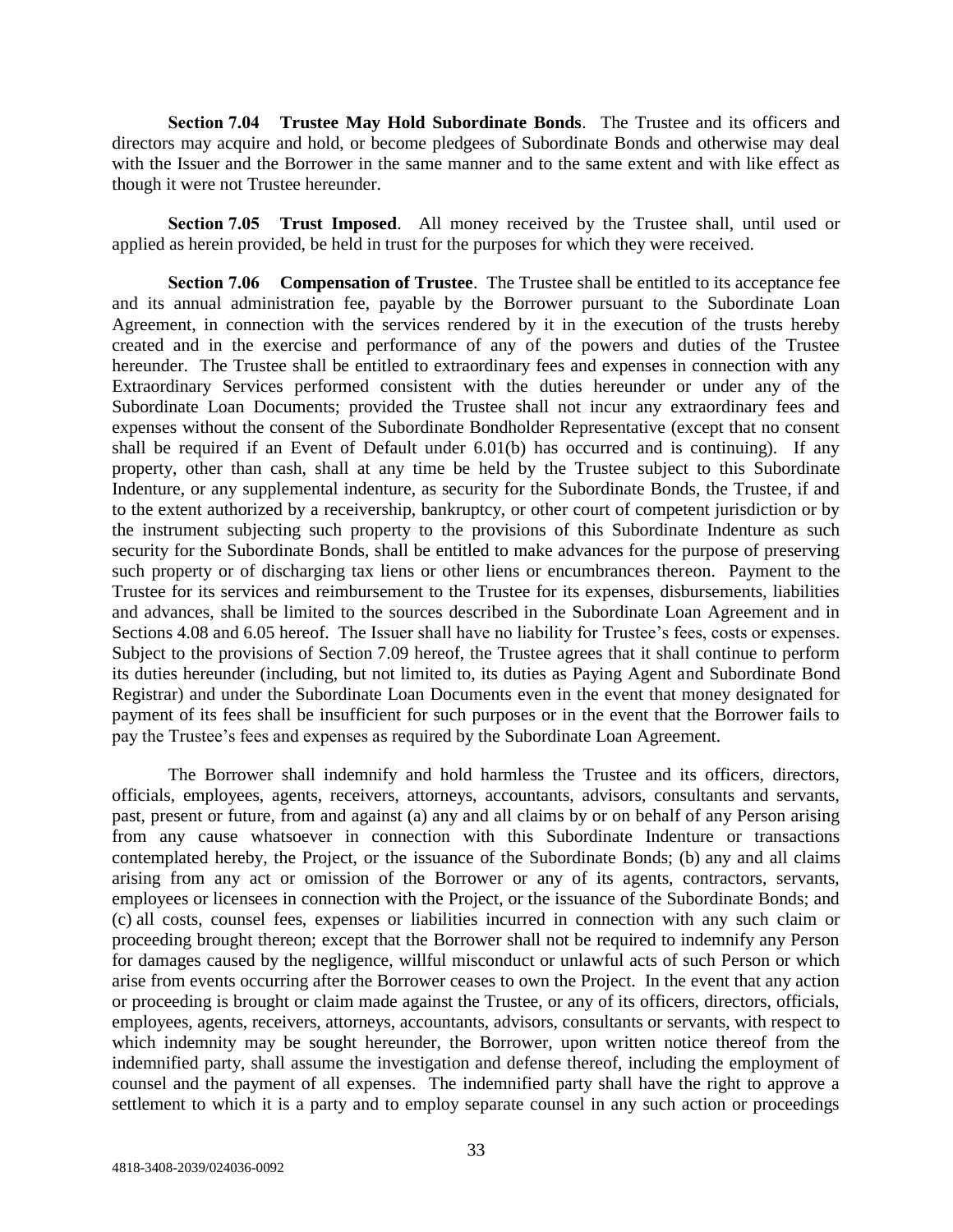and to participate in the investigation and defense thereof, and the Borrower shall pay the reasonable fees and expenses of such separate counsel. The provisions of this Section shall survive the termination of this Subordinate Indenture.

**Section 7.07 Qualifications of Trustee**. There shall at all times be a Trustee hereunder which shall be an association or a corporation organized and doing business under the laws of the United States of America or any state thereof, authorized under such laws to exercise corporate trust powers. Any successor Trustee shall have a combined capital and surplus of at least \$50,000,000 (or shall be a wholly owned subsidiary of an association or corporation that has such combined capital and surplus), and be subject to supervision or examination by federal or state authority, or shall have been appointed by a court of competent jurisdiction pursuant to Section 7.09. If such association or corporation publishes reports of condition at least annually, pursuant to law or to the requirements of any supervising or examining authority referred to above, then for the purposes of this Section, the combined capital and surplus of such association or corporation shall be deemed to be its combined capital and surplus as set forth in its most recent report of condition so published. In case at any time the Trustee shall cease to be eligible in accordance with the provisions of this Section and another association or corporation is eligible, the Trustee shall resign immediately in the manner and with the effect specified in Section 7.09.

**Section 7.08 Merger of Trustee**. Any association or corporation into which the Trustee may be converted or merged, or with which it may be consolidated, or to which it may sell or transfer its corporate trust business and assets as a whole or substantially as a whole, or any association or corporation resulting from any such conversion, sale, merger, consolidation or transfer to which it is a party shall, ipso facto, be and become successor Trustee hereunder and vested with all the title to the whole property or Subordinate Trust Estate and all the trusts, powers, discretions, immunities, privileges and all other matters as was its predecessor, without the execution or filing of any instruments or any further act, deed or conveyance on the part of any of the parties hereto, anything herein to the contrary notwithstanding, and shall also be and become successor Trustee in respect of the beneficial interest of the Trustee in the Subordinate Loan.

**Section 7.09 Resignation by the Trustee**. The Trustee may at any time resign from the trusts hereby created by giving written notice to the Issuer, the Borrower and the Subordinate Bondholder Representative, and by giving notice by certified mail or overnight delivery service to each Holder of the Subordinate Bonds then Outstanding. Such notice to the Issuer, the Borrower and the Subordinate Bondholder Representative may be served personally or sent by certified mail or overnight delivery service. The resignation of the Trustee shall not be effective until a successor Trustee has been appointed as provided herein and such successor Trustee shall have agreed in writing to be bound by the duties and obligations of the Trustee hereunder.

**Section 7.10 • Removal of the Trustee.** The Trustee may be removed at any time, either with or without cause, with the consent of the Subordinate Bondholder Representative (which consent of the Subordinate Bondholder Representative shall not be unreasonably withheld and which approval shall be deemed given after fifteen (15) days if the Subordinate Bondholder Representative has not responded to a written request for such approval) by a written instrument signed by the Issuer and delivered to the Trustee and the Borrower, and if an Event of Default shall have occurred and be continuing, other than an Event of Default under Section 6.01(b), by a written instrument signed by the Subordinate Bondholder Representative and delivered to the Trustee, the Issuer and the Borrower. The Trustee may also be removed, if an Event of Default under Section 6.01(b) shall have occurred and be continuing, by a written instrument or concurrent instruments signed by the Holder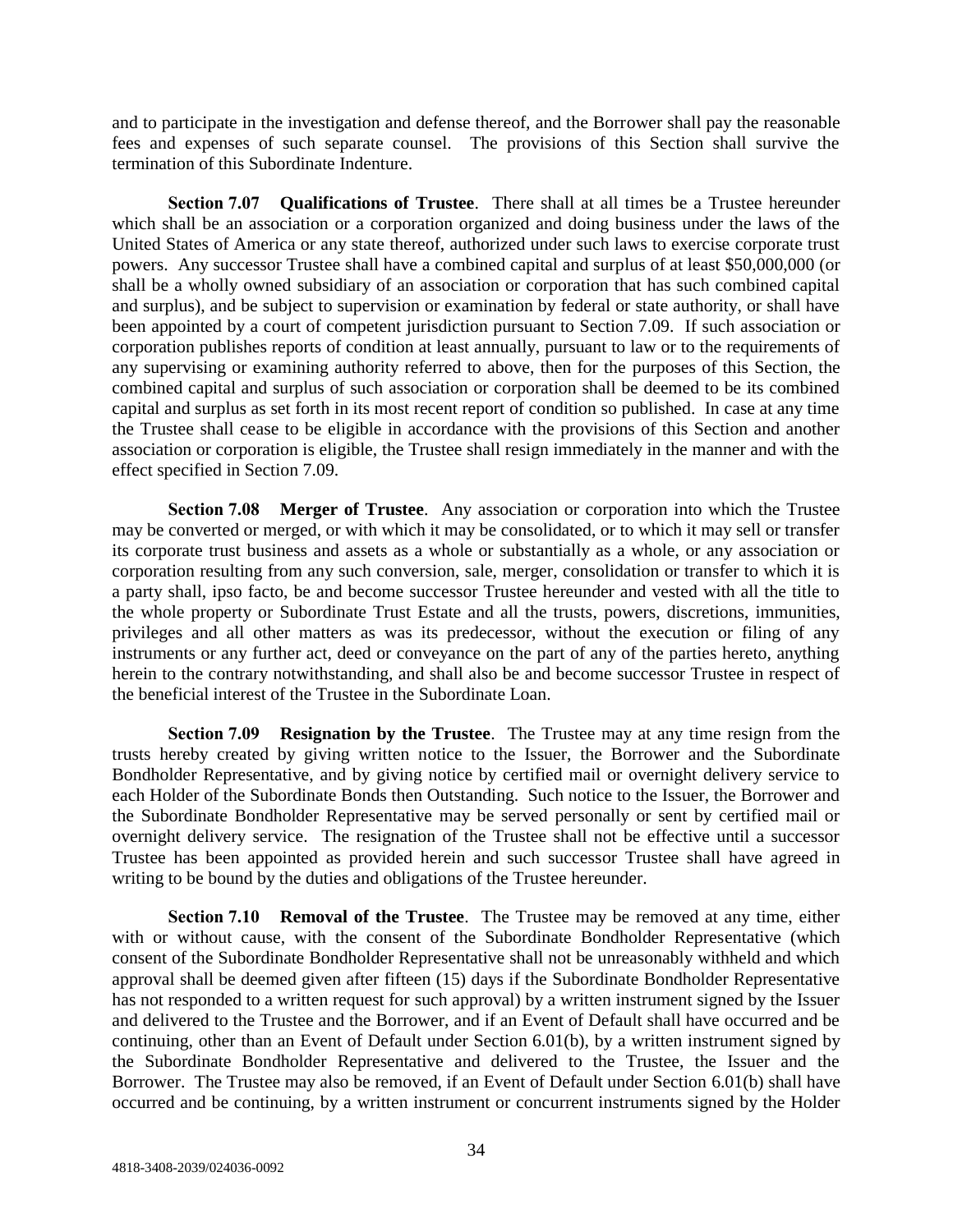of 100% of the aggregate principal amount of the Subordinate Bonds then Outstanding and delivered to the Trustee, the Issuer, the Borrower and the Subordinate Bondholder Representative. The Trustee may also be removed by the Subordinate Bondholder Representative following notice to the Issuer and after a thirty (30) day period during which the Issuer may attempt to cause the Trustee to discharge its duties in a manner acceptable to Subordinate Bondholder Representative, and in each case written notice of such removal shall be given to the Servicer, the Borrower and to each registered Owner of Subordinate Bonds then Outstanding as shown on the Subordinate Bond Registrar. Any such removal shall take effect on the day specified in such written instrument(s), but the Trustee shall not be discharged from the trusts hereby created until a successor Trustee has been appointed and has accepted such appointment and has agreed in writing to be bound by the duties and obligations of the Trustee hereunder.

### **Section 7.11 Appointment of Successor Trustee**.

(a) In case at any time the Trustee shall resign or be removed, or be dissolved, or shall be in course of dissolution or liquidation, or otherwise become incapable of acting hereunder, or shall be adjudged a bankrupt or insolvent, or if a receiver of the Trustee or of its property shall be appointed, or if a public supervisory office shall take charge or control of the Trustee or of its property or affairs, a vacancy shall forthwith and ipso facto be created in the office of such Trustee hereunder, and the Issuer, with the written consent of the Subordinate Bondholder Representative (which consent shall not be unreasonably withheld and which consent shall be deemed given after fifteen (15) days if the applicable party has not responded to a written request from the Issuer for such consent), shall promptly appoint a successor Trustee. Any such appointment shall be made by a written instrument executed by an Authorized Officer of the Issuer.

(b) If, in a proper case, no appointment of a successor Trustee shall be made pursuant to subsection (a) of this Section 7.11 within sixty (60) days following delivery of all required notices of resignation given pursuant to Section 7.09 or of removal of the Trustee pursuant to Section 7.10, the retiring Trustee may apply to any court of competent jurisdiction to appoint a successor Trustee. The court may thereupon, after such notice, if any, as such court may deem proper and prescribe, appoint a successor Trustee.

**Section 7.12 Concerning Any Successor Trustee**. Every successor Trustee appointed hereunder shall execute, acknowledge and deliver to its predecessor and also to the Issuer a written instrument accepting such appointment hereunder, accepting assignment of the beneficial interest in the Subordinate Mortgage, and thereupon such successor, without any further act, deed or conveyance, shall become fully vested with all the Subordinate Trust Estate and the rights, powers, trusts, duties and obligations of its predecessor; but such predecessor shall, nevertheless, on the written request of the Issuer, the Borrower or the Subordinate Bondholder Representative, or of its successor, and upon payment of all amounts due such predecessor, including but not limited to fees and expenses of counsel, execute and deliver such instruments as may be appropriate to transfer to such successor Trustee all the Subordinate Trust Estate and the rights, powers and trusts of such predecessor hereunder; and every predecessor Trustee shall deliver all securities and money held by it as Trustee hereunder to its successor. Should any instrument in writing from the Issuer be required by a successor Trustee for more fully and certainly vesting in such successor the Subordinate Trust Estate and all rights, powers and duties hereby vested or intended to be vested in the predecessor, any and all such instruments in writing shall, on request, be executed, acknowledged and delivered by the Issuer. The resignation of any Trustee and the instrument or instruments removing any Trustee and appointing a successor hereunder, together with all other instruments provided for in this Article,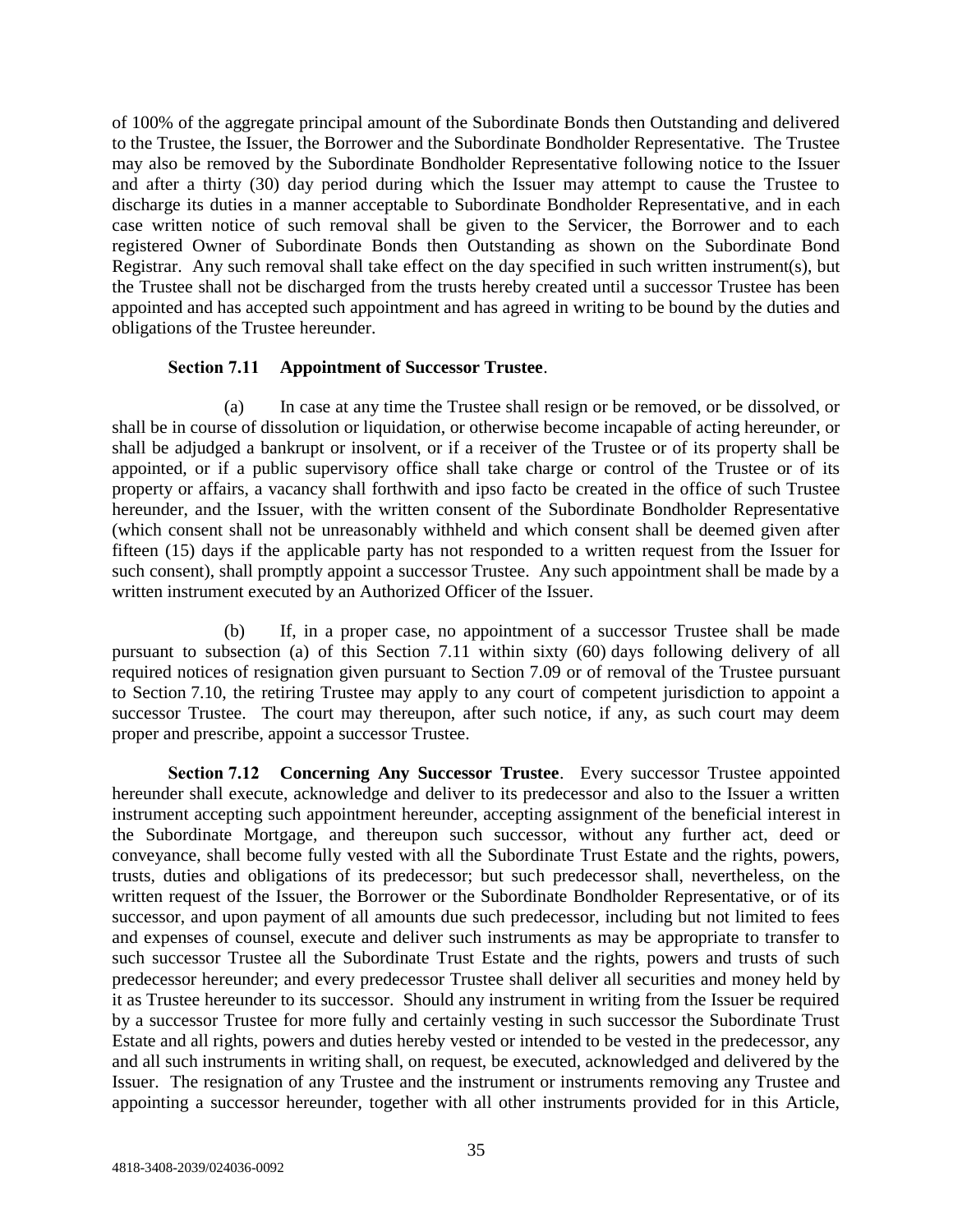shall be filed and/or recorded by the successor Trustee in each recording office where this Subordinate Indenture shall have been filed and/or recorded. Each successor Trustee shall mail notice by first class mail, postage prepaid, at least once within 30 days of such appointment, to the Owners of all Subordinate Bonds Outstanding at their addresses on the Subordinate Bond Register.

**Section 7.13 Successor Trustee as Trustee, Paying Agent and Subordinate Bond Registrar**. In the event of a change in the office of Trustee, the predecessor Trustee which shall have resigned or shall have been removed shall cease to be trustee and paying agent on the Subordinate Bonds and Subordinate Bond Registrar, and the successor Trustee shall become such Trustee, Paying Agent and Subordinate Bond Registrar.

**Section 7.14 Appointment of Co-Trustee or Separate Trustee**. It is the intent of the Issuer and the Trustee that there shall be no violation of any law of any jurisdiction (including particularly the laws of the State) denying or restricting the right of banking corporations or associations to transact business as Trustee in such jurisdiction. It is recognized that in case of litigation under or connected with this Subordinate Indenture, the Subordinate Loan Agreement or any of the other Subordinate Loan Documents, and, in particular, in case of the enforcement of any remedies on default, or in case the Trustee deems that by reason of any present or future law of any jurisdiction it may not exercise any of the powers, rights or remedies herein or therein granted to the Trustee or hold title to the properties in trust, as herein granted, or take any other action which may be desirable or necessary in connection therewith, it may be necessary that the Trustee, with the consent of the Issuer, appoint an additional individual or institution as a co-trustee or separate trustee.

In the event that the Trustee appoints an additional individual or institution as a co-trustee or separate trustee, in the event of the incapacity or lack of authority of the Trustee, by reason of any present or future law of any jurisdiction, to exercise any of the rights, powers, trusts and remedies granted to the Trustee herein or to hold title to the Subordinate Trust Estate or to take any other action that may be necessary or desirable in connection therewith, each and every remedy, power, right, obligation, claim, demand, cause of action, immunity, estate, title, interest and lien expressed or intended by this Subordinate Indenture to be imposed upon, exercised by or vested in or conveyed to the Trustee with respect thereto shall be imposed upon, exercisable by and vest in such separate trustee or co-trustee, but only to the extent necessary to enable such co-trustee or separate trustee to exercise such powers, rights, trusts and remedies, and every covenant and obligation necessary to the exercise thereof by such co-trustee or separate trustee shall run to and be enforceable by either of them, subject to the remaining provisions of this Section 7.14. Such co-trustee or separate trustee shall deliver an instrument in writing acknowledging and accepting its appointment hereunder to the Issuer and the Trustee.

Should any instrument in writing from the Issuer be required by the co-trustee or separate trustee so appointed by the Trustee for more fully and certainly vesting in and confirming to him or it such properties, rights, powers, trusts, duties and obligations, any and all such instruments in writing shall, on request, be executed, acknowledged and delivered by the Issuer, the Trustee and the Borrower. If the Issuer shall fail to deliver the same within thirty (30) days of such request, the Trustee is hereby appointed attorney-in-fact for the Issuer to execute, acknowledge and deliver such instruments in the Issuer's name and stead. In case any co-trustee or separate trustee, or a successor to either, shall die, become incapable of acting, resign or be removed, all the estates, properties, rights, powers, trusts, duties and obligations of such co-trustee or separate trustee, so far as permitted by law, shall vest in and be exercised by the Trustee until the appointment of a new trustee or successor to such co-trustee or separate trustee.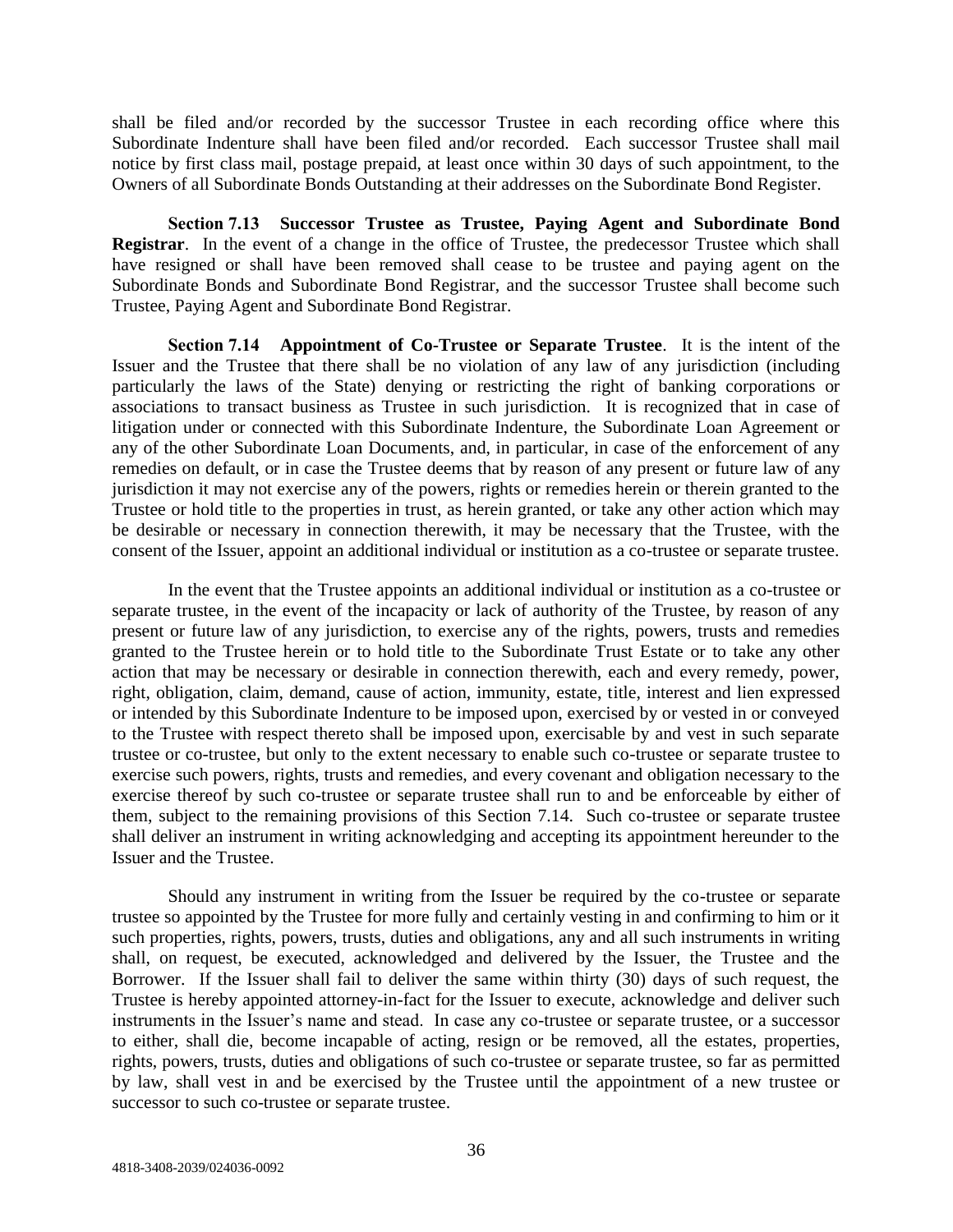Every co-trustee or separate trustee shall, to the extent permitted by law, but to such extent only, be appointed subject to the following terms, namely:

(a) The Subordinate Bonds shall be authenticated and delivered, and all rights, powers, trusts, duties and obligations by this Subordinate Indenture conferred upon the Trustee in respect of the custody, control or management of money, papers, securities and other personal property shall be exercised solely by the Trustee;

(b) all rights, powers, trusts, duties and obligations conferred or imposed upon the Trustee shall be conferred or imposed upon or exercised or performed by the Trustee, or by the Trustee and such co-trustee, or separate trustee jointly, as shall be provided in the instrument appointing such co-trustee or separate trustee, except to the extent that under the law of any jurisdiction in which any particular act or acts are to be performed the Trustee shall be incompetent or unqualified to perform such act or acts, in which event such act or acts shall be performed by such co-trustee or separate trustee;

(c) any request in writing by the Trustee to any co-trustee or separate trustee to take or to refrain from taking any action hereunder shall be sufficient warrant for the taking or the refraining from taking of such action by such co-trustee or separate trustee;

(d) any co-trustee or separate trustee to the extent permitted by law shall delegate to the Trustee the exercise of any right, power, trust, duty or obligation, discretionary or otherwise;

(e) the Trustee at any time by an instrument in writing with the concurrence of the Issuer evidenced by a certified resolution may accept the resignation of or remove any co-trustee or separate trustee appointed under this Section and in case an Event of Default shall have occurred and be continuing, the Trustee shall have power to accept the resignation of or remove any such cotrustee or separate trustee without the concurrence of the Issuer, and upon the request of the Trustee, the Issuer shall join with the Trustee in the execution, delivery and performance of all instruments and agreements necessary or proper to effectuate such resignation or removal. A successor to any cotrustee or separate trustee so resigned or removed may be appointed in the manner provided in this Section;

(f) no Trustee or co-trustee hereunder shall be personally liable by reason of any act or omission of any other Trustee hereunder;

(g) any demand, request, direction, appointment, removal, notice, consent, waiver or other action in writing executed by the Subordinate Bondholders and delivered to the Trustee shall be deemed to have been delivered to each such co-trustee or separate trustee; and

(h) any money, papers, securities or other items of personal property received by any such co-trustee or separate trustee hereunder shall forthwith, so far as may be permitted by law, be turned over to the Trustee.

The total compensation of the Trustee and co-trustee or separate trustee shall be as, and may not exceed the amount, provided in Section 7.06 hereof.

**Section 7.15 Notice of Certain Events**. The Trustee shall give written notice to the Issuer, the Servicer and the Subordinate Bondholder Representative of any failure by the Borrower to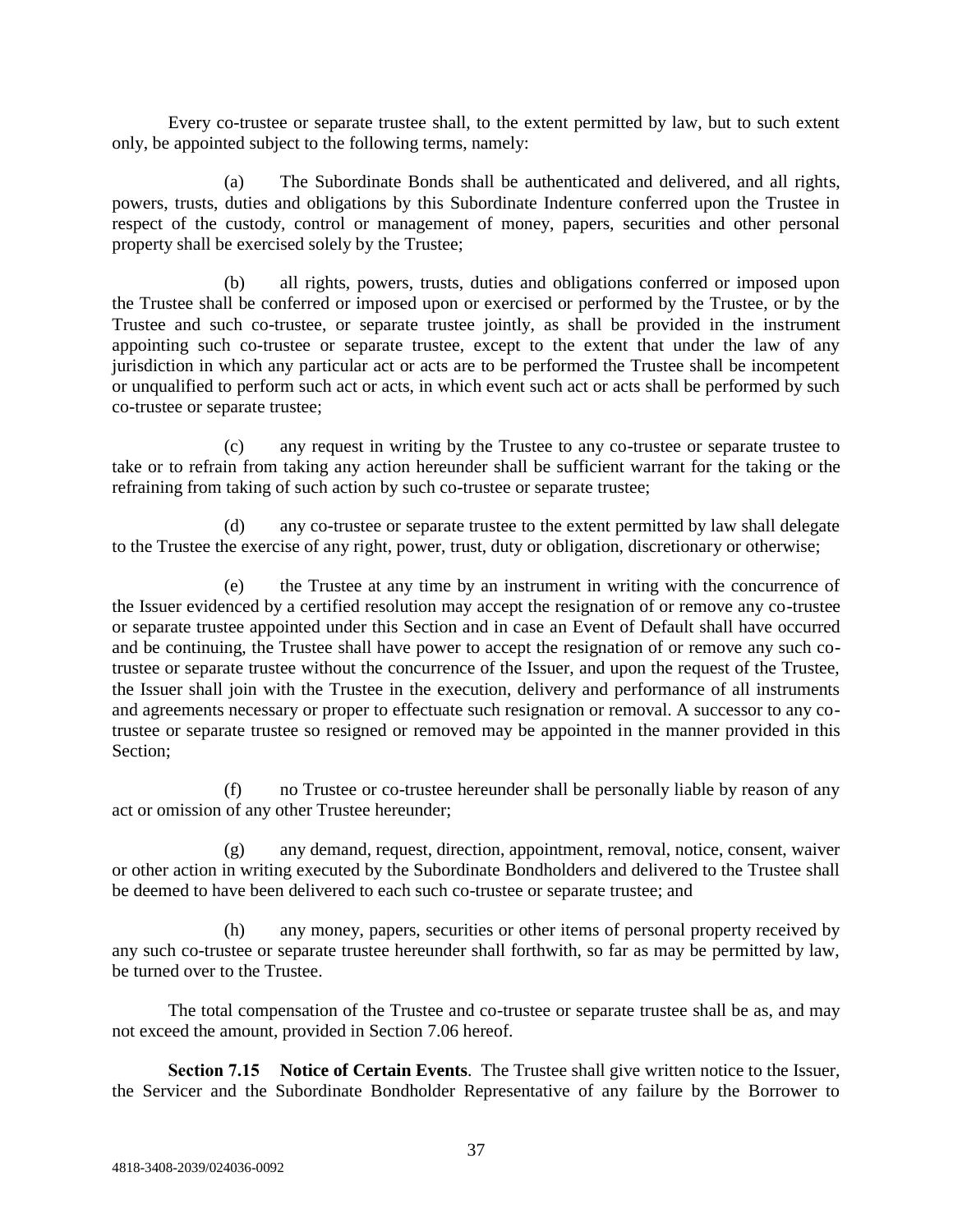comply with the terms of the Regulatory Agreement of which a Responsible Officer has actual knowledge.

**Section 7.16 Filing of Financing Statements**. The Trustee shall, at the expense of the Borrower, file or record or cause to be filed or recorded all UCC continuation statements for the purpose of continuing without lapse the effectiveness of those financing statements which have been filed on or approximately on the Closing Date in connection with the security for the Subordinate Bonds pursuant to the authority of the UCC. Upon the filing of any such continuation statement the Trustee shall immediately notify the Issuer, the Borrower, the Subordinate Bondholder Representative and the Servicer that the same has been done. If direction is given by the Servicer or the Subordinate Bondholder Representative, the Trustee shall file all continuation statements in accordance with such directions.

## **ARTICLE VIII**

# **SUPPLEMENTAL INDENTURES AND AMENDMENTS OF CERTAIN DOCUMENTS**

**Section 8.01 Supplemental Indentures Not Requiring Consent of Subordinate Bondholders**. The Issuer and the Trustee may from time to time and at any time, without the consent of, or notice to, any of the Subordinate Bondholders, but with the prior written consent of the Subordinate Bondholder Representative, enter into an indenture or indentures supplemental to this Subordinate Indenture for any one or more of the following purposes:

(a) to cure any formal defect, omission, inconsistency or ambiguity herein in a manner not materially adverse to the Holder of any Subordinate Bond to be Outstanding after the effective date of the change;

(b) to grant to or confer upon the Trustee for the benefit of the Holders of the Subordinate Bonds any additional rights, remedies, powers or authority that may lawfully be granted or conferred and that are not contrary to or inconsistent with this Subordinate Indenture or the rights of the Trustee hereunder as theretofore in effect;

(c) to subject to the lien and pledge of this Subordinate Indenture additional revenues, properties or collateral;

(d) to modify, amend or supplement this Subordinate Indenture or any indenture supplemental hereto in such manner as to permit the qualification hereof and thereof under the Trust Indenture Act of 1939, as amended, or any similar federal statute hereafter in effect or to permit the qualification of the Subordinate Bonds for sale under any state blue sky laws;

(e) to make such additions, deletions or modifications as may be, in the opinion of Bond Counsel delivered to the Issuer and the Trustee, necessary to maintain the exclusion from gross income for federal income tax purposes of interest on the Subordinate Bonds; or

(f) to modify, amend or supplement this Subordinate Indenture in any other respect which is not materially adverse to the Holders of the Subordinate Bonds to be Outstanding after the effective date of the change and which does not involve a change described in Section 8.02.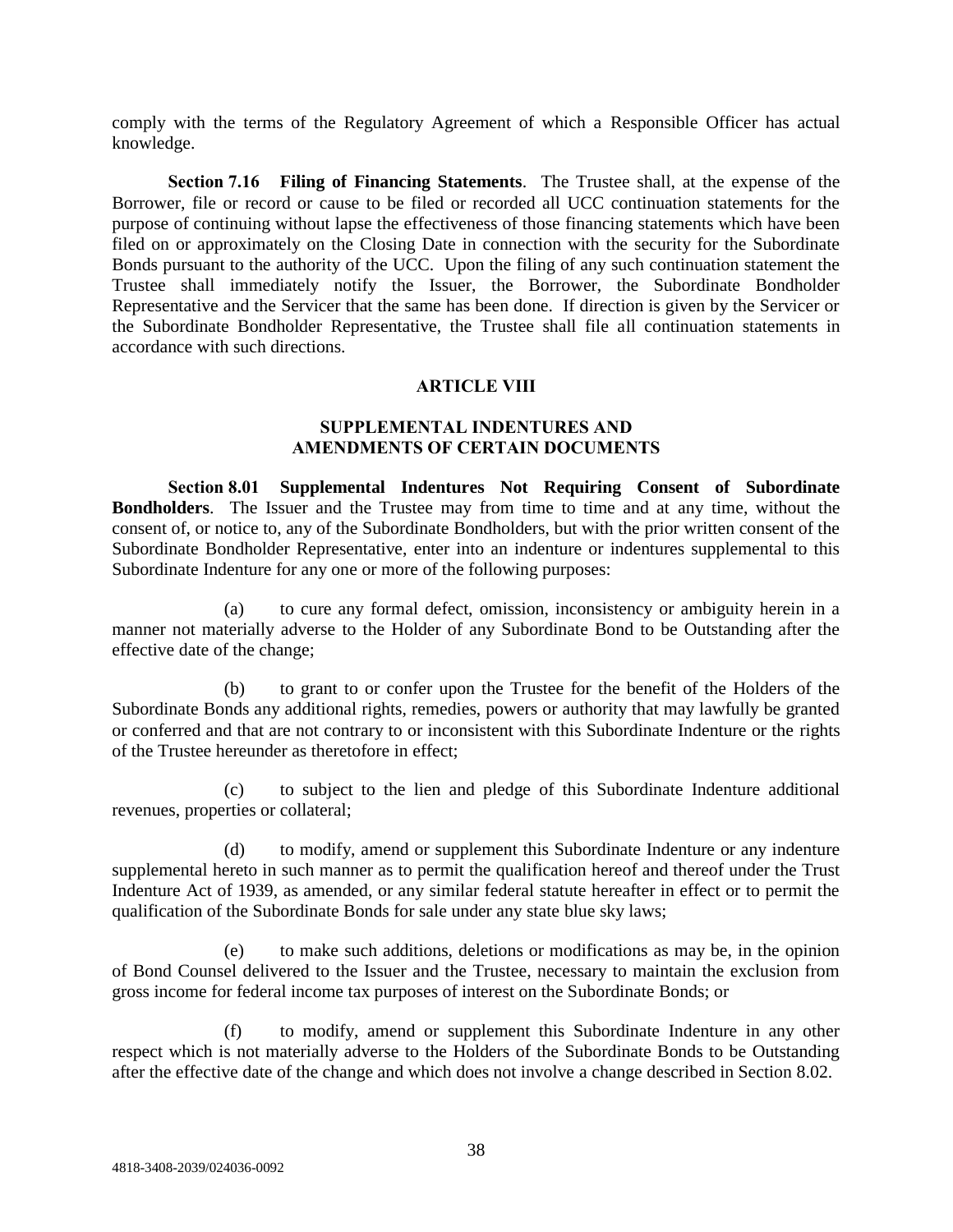**Section 8.02 Supplemental Indentures Requiring Consent of Subordinate Bondholders**. With the prior written consent of the Subordinate Bondholder Representative, the Holders of 100% of the aggregate principal amount of the Subordinate Bonds then Outstanding shall have the right, from time to time, to consent to and approve the execution by the Issuer and the Trustee of such indenture or indentures supplemental hereto as shall be deemed necessary and desirable by the Issuer for the purpose of modifying, altering, amending, adding to or rescinding, in any particular, any of the terms or provisions contained in this Subordinate Indenture; provided, however, that nothing in this Section contained shall permit, or be construed as permitting, (a) an extension of the time for payment of, or an extension of the stated maturity or reduction in the principal amount or reduction in the rate of interest on or extension of the time of payment, of interest on, or reduction of any premium payable on the redemption of, any Subordinate Bonds, or a reduction in the Borrower's obligation on the Subordinate Note, without the consent of the Holders of all of the Subordinate Bonds then Outstanding, (b) the creation of any lien prior to or on a parity with the lien of this Subordinate Indenture, (c) a reduction in the aforesaid percentage of the principal amount of Subordinate Bonds which is required in connection with the giving of consent to any such supplemental indenture, without the consent of the Holders of all of the Subordinate Bonds then Outstanding, (d) the modification of the rights, duties or immunities of the Trustee, without the written consent of the Trustee, (e) a privilege or priority of any Subordinate Bond over any other Subordinate Bonds, or (f) any action that results in the interest on the Subordinate Bonds becoming included in gross income for federal income tax purposes.

If at any time the Issuer shall request the Trustee to enter into any such supplemental indenture for any of the purposes of this Section, the Trustee shall, upon being satisfactorily indemnified with respect to expenses, cause notice of the proposed execution of such supplemental indenture to be mailed, postage prepaid, to all registered Subordinate Bondholders and to the Subordinate Bondholder Representative. Such notice shall briefly set forth the nature of the proposed supplemental indenture and shall state that copies thereof are on file at the corporate trust office of the Trustee for inspection by all Subordinate Bondholders.

Thirty (30) days after the date of the mailing of such notice, the Issuer and the Trustee may enter into such supplemental indenture substantially in the form described in such notice, but only if there shall have first been or is simultaneously delivered to the Trustee the required consents, in writing, of the Subordinate Bondholder Representative and the Holders of not less than the percentage of Subordinate Bonds required by this Section 8.02. If the Holders of not less than the percentage of Subordinate Bonds required by this Section 8.02 shall have consented to and approved the execution and delivery of a supplemental indenture as provided herein, no Holder of any Subordinate Bond shall have any right to object to any of the terms and provisions contained therein, or the operation thereof, or in any manner to question the propriety of the execution thereof, or to enjoin or restrain the Trustee or the Issuer from executing the same or from taking any action pursuant to the provisions thereof. Upon the execution of any such supplemental indenture as in this Section 8.02 permitted and provided, this Subordinate Indenture shall be and be deemed to be modified and amended in accordance therewith. The Trustee may rely upon an opinion of counsel as conclusive evidence that execution and delivery of a supplemental indenture has been effected in compliance with the provisions of this Article VIII.

Anything in this Article VIII to the contrary notwithstanding, unless the Borrower shall then be in default of any of its obligations under the Subordinate Loan Agreement, the Regulatory Agreement, the Subordinate Note or the Subordinate Mortgage, a supplemental indenture under this Article VIII which affects any rights of the Borrower shall not become effective unless and until the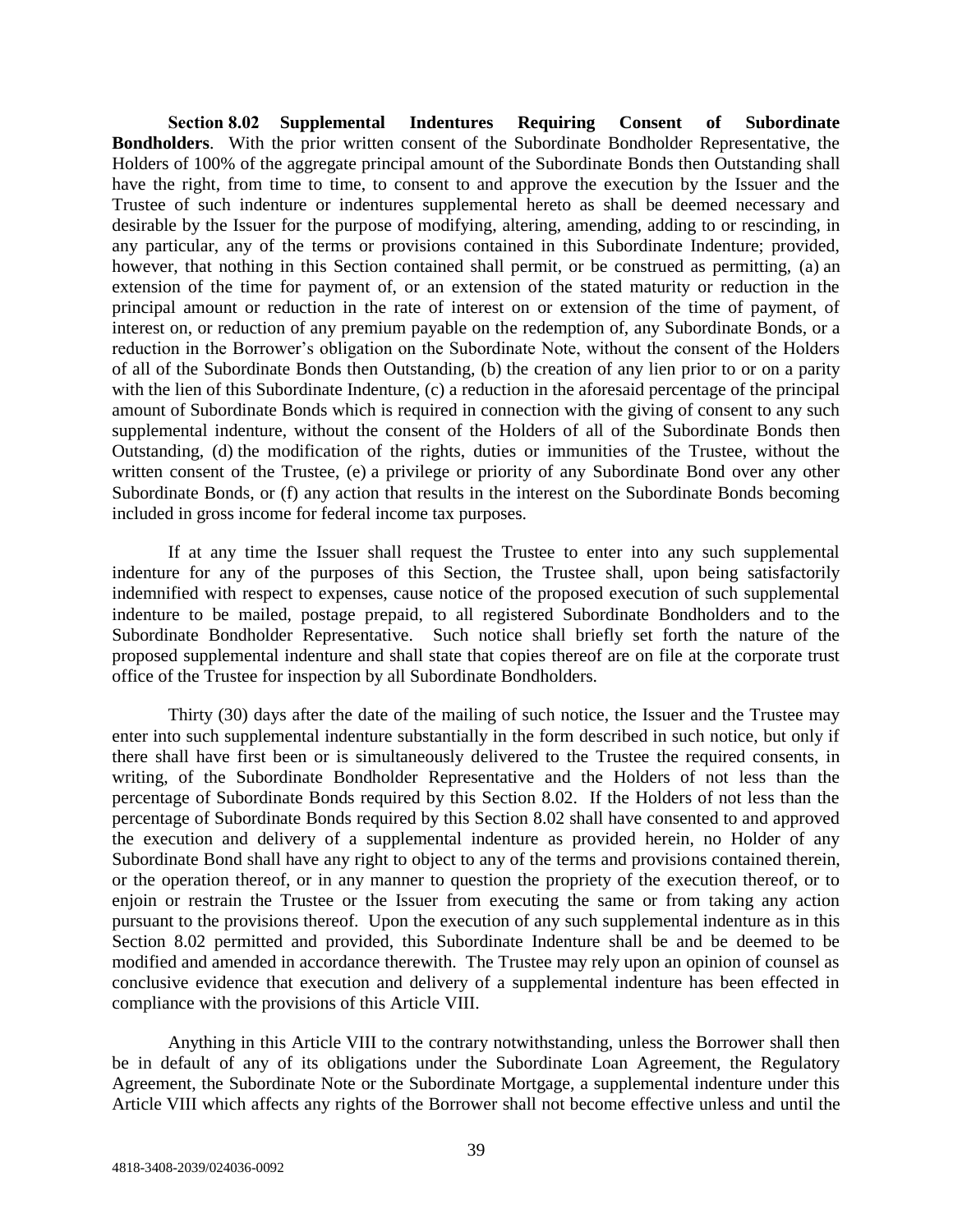Borrower shall have expressly consented in writing to the execution and delivery of such supplemental indenture. In this regard, the Trustee shall cause notice of the proposed execution and delivery of any such supplemental indenture to be mailed by certified or registered mail to the Borrower or the Borrower's attorney at least fifteen (15) days prior to the proposed date of execution and delivery of any supplemental indenture.

Notwithstanding any other provision of this Subordinate Indenture, the Issuer and the Trustee may consent to any supplemental indenture upon receipt of the consent of the Subordinate Bondholder Representative, the Holders of all Subordinate Bonds then Outstanding and, as applicable, the Borrower.

**Section 8.03 Amendments to Subordinate Loan Agreement Not Requiring Consent of Subordinate Bondholders**. The Trustee shall, without the consent of, or notice to, the Subordinate Bondholders, but with the consent of the Borrower and the Subordinate Bondholder Representative, consent to any amendment, change or modification of the Subordinate Loan Agreement as follows:

(a) as may be required by the provisions of Subordinate Loan Agreement or this Subordinate Indenture;

(b) to cure any formal defect, omission, inconsistency or ambiguity in the Subordinate Loan Agreement in a manner not materially adverse to the Holder of any Subordinate Bond to be Outstanding after the effective date of the change;

(c) to make such additions, deletions or modifications as may be necessary, in the opinion of Bond Counsel delivered to the Issuer and the Trustee, to maintain the exclusion from gross income for federal income tax purposes of interest on the Subordinate Bonds; or

(d) to modify, amend or supplement the Subordinate Loan Agreement in any other respect which is not materially adverse to the Trustee or Holders of the Subordinate Bonds to be Outstanding after the effective date of the change and which does not involve a change described in Section 8.04.

**Section 8.04 • Amendments to Subordinate Loan Agreement Requiring Consent of Subordinate Bondholders.** Except for the amendments, changes or modifications of the Except for the amendments, changes or modifications of the Subordinate Loan Agreement as provided in Section 8.03 hereof, neither the Issuer nor the Trustee shall consent to any other amendment, change or modification of the Subordinate Loan Agreement without the consent of the Subordinate Bondholder Representative, and the Borrower and without the giving of notice and the written approval or consent of the Holder of 100% of the aggregate principal amount of the Subordinate Bonds then Outstanding given and procured in accordance with the procedure set forth in Section 8.02 hereof; provided, however, that nothing contained in this Section 8.04 shall permit, or be construed as permitting, any amendment, change or modification of the Borrower's obligation to make the payments required under the Subordinate Loan Agreement without the consent of the Holders of all of the Subordinate Bonds then Outstanding. If at any time the Issuer and the Borrower shall request the consent of the Trustee to any such proposed amendment, change or modification of the Subordinate Loan Agreement, the Trustee shall cause notice of such proposed amendment, change or modification to be given in the same manner as provided in Section 8.02 hereof. Such notice shall briefly set forth the nature of such proposed amendment, change or modification and shall state that copies of the instrument embodying the same are on file at the Principal Office of the Trustee for inspection by Subordinate Bondholders.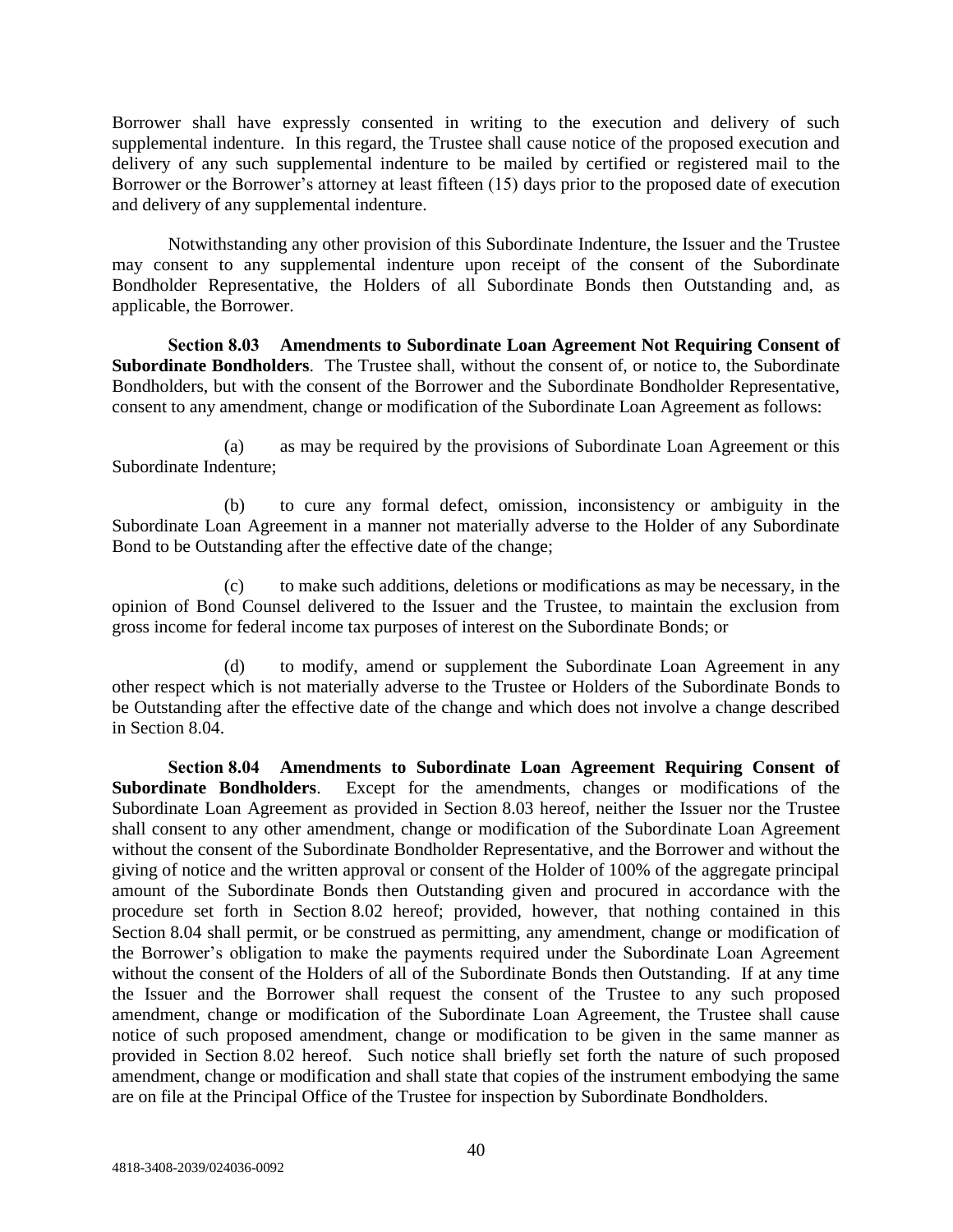**Section 8.05 Consent of Senior Funding Lender***.* So long as the Senior Obligations remain outstanding, no supplement or amendment to the Subordinate Loan Agreement or this Subordinate Indenture, as described in this Article VIII, shall be effective except upon receipt by the Trustee of the written consent, which consent shall not be unreasonably withheld, conditioned, or delayed, thereto of the Senior Funding Lender.

**Section 8.06 Opinion of Bond Counsel Required**. No supplement or amendment to the Subordinate Loan Agreement or this Subordinate Indenture, as described in this Article VIII, shall be effective until the Issuer, the Trustee and the Subordinate Bondholder Representative shall have received an opinion of Bond Counsel to the effect that such supplement or amendment is authorized or permitted by this Subordinate Indenture and, upon execution and delivery thereof, will be valid and binding upon the Issuer in accordance with its terms and will not cause interest on the Subordinate Bonds to be includable in gross income of the Holders thereof for federal income tax purposes. The Trustee shall be entitled to receive, and shall be fully protected in relying upon, the opinion of any counsel approved by it as conclusive evidence that (i) any proposed supplemental indenture or amendment permitted by this Article VIII complies with the provisions of this Subordinate Indenture, (ii) it is proper for the Trustee to join in the execution of that supplemental indenture or amendment under the provisions of this Article VIII, and (iii) if applicable, such proposed supplemental indenture or amendment is not materially adverse to the interests of the Subordinate Bondholders.

## **ARTICLE IX**

#### **SATISFACTION AND DISCHARGE OF INDENTURE**

**Section 9.01 Discharge of Lien**. If the Issuer shall pay or cause to be paid to the Holders of the Subordinate Bonds the principal and interest to become due thereon at the times and in the manner stipulated therein and herein, in any one or more of the following ways:

(a) by the payment of the principal of and interest on all Subordinate Bonds Outstanding; or

(b) by the deposit or credit to the account of the Trustee, in trust, of money or securities in the necessary amount (as provided in Section 9.04) to pay the principal, redemption price and interest to the date established for redemption whether by redemption or otherwise; or

(c) by the delivery to the Trustee, for cancellation by it, of all Subordinate Bonds

Outstanding;

and shall have paid all amounts due and owing to the Subordinate Bondholder Representative hereunder, and shall have paid all fees and expenses of and any other amounts due to the Trustee, and if the Issuer shall keep, perform and observe all and singular the covenants and promises in the Subordinate Bonds and in this Subordinate Indenture expressed as to be kept, performed and observed by it or on its part, then these presents and the estates and rights hereby granted shall cease, determine and be void, and thereupon the Trustee shall cancel and discharge the lien of this Subordinate Indenture and execute and deliver to the Issuer such instruments in writing as shall be requisite to satisfy the lien hereof, and reconvey to the Issuer the estate hereby conveyed, and assign and deliver to the Issuer any interest in property at the time subject to the lien of this Subordinate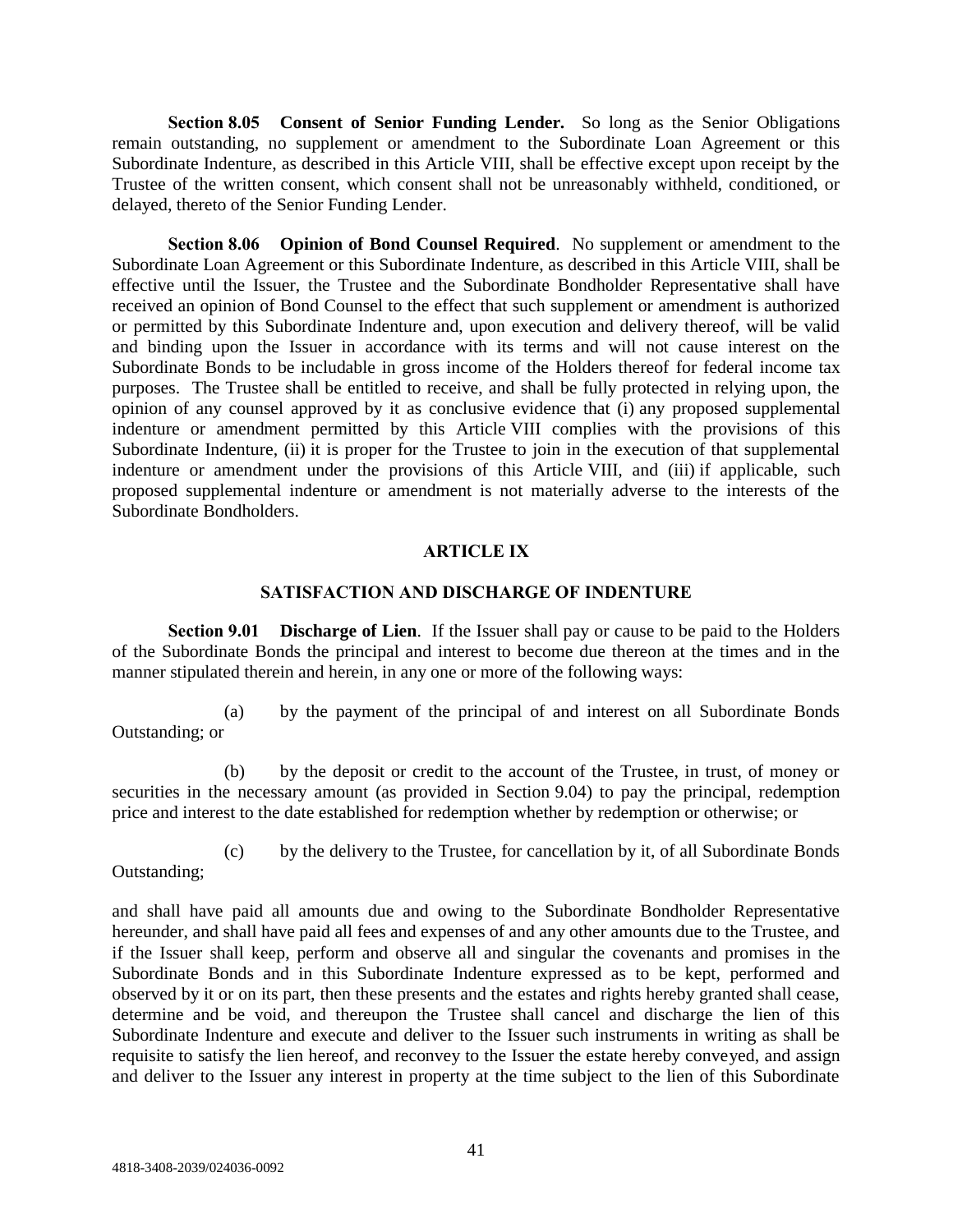Indenture which may then be in its possession, except amounts held by the Trustee for the payment of principal of, interest, on the Subordinate Bonds.

Any Outstanding Subordinate Bond shall prior to the maturity or redemption date thereof be deemed to have been paid within the meaning and with the effect expressed in the first paragraph of this Section 9.01 if, under circumstances which do not cause interest on the Subordinate Bonds to become includable in the Holders' gross income for purposes of federal income taxation, the following conditions shall have been fulfilled: (a) in case such Subordinate Bond is to be redeemed on any date prior to its maturity, the Trustee shall have given to the Subordinate Bondholder irrevocable notice of redemption of such Subordinate Bond on said date; (b) there shall be on deposit with the Trustee, pursuant to Section 9.04 hereof, either money or direct obligations of the United States of America in an amount, together with anticipated earnings thereon (but not including any reinvestment of such earnings), which will be sufficient to pay, when due, the principal or redemption price, if applicable, and interest due and to become due on such Subordinate Bond on the redemption date or Maturity Date thereof, as the case may be; and (c) in the case of Subordinate Bonds which do not mature or will not be redeemed within Sixty (60) days of such deposit, the Trustee shall have received a verification report of a firm of certified public accountants reasonably acceptable to the Trustee as to the adequacy of the amounts so deposited to fully pay the Subordinate Bonds deemed to be paid.

The Trustee shall in no event cause the Subordinate Bonds to be optionally redeemed from money deposited pursuant to this Article IX unless the requirements of Article III have been met with respect to such redemption.

**Section 9.02 Discharge of Liability on Subordinate Bonds**. Upon the deposit with the Trustee, in trust, at or before maturity, of money or securities in the necessary amount (as provided in Section 9.01) to pay or redeem Outstanding Subordinate Bonds (whether upon or prior to their maturity or the redemption date of such Subordinate Bonds) provided that, if such Subordinate Bonds are to be redeemed prior to the maturity thereof, notice of such redemption shall have been given as in Article III provided or provision satisfactory to the Trustee shall have been made for the giving of such notice, all liability of the Issuer in respect of such Subordinate Bonds shall cease, terminate and be completely discharged, except only that thereafter the holders thereof shall be entitled to payment by the Issuer, and the Issuer shall remain liable for such payment, but only out of the money or securities deposited with the Trustee as aforesaid for their payment, subject, however, to the provisions of Section 9.04.

**Section 9.03 Payment of Subordinate Bonds After Discharge of Indenture**. Notwithstanding any provisions of this Subordinate Indenture, and subject to applicable unclaimed property laws of the State, any money deposited with the Trustee or any paying agent in trust for the payment of the principal of, interest on the Subordinate Bonds remaining unclaimed for two (2) years after the payment thereof, to the extent permitted by applicable law, shall be paid to the Borrower, whereupon all liability of the Issuer and the Trustee with respect to such money shall cease, and the holders of the Subordinate Bonds shall thereafter look solely to the Borrower for payment of any amounts then due. All money held by the Trustee and subject to this Section 9.04 shall be held uninvested and without liability for interest thereon.

**Section 9.04 Deposit of Money or Securities With Trustee**. Whenever in this Subordinate Indenture it is provided or permitted that there be deposited with or credited to the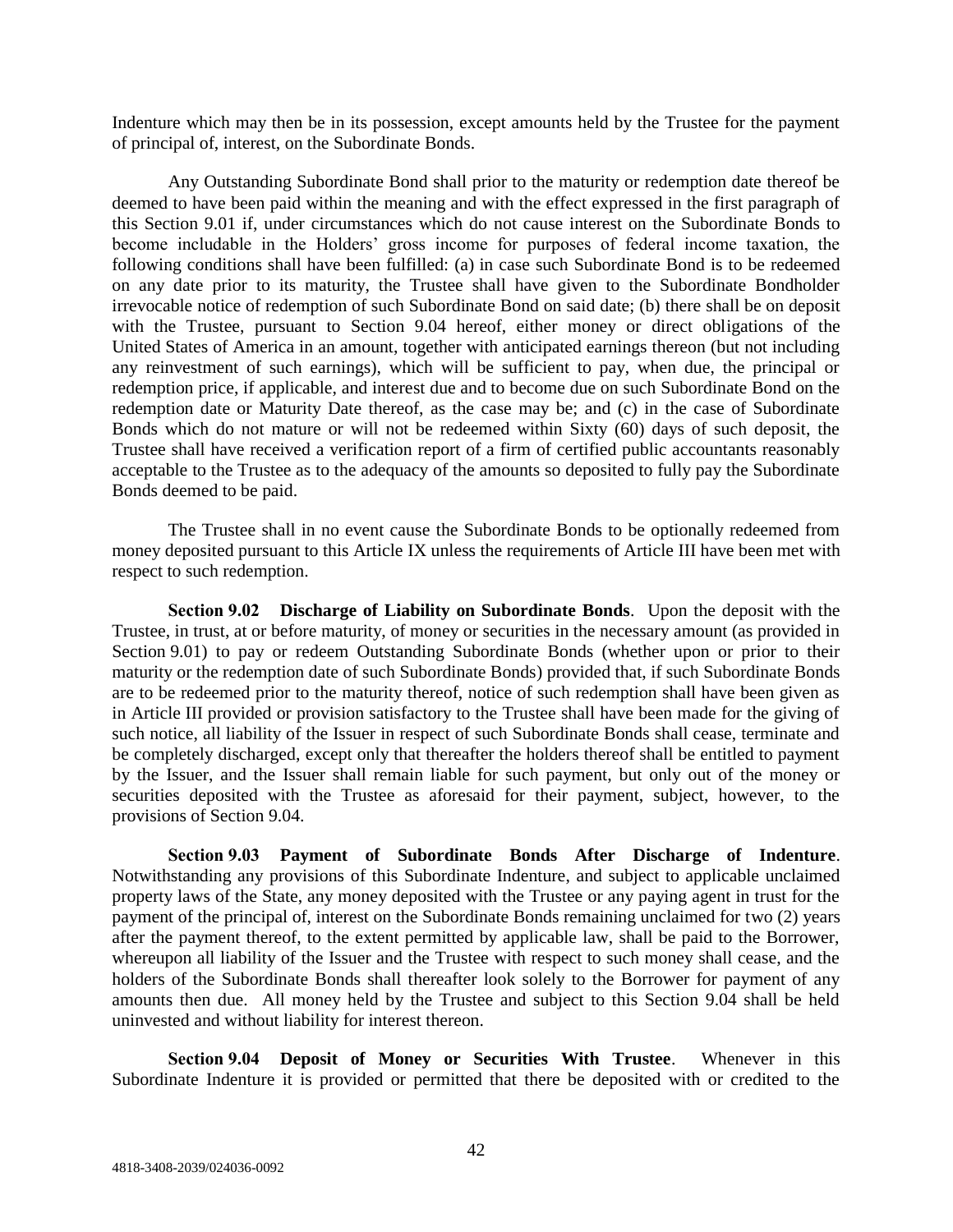account of or held in trust by the Trustee money or securities in the necessary amount to pay or redeem any Subordinate Bonds, the money or securities so to be deposited or held shall consist of:

(a) lawful money of the United States of America in an amount equal to the principal amount of such Subordinate Bonds and all unpaid interest thereon to maturity, except that, in the case of Subordinate Bonds which are to be redeemed prior to maturity and in respect of which there shall have been furnished to the Trustee proof satisfactory to it that notice of such redemption on a specified redemption date has been duly given or provision satisfactory to the Trustee shall be made for such notice, the amount so to be deposited or held shall be the principal amount of such Subordinate Bonds and interest thereon to the redemption date; or

(b) noncallable and nonprepayable direct obligations of the United States of America or noncallable and nonprepayable obligations which as to principal and interest constitute full faith and credit obligations of the United States of America, in such amounts and maturing at such times that the proceeds of said obligations received upon their respective maturities and interest payment dates, without further reinvestment, will provide funds sufficient, in the opinion of a nationally recognized firm of certified public accountants, to pay the principal, and interest to maturity, or to the redemption date, as the case may be, with respect to all of the Subordinate Bonds to be paid or redeemed, as such principal, and interest become due; provided that the Trustee shall have been irrevocably instructed by the Issuer to apply the proceeds of said obligations to the payment of said principal, and interest with respect to such Subordinate Bonds.

# **ARTICLE X**

## **MISCELLANEOUS**

**Section 10.01 Consents and Other Instruments of Subordinate Bondholders**. Any consent, request, direction, approval, waiver, objection, appointment or other instrument required by this Subordinate Indenture to be signed and executed by the Subordinate Bondholders may be signed and executed in any number of concurrent writings of similar tenor and may be signed or executed by such Subordinate Bondholders in person or by agent appointed in writing. Proof of the execution of any such instrument, if made in the following manner, shall be sufficient for any of the purposes of this Subordinate Indenture, and shall be conclusive in favor of the Trustee with regard to any action taken under such instrument, namely:

(a) the fact and date of the execution by any Person of any such instrument may be proved by the affidavit of a witness of such execution or by the certificate of any notary public or other officer of any jurisdiction, authorized by the laws thereof to take acknowledgments of deeds, certifying that the Person signing such instrument acknowledged the execution thereof. Where such execution is by an officer of a corporation or association or a member of a partnership on behalf of such corporation, association or partnership, such affidavit or certificate shall also constitute sufficient proof of such authority;

(b) the ownership of registered Subordinate Bonds shall be proved by the Subordinate Bond Register; and

(c) any request, consent or vote of the Holder of any Subordinate Bond shall bind every future Holder of the same Subordinate Bond and the Holder of every Subordinate Bond issued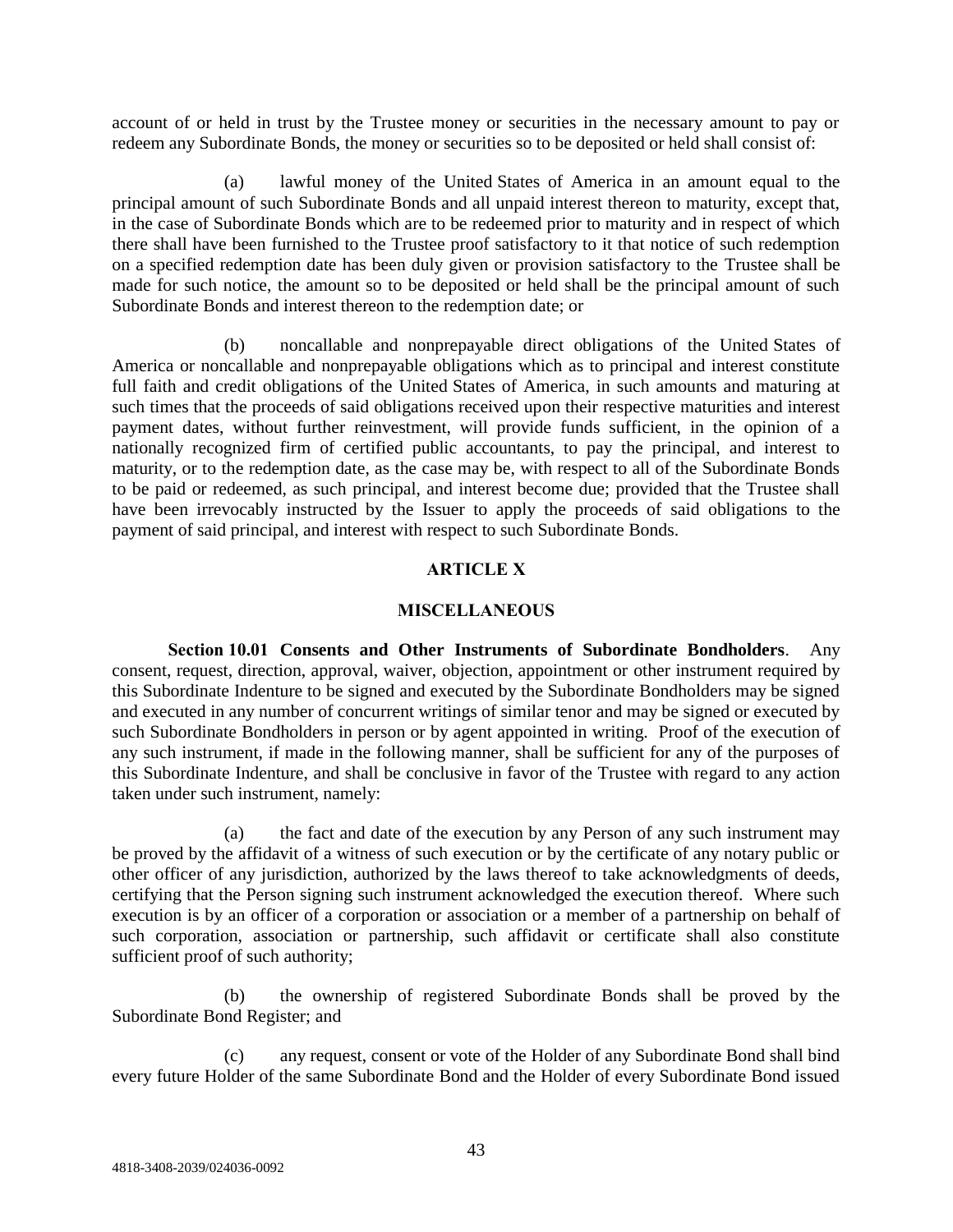in exchange therefor or in lieu thereof, in respect of anything done or permitted to be done by the Trustee or the Issuer in pursuance of such request, consent or vote.

**Section 10.02 Limitation of Rights**. With the exception of rights herein expressly conferred, nothing expressed or to be implied from this Subordinate Indenture or the Subordinate Bonds is intended or shall be construed to give to any Person other than the Parties hereto, the Subordinate Bondholder Representative, the Borrower and the Holders of the Subordinate Bonds, any legal or equitable right, remedy or claim under or in respect to this Subordinate Indenture or any covenants, conditions and provisions hereof.

**Section 10.03 Severability**. If any provision of this Subordinate Indenture shall be held or deemed to be, or shall in fact be inoperative or unenforceable as applied in any particular case in any jurisdiction or jurisdictions or in all jurisdictions, or in all cases because it conflicts with any other provision or provisions hereof or any constitution, statute, rule of law or public policy, or for any other reason, such circumstances shall not have the effect of rendering the provision in question inoperative or unenforceable in any other case or circumstance, or of rendering any other provision or provisions herein contained invalid, inoperative, or unenforceable to any extent whatever.

The invalidity of any one or more phrases, sentences, clauses or sections in this Subordinate Indenture contained, shall not affect the remaining portions of this Subordinate Indenture, or any part thereof.

### **Section 10.04 Notices**.

(a) Any provision of this Subordinate Indenture relating to the mailing of notice or other communication to Subordinate Bondholders shall be deemed fully complied with if such notice or other communication is mailed, by first class mail, postage prepaid, to each registered Owner of any Subordinate Bonds then Outstanding at the address of such registered Owner as it appears on the Subordinate Bond Register. Whenever in this Subordinate Indenture the giving of notice by mail or otherwise is required, the giving of such notice may be waived in writing by the Person entitled to receive such notice and in any such case the giving or receipt of such notice shall not be a condition precedent to the validity of any action taken in reliance upon such waiver.

Any notice, request, complaint, demand, communication or other paper required or permitted to be delivered to the Issuer, the Trustee, the Subordinate Bondholder Representative, or the Borrower shall be sufficiently given and shall be deemed given (unless another form of notice shall be specifically set forth herein) on the Business Day following the date on which such notice or other communication shall have been delivered to a national overnight delivery service (receipt of which to be evidenced by a signed receipt from such overnight delivery service) addressed to the appropriate party at the addresses set forth below or as may be required or permitted by this Subordinate Indenture by Electronic Notice or by a facsimile transmission for which a confirmation of receipt has been delivered. The Issuer, the Trustee, the Subordinate Bondholder Representative, or the Borrower may, by notice given as provided in this paragraph, designate any further or different address to which subsequent notices or other communication shall be sent.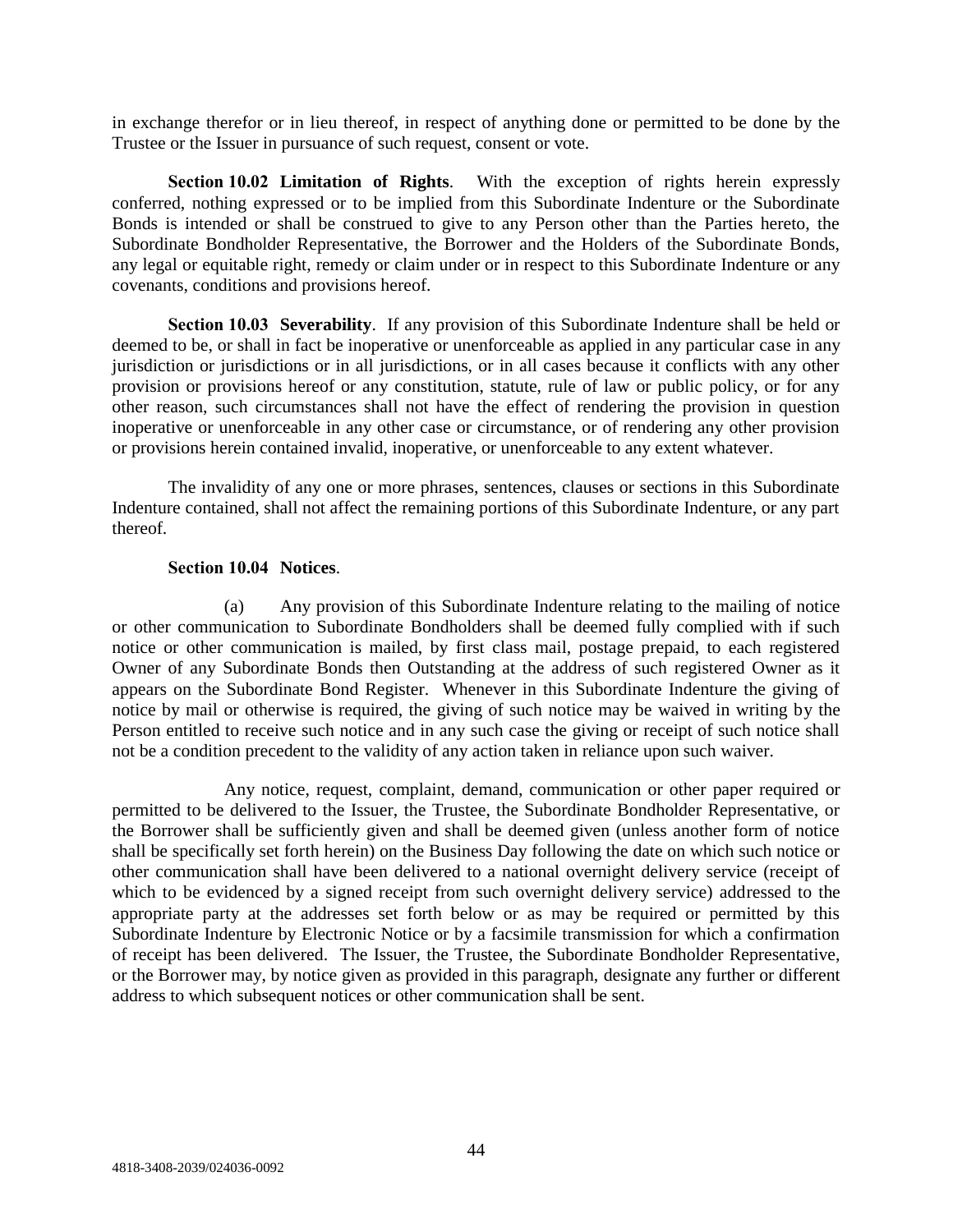| Issuer:         | Chula Vista Housing Authority<br>276 Fourth Avenue<br>Chula Vista, California 91910<br><b>Attention: Executive Director</b><br>Telephone: (619) 691-5263                                                                                                        |
|-----------------|-----------------------------------------------------------------------------------------------------------------------------------------------------------------------------------------------------------------------------------------------------------------|
| Trustee:        | <b>U.S. Bank National Association</b><br>Global Corporate Trust<br>633 West 5th Street, 24th Floor<br>Los Angeles, California 90071<br>Attention: Ismael Diaz<br>Ref: CV MF (Columba Apartments) 2021<br>Telephone: (213) 615-6063<br>Facsimile: (213) 615-6197 |
|                 | Reference: Chula Vista Housing Authority Multifamily Housing<br>Revenue Bonds (Columba Apartments), Subordinate<br>2021 Series A-3                                                                                                                              |
| Borrower:       | Millenia II CIC, LP<br>6339 Paseo del Lago<br>Carlsbad, CA 92011<br>Telephone: (760) 456-6000<br>Facsimile: (760) 456-6001<br>Attn: Project Manager<br>c/o Chelsea Investment Corporation<br>6339 Paseo del Lago<br>Carlsbad, CA 92011                          |
|                 | Attn: Project Manager                                                                                                                                                                                                                                           |
| with a copy to: | Cox, Castle & Nicholson LLP<br>50 California Street, Suite 3200<br>San Francisco, CA 94111<br>Attention: Ofer Elitzur, Esq.                                                                                                                                     |
| with a copy to: | RJ HOF 71-Millenia CIC L.L.C.<br>c/o Raymond James Tax Credit Funds, Inc.<br>880 Carillon Parkway<br>St. Petersburg, FL 33716<br>Attention: Steven J. Kropf, President                                                                                          |
| and to:         | Bocarsly Emden Cowan Esmail & Arndt<br>633 W. 5 <sup>th</sup> Street, 64th Floor<br>Los Angeles, California 90071<br>Attention: Kyle Arndt                                                                                                                      |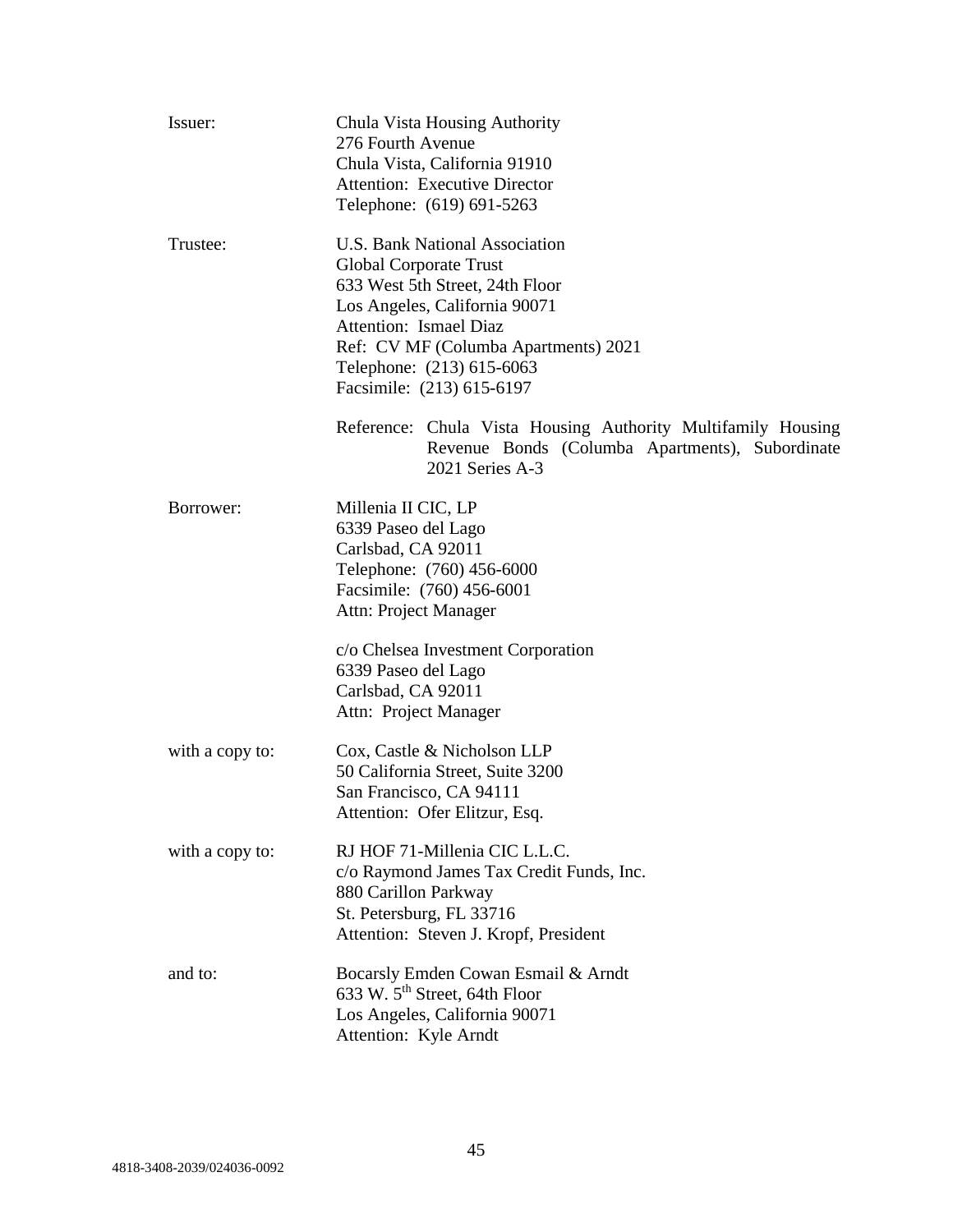Subordinate Bondholder Representative:

CIC Opportunities Fund III LLC 6339 Paseo del Lago Carlsbad, CA 92011 Telephone: (760) 456-6000 Facsimile: (760) 456-6001 Attention: Project Manager

The Trustee agrees to accept and act upon facsimile transmission of written instructions and/or directions pursuant to this Subordinate Indenture, provided, however, that subsequent to such facsimile transmission of written instructions, the originally executed instructions and/or directions shall be provided to the Trustee in a timely manner.

(b) The Trustee shall provide to the Subordinate Bondholder Representative (i) prompt notice of the occurrence of any Event of Default pursuant to Section 6.01 hereof and (ii) any written information or other written communication received by the Trustee hereunder within ten (10) Business Days of receiving a written request from the Subordinate Bondholder Representative for any such information or other communication.

**Section 10.05 Trustee as Paying Agent and Subordinate Bond Registrar**. The Trustee is hereby designated and agrees to act as Paying Agent and Subordinate Bond Registrar for and in respect to the Subordinate Bonds. When acting in either such capacity, the Trustee will receive the same rights, protections and indemnifications afforded to the Trustee hereunder.

**Section 10.06 Payments Due on Non-Business Days**. In any case where a date of payment with respect to any Subordinate Bonds shall be a day other than a Business Day, then such payment need not be made on such date but may be made on the next succeeding Business Day with the same force and effect as if made on such date, and no interest shall accrue for the period from and after such date providing that payment is made on such next succeeding Business Day.

**Section 10.07 Counterparts**. This Subordinate Indenture may be executed in several counterparts, each of which shall be an original and all of which shall constitute but one and the same instrument.

**Section 10.08 Laws Governing Indenture and Administration of Trust**. The effect and meanings of this Subordinate Indenture and the rights of all parties hereunder shall be governed by, and construed according to, the laws of the State without regard to conflicts of laws principles.

**Section 10.09 No Recourse**. No recourse under or upon any obligation, covenant or agreement contained in this Subordinate Indenture or in any Subordinate Bond shall be had against any member, officer, commissioner, director or employee (past, present or future) of the Issuer, either directly or through the Issuer or its governing body or otherwise, for the payment for or to the Issuer or any receiver thereof, or for or to the Holder of any Subordinate Bond issued hereunder, or otherwise, of any sum that may be due and unpaid by the Issuer or its governing body upon any such Subordinate Bond. Any and all personal liability of every nature whether at common law or in equity or by statute or by constitution or otherwise of any such member, officer, commissioner, director or employee, as such, to respond by reason of any act of omission on his/her part or otherwise, for the payment for or to the Holder of any Subordinate Bond issued hereunder or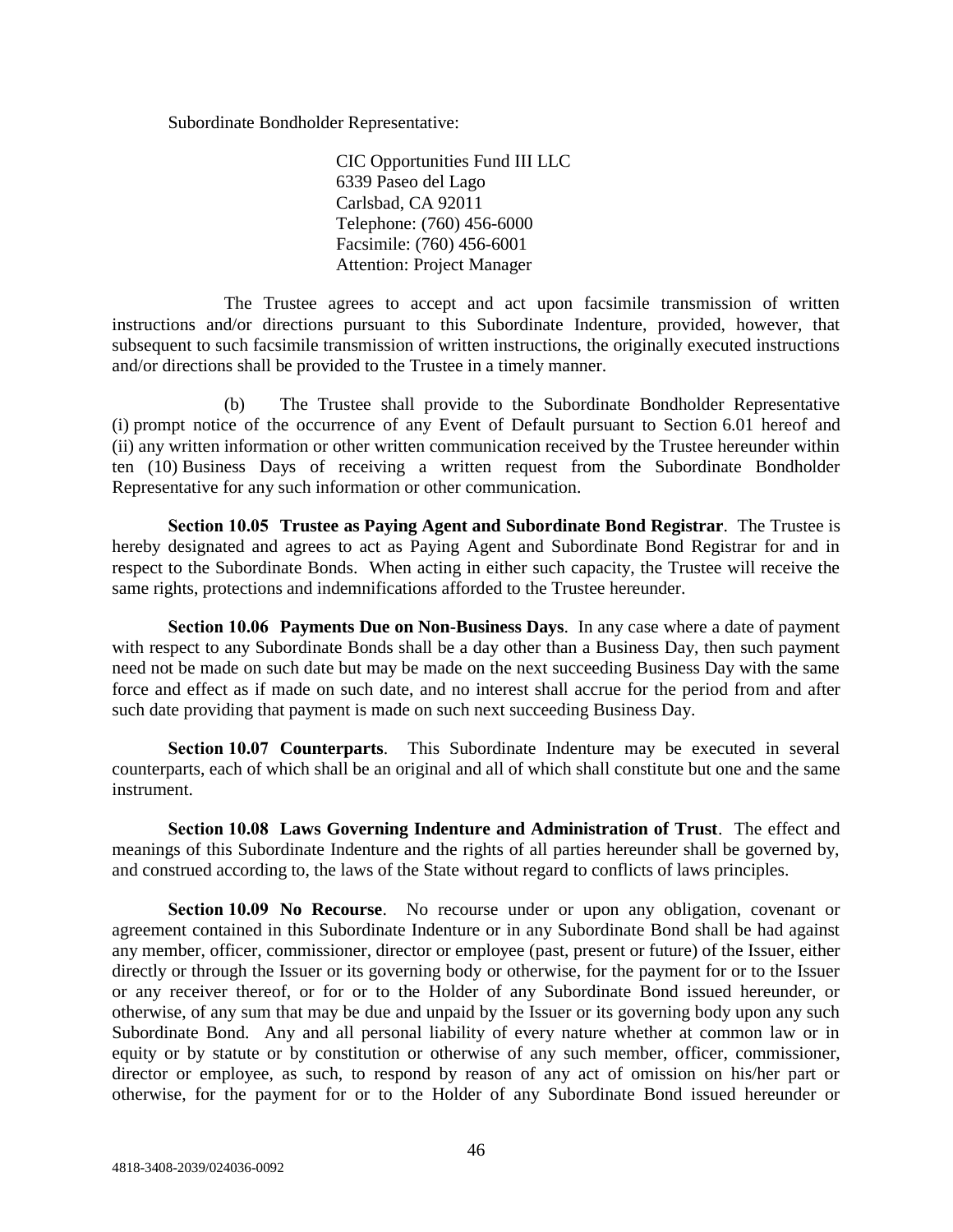otherwise of any sum that may remain due and unpaid upon any Subordinate Bond hereby secured is, by the acceptance hereof, expressly waived and released as a condition of and in consideration for the execution of this Subordinate Indenture and the issuance of the Subordinate Bonds.

[Signature Pages Follow]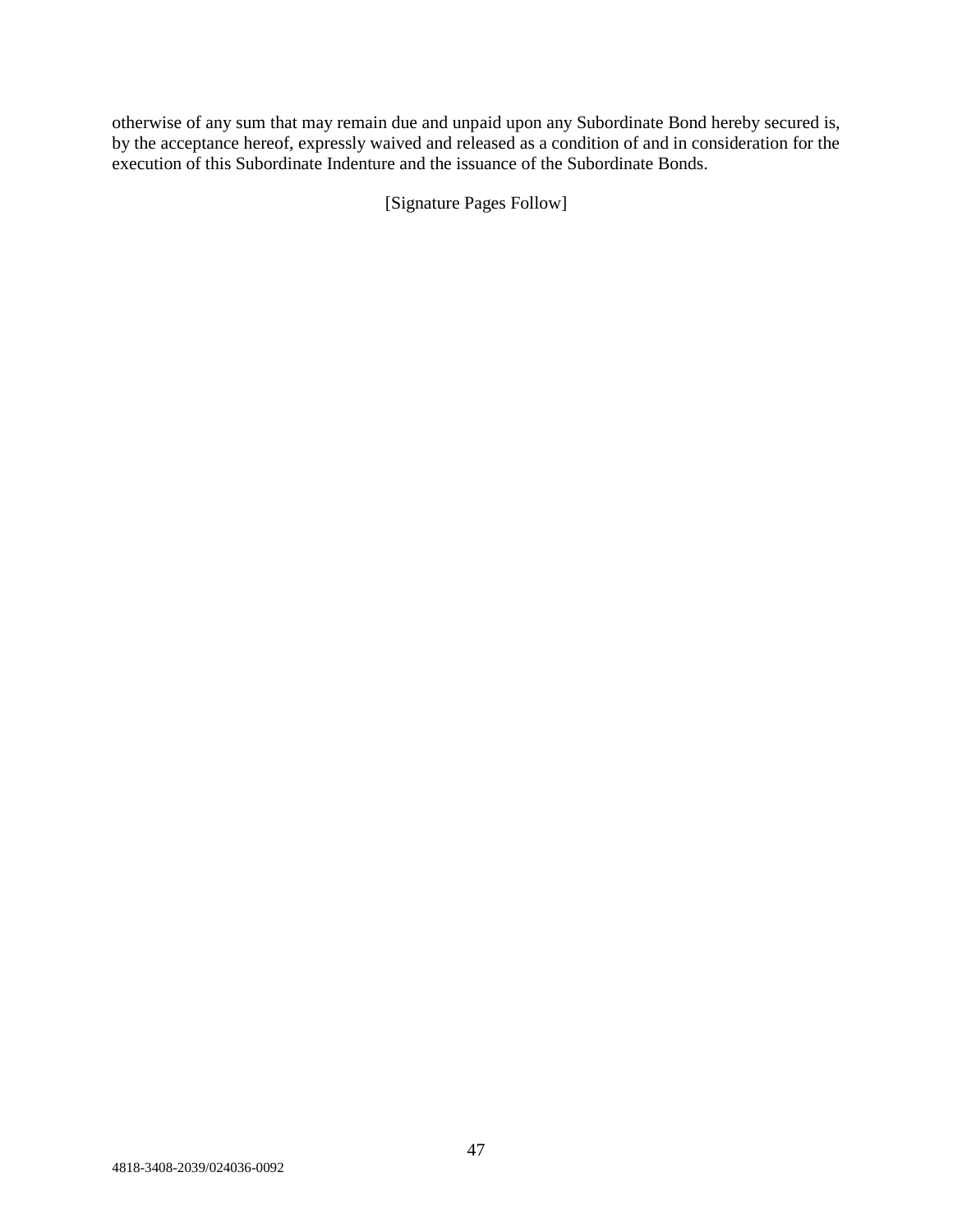**IN WITNESS WHEREOF**, the Issuer and the Trustee have caused this Subordinate Indenture to be executed and delivered by duly authorized officers thereof as of the day and year first written above.

# **CHULA VISTA HOUSING AUTHORITY**

By:

Executive Director

**U.S. BANK NATIONAL ASSOCIATION**, as Subordinate Trustee

By:

Authorized Signatory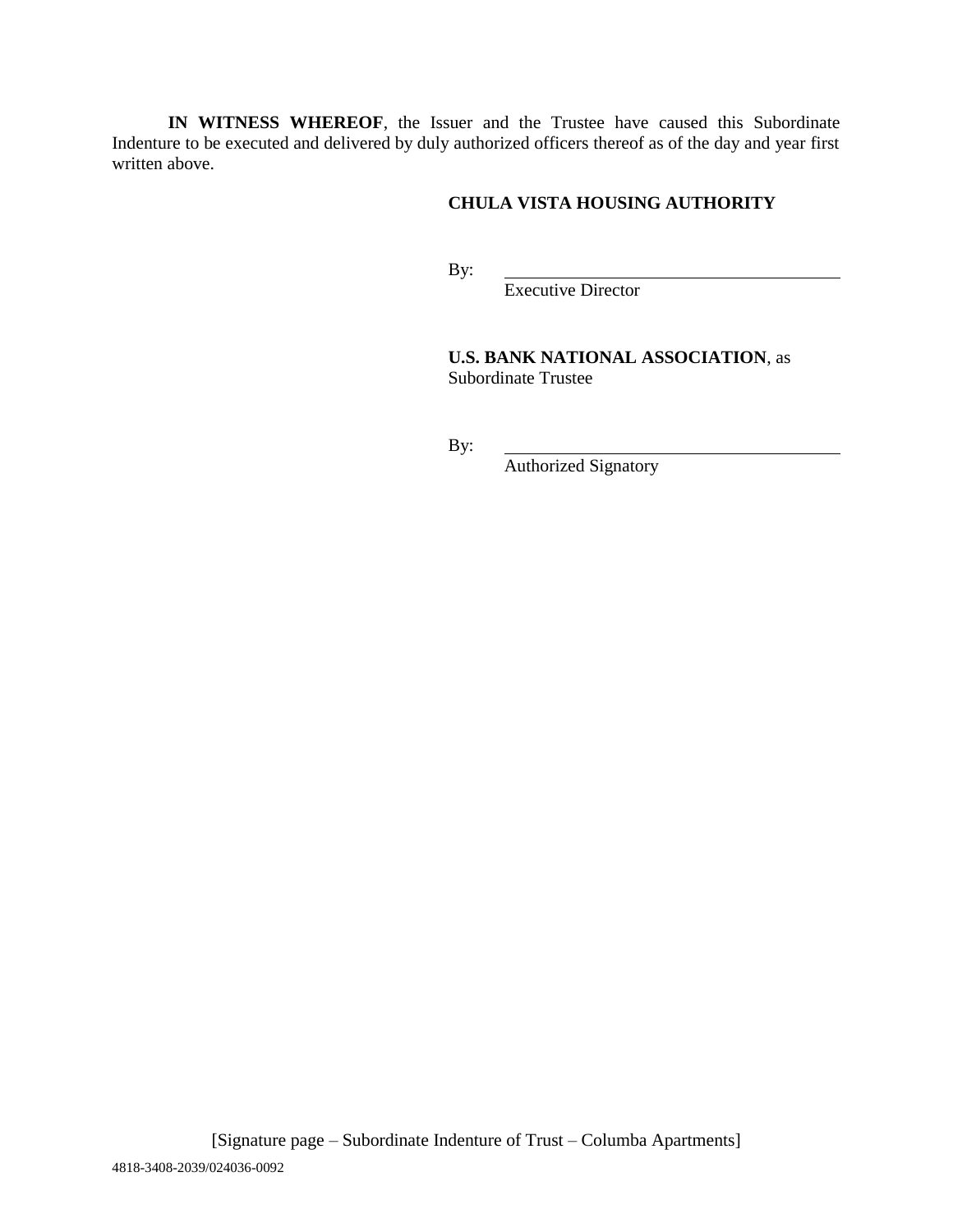#### **EXHIBIT A**

#### **FORM OF SUBORDINATE BOND**

 $\sim$ 

# **\$\_\_\_\_\_\_\_\_\_\_\_\_\_\_\_\_\_ CHULA VISTA HOUSING AUTHORITY MULTIFAMILY HOUSING REVENUE BONDS (COLUMBA APARTMENTS) SUBORDINATE 2021 SERIES A-3**

**THIS SUBORDINATE BOND MAY ONLY BE TRANSFERRED IN WHOLE UPON SATISFACTION OF THE REQUIREMENTS IN THE INDENTURE, INCLUDING THE DELIVERY TO THE TRUSTEE OF THE DOCUMENTS REQUIRED THEREIN IN CONNECTION WITH ANY TRANSFER OF THIS SUBORDINATE BOND. ANY TRANSFER OF THIS SUBORDINATE BOND IN VIOLATION OF THE TRANSFER RESTRICTIONS CONTAINED IN THE INDENTURE SHALL BE VOID AND OF NO EFFECT.**

MATURITY DATE DATED DATE INTEREST RATE

Subordinate Bond Rate

Registered Owner:

Principal Amount:

The Chula Vista Housing Authority, a public body corporate and politic is duly organized and existing under the Constitution and the laws of the State of California (the "Issuer"), for value received, hereby promises to pay (but only out of Revenues as hereinafter provided) to the registered owner identified above or registered assigns, on the Maturity Date set forth above, the principal sum set forth above and to pay (but only out of Revenues as hereinafter provided) interest on the balance of said principal amount from time to time remaining unpaid from and including the date hereof until payment of said principal amount has been made or duly provided for, at the rates and on the dates determined as described herein and in the Indenture (as hereinafter defined). The principal of and, interest on this Subordinate Bond are payable at final maturity, acceleration or redemption in lawful money of the United States of America upon surrender hereof at the principal corporate trust office of U.S. Bank National Association, as Trustee, or its successor in trust (the "Trustee"). Payment of the interest on any Subordinate Bond and the principal amount of the Subordinate Bond shall be made on each Subordinate Bond Payment Date (as hereinafter defined) (but only out of Revenues as hereinafter provided) to the Person appearing on the bond registration books of the Subordinate Bond Registrar as the Owner thereof on the Record Date, such interest and principal, if applicable, to be paid by the Paying Agent (i) to such Owner by check or draft mailed on the Subordinate Bond Payment Date, to such Owner's address as it appears on the registration books or at such other address as has been furnished to the Subordinate Bond Registrar as provided below, in writing by such Owner not later than the Record Date or (ii) upon written request, at least three Business Days prior to the applicable Record Date, to the Owner of Subordinate Bonds aggregating not less than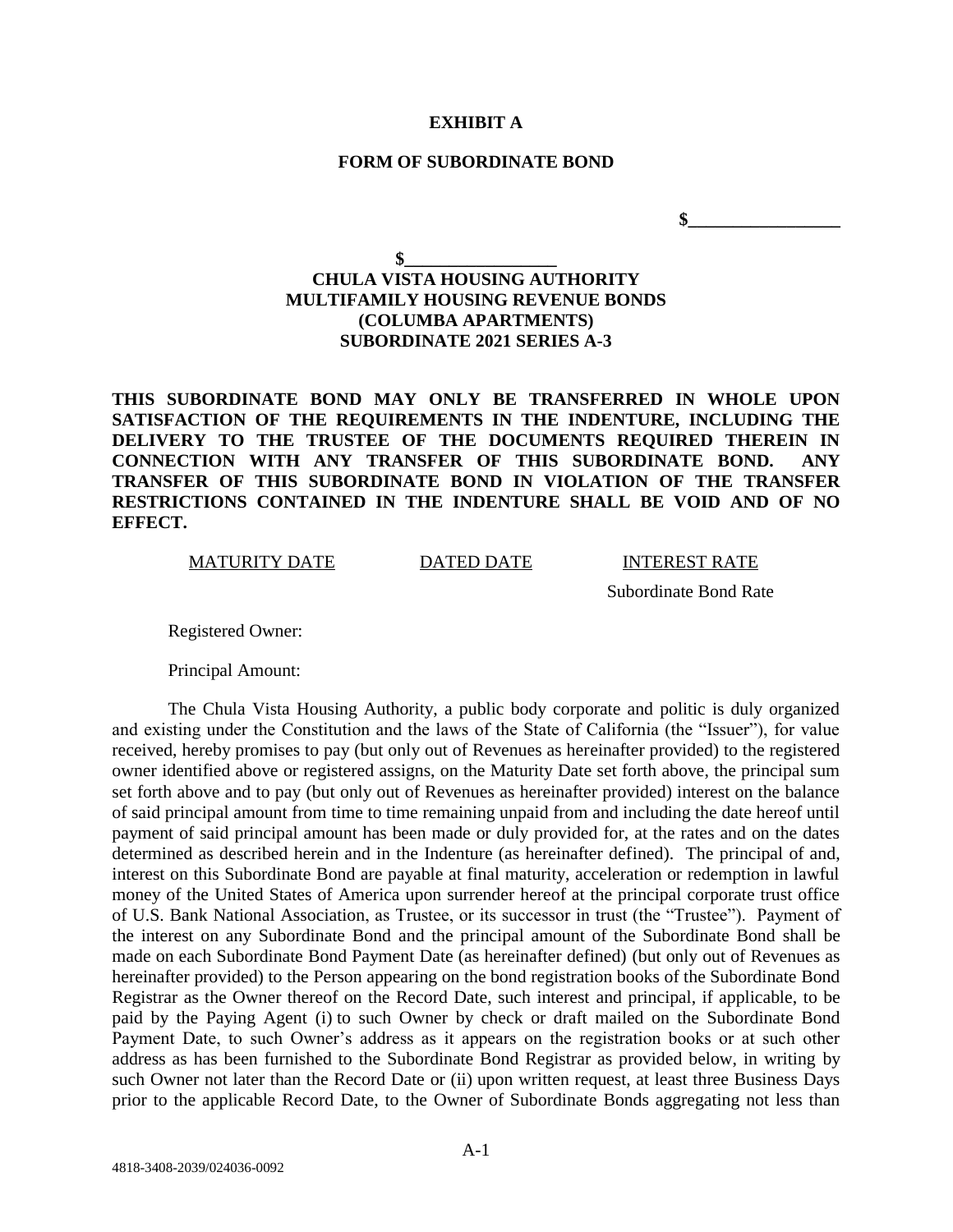\$1,000,000 in principal amount, by wire transfer in immediately available funds at an account maintained in the United States at such wire address as such Owner shall specify in its written notice; except, in each case, that, if and to the extent that there shall be a default in the payment of the interest due on such Subordinate Bond Payment Date, such defaulted interest shall be paid to the Owner in whose name any such Subordinate Bonds are registered at the close of business on the fifth to last Business Day next preceding the date of payment of such defaulted interest.

The Subordinate Bonds are authorized to be issued pursuant to Act and are designated as the "Chula Vista Housing Authority Multifamily Housing Revenue Bonds (Columba Apartments), Subordinate 2021 Series A-3", limited in aggregate principal amount of \$\_\_\_\_\_\_\_\_\_\_\_\_. The Subordinate Bonds are limited obligations of the Issuer and, as and to the extent set forth in the Indenture, are payable solely from, and secured by a pledge of and lien on, the Revenues. Proceeds from the sale of the Subordinate Bonds will be loaned by the Issuer to Millenia II CIC, LP, a California limited partnership (the "Borrower") under the terms of a Subordinate Loan Agreement, dated as of October 1, 2021 (the "Agreement"), among the Issuer, the Borrower and the Trustee. The Subordinate Bonds are all issued under and secured by and entitled to the benefits of a Subordinate Indenture of Trust, dated as of October 1, 2021 (the "Indenture") between the Issuer and the Trustee. No holder of this Subordinate Bond shall ever have the right to compel the exercise of the taxing power the State or any political subdivision of the State to pay the principal of this Subordinate Bond or the interest on it or any other cost incident to this Subordinate Bond, or to enforce payment of this Subordinate Bond against any property of the Issuer, the Governing Body of the Issuer, the State or any political subdivision of the State. The Issuer has no taxing power.

Reference is hereby made to the Indenture and all indentures supplemental thereto for a description of the rights thereunder of the registered owners of the Subordinate Bonds, of the nature and extent of the security, of the rights, duties and immunities of the Trustee and of the rights and obligations of the Issuer thereunder, to all of the provisions of the Indenture and of the Subordinate Loan Agreement the holder of this Subordinate Bond, by acceptance hereof, assents and agrees.

The Subordinate Bonds are issued simultaneously with the issuance of the Issuer's Senior Obligations (as defined in the Indenture). *As set forth in the Indenture, the Subordinate Bonds are subordinate in all respects to the Senior Obligations*.

All terms not herein defined shall have the meanings ascribed to them in the Indenture.

The Subordinate Bonds are issuable as one fully registered bond. Subject to the limitations and upon payment of the charges, if any, provided in the Indenture, Subordinate Bonds may be exchanged in whole at the Principal Corporate Trust Office of the Trustee and the Subordinate Bond Registrar.

*The Subordinate Bonds may only be held by, or transferred to, Sophisticated Investors (as defined in the Indenture) which are not a "substantial user" of the property financed with the proceeds of the Subordinate Bonds or a "related person" of the Borrower, as such terms are used in Section 147(a) of the Code, with such Sophisticated Investors executing and delivering an Investor Letter in the form attached as Exhibit B to the Indenture as Exhibit B.*

This Subordinate Bond is transferable by the registered owner hereof, in person, or by its attorney duly authorized in writing, at the Principal Corporate Trust Office of the Trustee and the Subordinate Bond Registrar, but only in the manner, subject to the limitations and upon payment of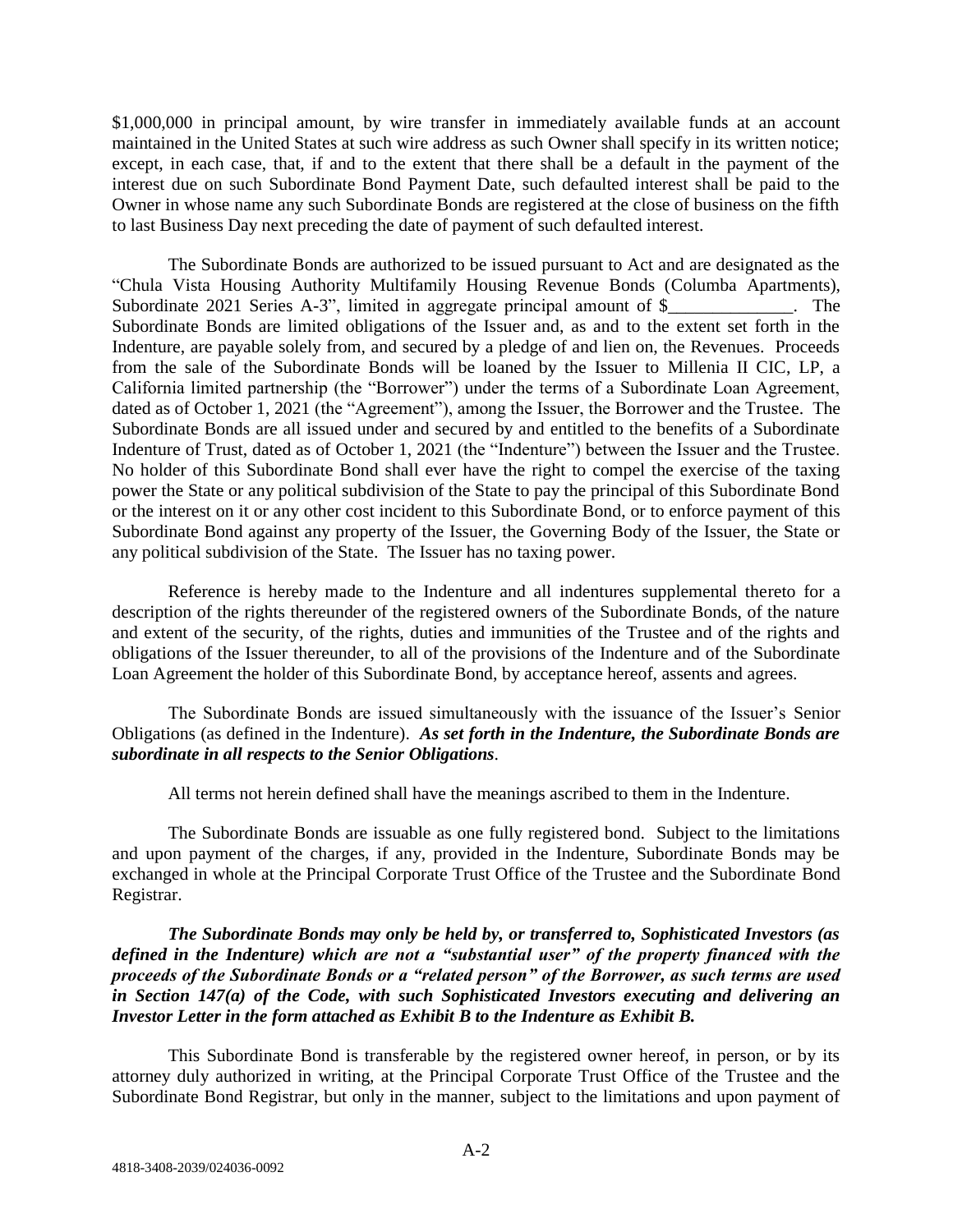the charges provided in the Indenture, and upon surrender and cancellation of this Subordinate Bond. Upon such transfer a new fully registered Subordinate Bond, for the same aggregate principal amount, will be issued to the transferee in exchange therefor. The Issuer, the Trustee and the Subordinate Bond Registrar may treat the registered owner hereof as the absolute owner hereof for all purposes, and the Issuer, the Trustee and the Subordinate Bond Registrar shall not be affected by any notice to the contrary.

### **Interest on the Subordinate Bonds**

Subordinate Bond Payment Date has the meaning set forth in the Indenture.

Interest on the Subordinate Bonds is due on each Subordinate Bonds Payment Date, to the extent there are available Revenues therefor, as set forth in the Indenture.

Record Date means the 15th day of the month prior to a Subordinate Bond Payment Date.

### **Redemption of Subordinate Bonds**

The Subordinate Bonds are subject to optional, mandatory and extraordinary redemption as set forth in the Indenture.

### **General Matters**

The holder of this Subordinate Bond shall have no right to institute any suit, action or proceeding at law or in equity, for any remedy under or upon the Indenture, except as provided in the Indenture.

No recourse shall be had for the payment of the principal of, or interest on any of the Subordinate Bonds or for any claim based thereon or upon any obligation, covenant or agreement in the Indenture contained, against any past, present or future member, director, officer, employee or agent of the Issuer, or through the Issuer, or any successor to the Issuer, under any rule of law or equity, statute or constitution or by the enforcement of any assessment or penalty or otherwise, and all such liability of any such member, director, officer, employee or agent as such is hereby expressly waived and released as a condition of and in consideration for the execution of the Indenture and the issuance of any of the Subordinate Bonds.

Except as otherwise provided in the Subordinate Promissory Note, no recourse shall be had for the payment of the principal of, or interest on any of the Subordinate Bonds or for any claim based thereon or upon any obligation, covenant or agreement in the Indenture contained, against any past, present or future partner, member, director, officer, employee or agent of the Borrower, or through the Borrower, or any successor to the Borrower under any rule of law or equity, statute or constitution or by the enforcement of any assessment or penalty or otherwise, and all such liability of any such partner, member, director, officer, employee or agent as such is hereby expressly waived and released as a condition of and in consideration for the execution of the Indenture and the issuance of any of the Subordinate Bonds.

## **Amendments Permitted**

The Indenture contains provisions permitting the Issuer and the Trustee to execute supplemental indentures with the written consent of the Subordinate Bondholder Representative and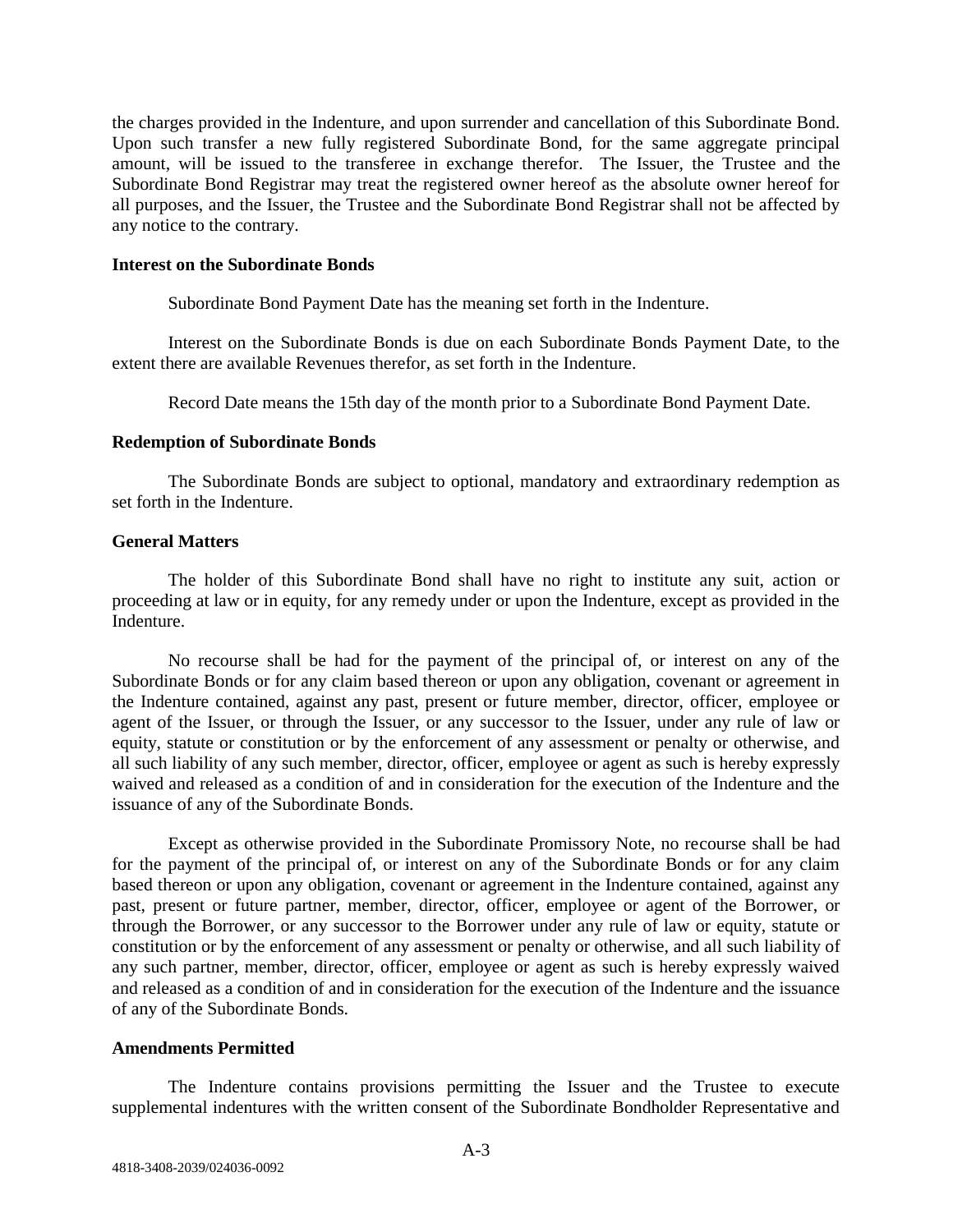the Owners of 100% in aggregate principal amount of Subordinate Bonds at the time Outstanding, subject to certain conditions as set forth in the Indenture.

The Indenture also contains provisions permitting the Issuer and the Trustee to execute supplemental indentures without consent of the Owners of the Subordinate Bonds, subject to certain conditions as set forth in the Indenture.

The Indenture prescribes the manner in which it may be discharged and after which the Subordinate Bonds shall no longer be secured by or entitled to the benefits of the Indenture, except for the purposes of transfer and exchange of Subordinate Bonds and of payment of the principal of and interest on the Subordinate Bonds as the same become due and payable, including a provision that under certain circumstances the Subordinate Bonds shall be deemed to be paid if certain securities, as defined therein, maturing as to principal and interest in such amounts and at such times as to ensure the availability of sufficient moneys to pay the principal of, and interest on the Subordinate Bonds and all necessary and proper fees, compensation and expenses of the Trustee shall have been deposited with the Trustee.

No member or officer of the Issuer, nor any Person executing this Subordinate Bond, shall in any event be subject to any personal liability or accountability by reason of the issuance of the Subordinate Bonds.

It is hereby certified that all of the conditions, things and acts required to exist, to have happened and to have been performed precedent to and in the issuance of this Subordinate Bond do exist, have happened and have been performed in due time, form and manner as required by the Constitution and statutes of the State of California.

This Subordinate Bond shall not be entitled to any benefit under the Indenture, or become valid or obligatory for any purpose, until the certificate of authentication hereon endorsed shall have been signed by the Subordinate Bond Registrar.

In the event of any inconsistency between the provisions of this Subordinate Bond and the provisions of the Indenture, the provisions of the Indenture shall control.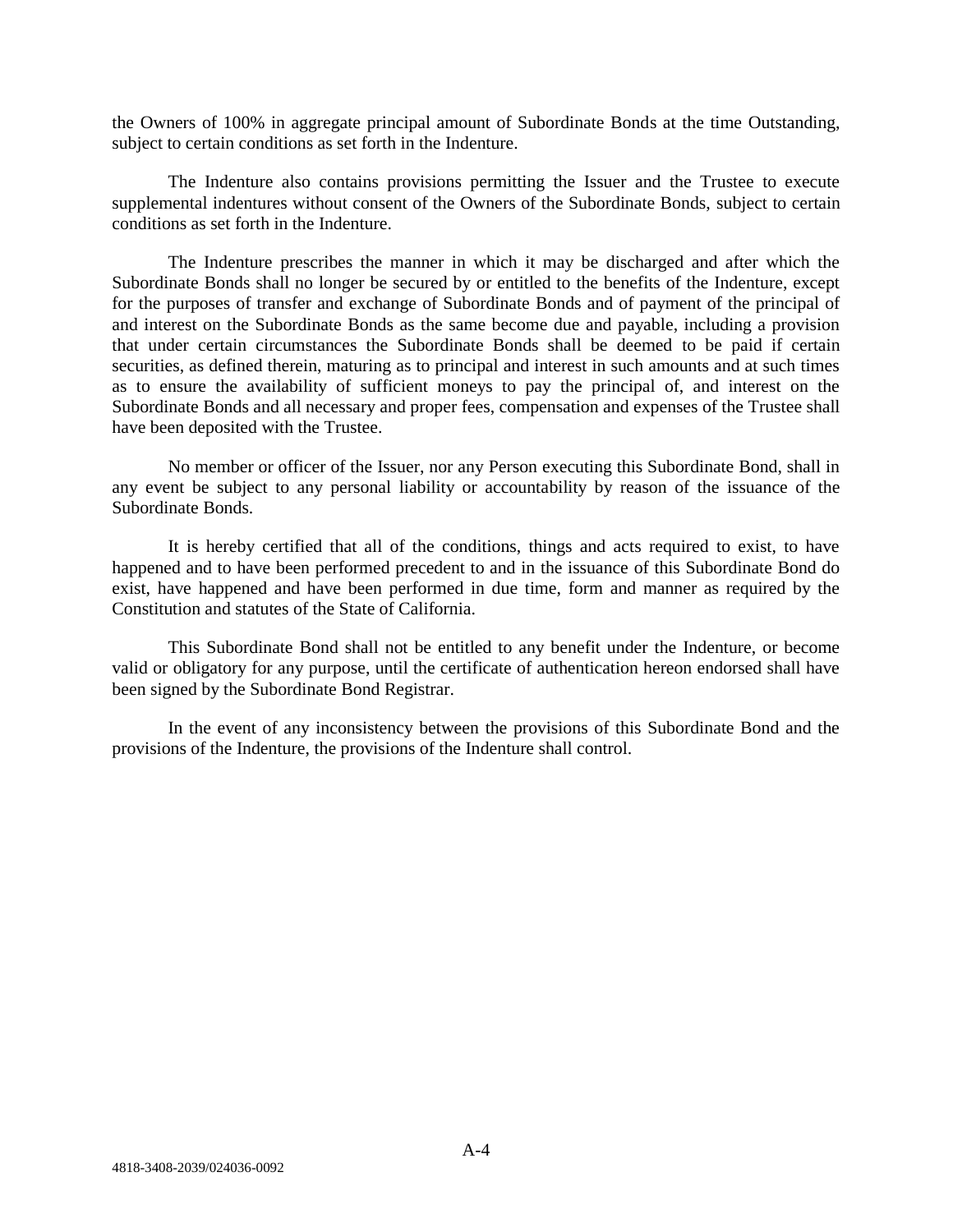**IN WITNESS WHEREOF**, the Chula Vista Housing Authority has caused this Bond to be executed in its name by the manual or facsimile signature of its Executive Director and attested by the manual or facsimile signature of its Secretary.

# **CHULA VISTA HOUSING AUTHORITY**

By:

Executive Director

**ATTEST:**

Secretary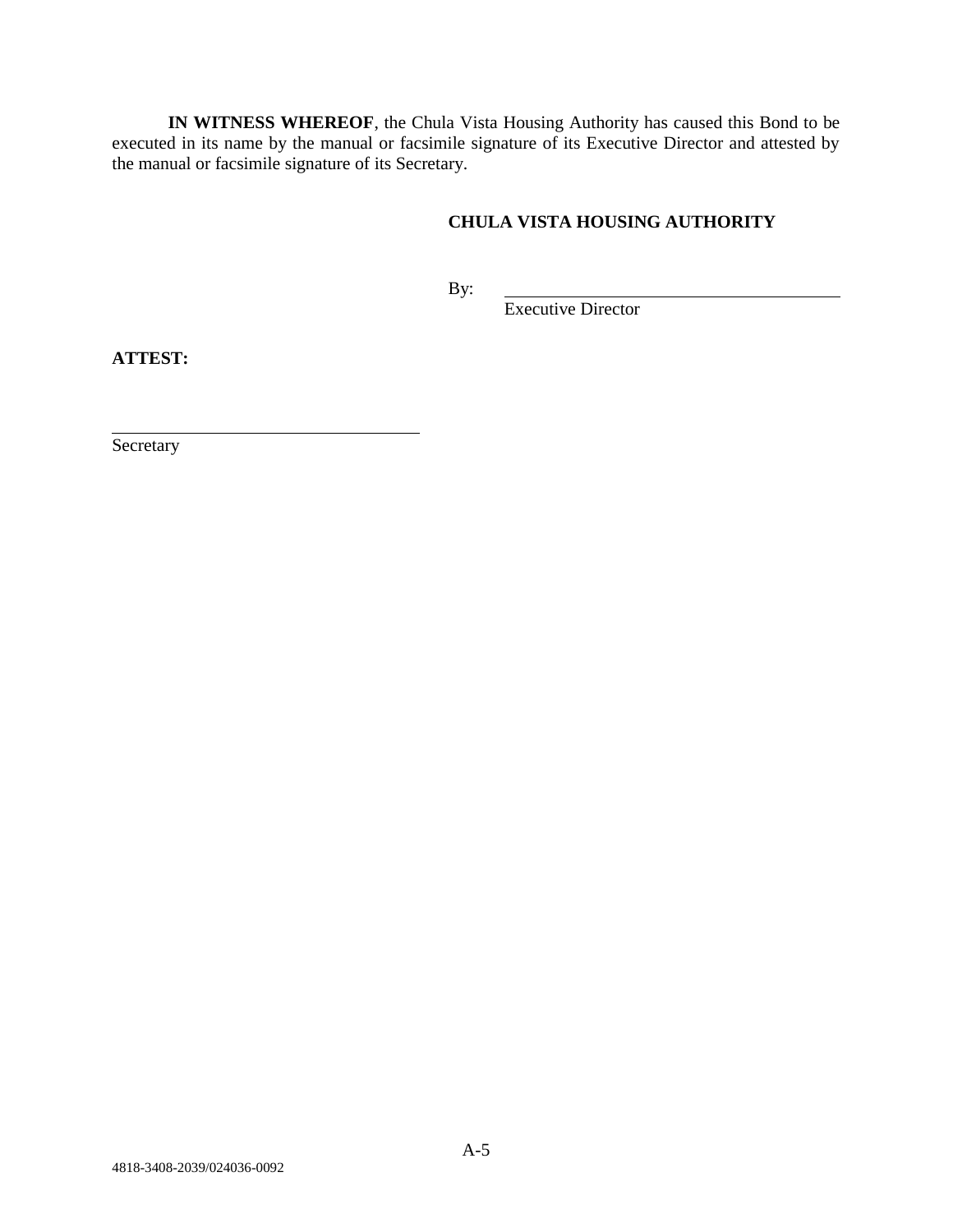## **CERTIFICATE OF AUTHENTICATION**

This Subordinate Bond is one of the Subordinate Bonds issued under the provisions of and described in the within-mentioned Indenture.

Date of Authentication:

**U.S. BANK NATIONAL ASSOCIATION**, as Trustee

By

Authorized Officer

# **ASSIGNMENT**

FOR VALUE RECEIVED, the undersigned hereby sells, assigns and transfers unto

(Please insert Social Security Number or other identifying number of assignee)

(Please Print or Typewrite Name and Address of Assignee)

the within bond and all rights thereunder, and hereby irrevocably constitutes and appoints attorney to transfer the within Subordinate Bond on the books kept for registration thereof, with full power of substitution in the premises.

Dated: \_\_\_\_\_\_\_\_\_\_\_\_\_\_\_\_\_\_\_\_\_.

Signature Guaranteed

NOTICE: Signature(s) must be guaranteed by an Signature eligible guaranty institution.

NOTICE: The Signature to this assignment must correspond with the name as it appears upon the face of the within Subordinate Bond in every particular, without alteration or enlargement or any change whatever.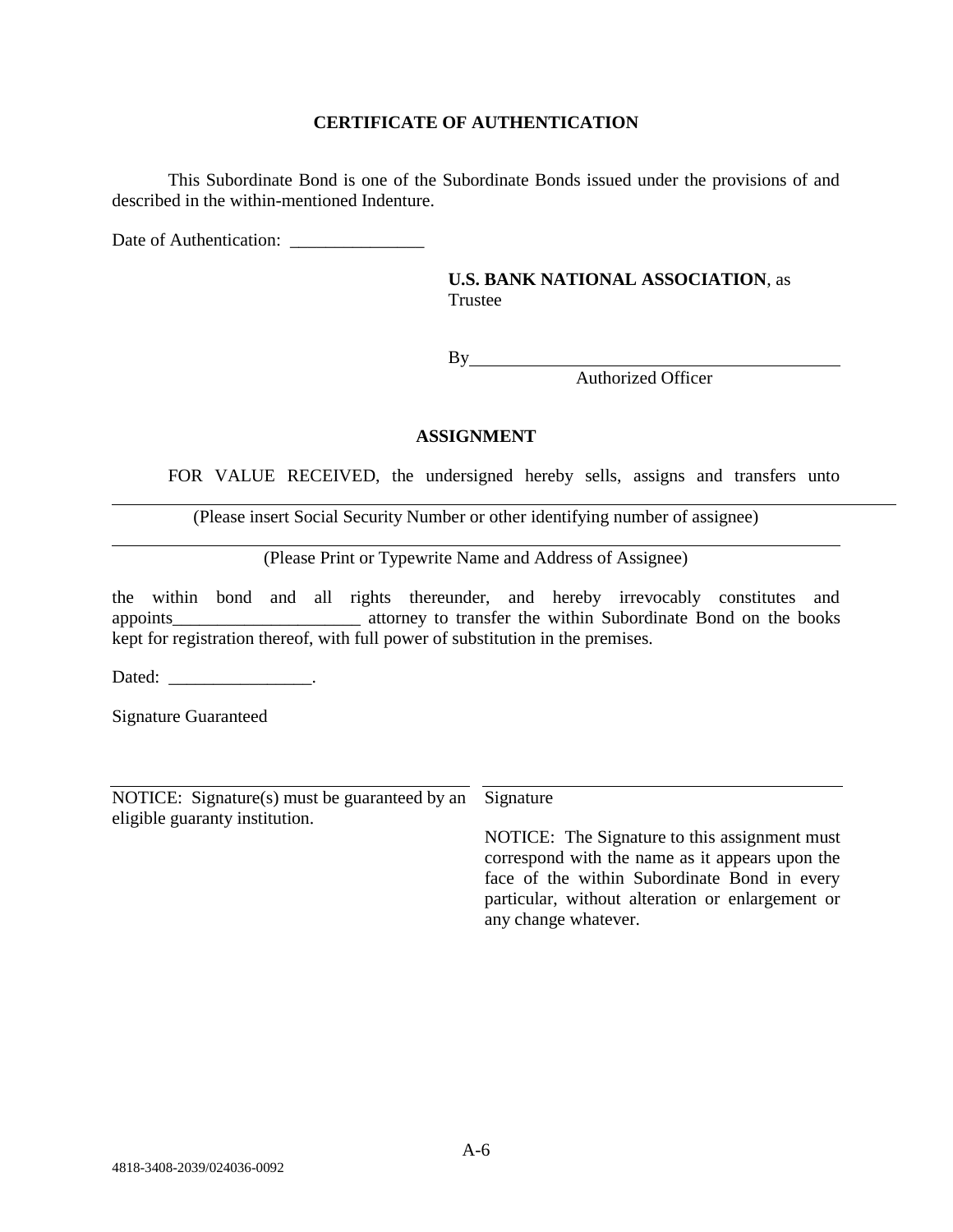### **EXHIBIT B**

### **FORM OF PURCHASER'S LETTER**

[To be prepared on letterhead of Purchaser]

#### [Date]

Chula Vista Housing Authority

U.S. Bank National Association

Re: Chula Vista Housing Authority Multifamily Housing Revenue Bonds (Columba Apartments), Subordinate 2021 Series A-3

Ladies and Gentlemen:

The undersigned (the "Purchaser") hereby acknowledges receipt as [original provider] [transferee], from the previous owner thereof, of the above-referenced bonds (the "Subordinate Bonds") in fully registered form and in the original aggregate principal amount of \$\_\_\_\_\_\_\_\_\_\_\_\_\_\_, constituting all of the Subordinate Bonds currently outstanding. The Subordinate Bonds have been checked, inspected and approved by the Purchaser.

The undersigned acknowledges that the Subordinate Bonds were issued for the purpose of making a loan to assist in financing a multifamily rental housing development known as Columba Apartments located in the City of Chula Vista, California (the "Project"), as more particularly described in that certain Subordinate Loan Agreement dated as of October 1, 2021, as may be amended and supplemented from time to time (the "Subordinate Loan Agreement"), by and among the Chula Vista Housing Authority (the "Issuer"), Millenia II CIC, LP, a limited partnership duly organized and existing under the laws of the State of California (the "Borrower"), and U.S. Bank National Association (the "Trustee"). The undersigned further acknowledges that the Subordinate Bonds are secured by a certain Subordinate Indenture of Trust dated as of October 1, 2021, as amended and supplemented (the "Indenture"), between the Issuer and the Trustee, which creates a security interest in loan repayments made pursuant to the Subordinate Loan Agreement for the benefit of the holders and Owners of the Subordinate Bonds, and by a Subordinate Multifamily Deed of Trust, Assignment of Rents, Security Agreement and Fixture Filing with respect to the Project (the "Subordinate Mortgage"), which creates a security interest in the Project, subject to permitted encumbrances, as provided therein. Terms not otherwise defined herein shall have the meanings assigned thereto in the Indenture.

In connection with the sale of the Subordinate Bonds to the Purchaser, the Purchaser hereby makes the following representations upon which you may rely:

1. The Purchaser hereby certifies that it is (a) a bank as defined in Section  $3(a)(2)$  of the Securities Act of 1933 (the "Act") or a bank holding company or a wholly owned subsidiary of a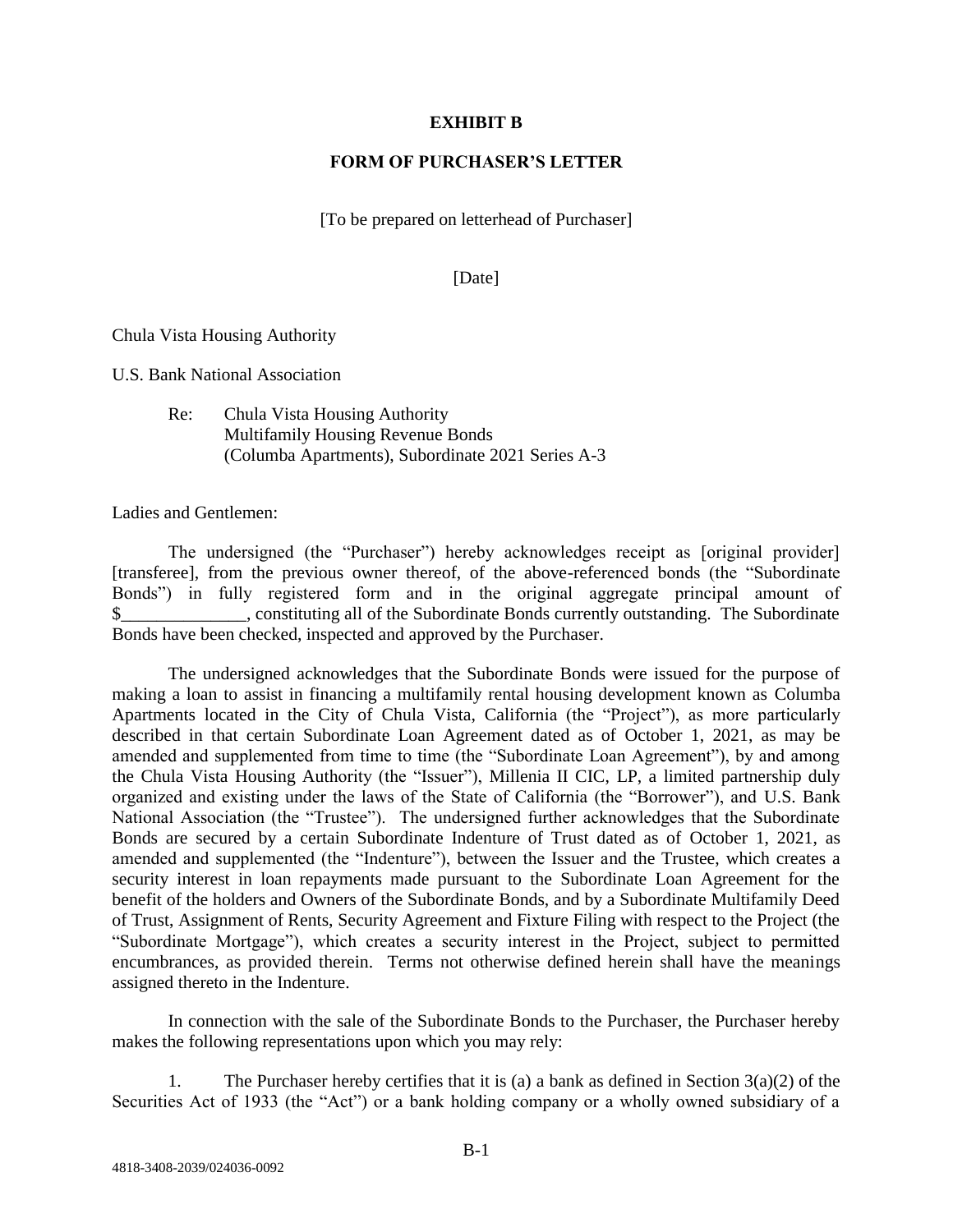bank holding company, or a savings and loan association or other institution as defined in Section 3(a)(5)(a) of that act whether acting in its individual or fiduciary capacity; or (b) a broker or dealer registered pursuant to Section 15 of the Securities Exchange Act of 1934; or (c) an insurance company as defined in Section 2(13) of that act; or (d) an investment company registered under the Investment Company Act of 1940 or a business development company as defined in Section 2(a)(48) of that act; or (e) a Small Business Investment Company licensed by the U.S. Small Business Administration under Section 301(c) or (d) of the Small Business Investment Act of 1958; or (f) a plan established and maintained by a state, its political subdivisions, or any agency or instrumentality of a state or its political subdivision for the benefit of its employees, if investment decisions are made by a plan fiduciary which is a bank, savings and loan association, insurance company, or registered investment advisor and the plan establishes fiduciary principles the same as or similar to those contained in Sections 404-407 of Title I of the Employee Retirement Income Security Act of 1974; or (g) an employee benefit plan within the meaning of the Employee Retirement Income Security Act of 1974 if investment decisions are made by a plan fiduciary, as defined in Section 3(21) of such act, which is either a bank, savings and loan association, insurance company, or registered investment advisor, or if the employee benefit plan has total assets in excess of \$100,000,000, or, if a selfdirected plan, with investment decisions made solely by Persons that are accredited investors or (h) an "accredited investor" as defined in Rule 501 of Regulation D of the Act, as amended.

2. The Subordinate Bonds are being acquired by the Purchaser for its own account and for investment and not with a view to, or for resale in connection with, any public distribution of the Subordinate Bonds. The Purchaser understands that it may need to bear the risks of this investment for an indefinite time, since any sale prior to maturity may not be possible due to unmarketability of the Subordinate Bonds; provided, however, the Purchaser acknowledges and agrees that it may transfer the Subordinate Bonds in whole only and in accordance with the Indenture and this letter.

3. The Purchaser understands that the Subordinate Bonds have not been registered under the Act.

4. The Purchaser acknowledges that it is familiar with the conditions, financial and otherwise, of the Borrower and understands that the Borrower has no significant assets other than the Project. To the extent deemed appropriate in making its investment decision, the Purchaser has discussed the Borrower's financial condition and the Borrower's current and proposed business activities with the Borrower. The Purchaser further acknowledges that it has such knowledge and experience in business matters that it is fully capable of evaluating the merits and risks of this investment and it is able to bear the economic risk of the investment. The Subordinate Bonds are a security of the kind the Purchaser wishes to purchase and hold for investment, and the nature and amount of the Subordinate Bonds are consistent with the Purchaser's investment program. The Purchaser has been furnished such information and such documents as the Purchaser deems necessary to make a decision to purchase the Subordinate Bonds, including copies or forms of the Indenture, the Subordinate Loan Agreement, the Subordinate Mortgage and the Regulatory Agreement (as defined in the Indenture), and certain other documents relating to the Subordinate Bonds and the Project, all of which documents the Purchaser has reviewed. Specifically, but without limitation, the Purchaser has reviewed information about the Project, project cashflow and the property manager for the Project, if any, as well as information about the investment risks relating to the Subordinate Bonds, and the Purchaser understands that the Subordinate Bonds involve a high degree of risk. SPECIFICALLY, AND WITHOUT IN ANY MANNER LIMITING THE FOREGOING, THE PURCHASER UNDERSTANDS AND ACKNOWLEDGES THAT, AMONG OTHER RISKS, THE SUBORDINATE BONDS ARE INTEREST ONLY AND PAYABLE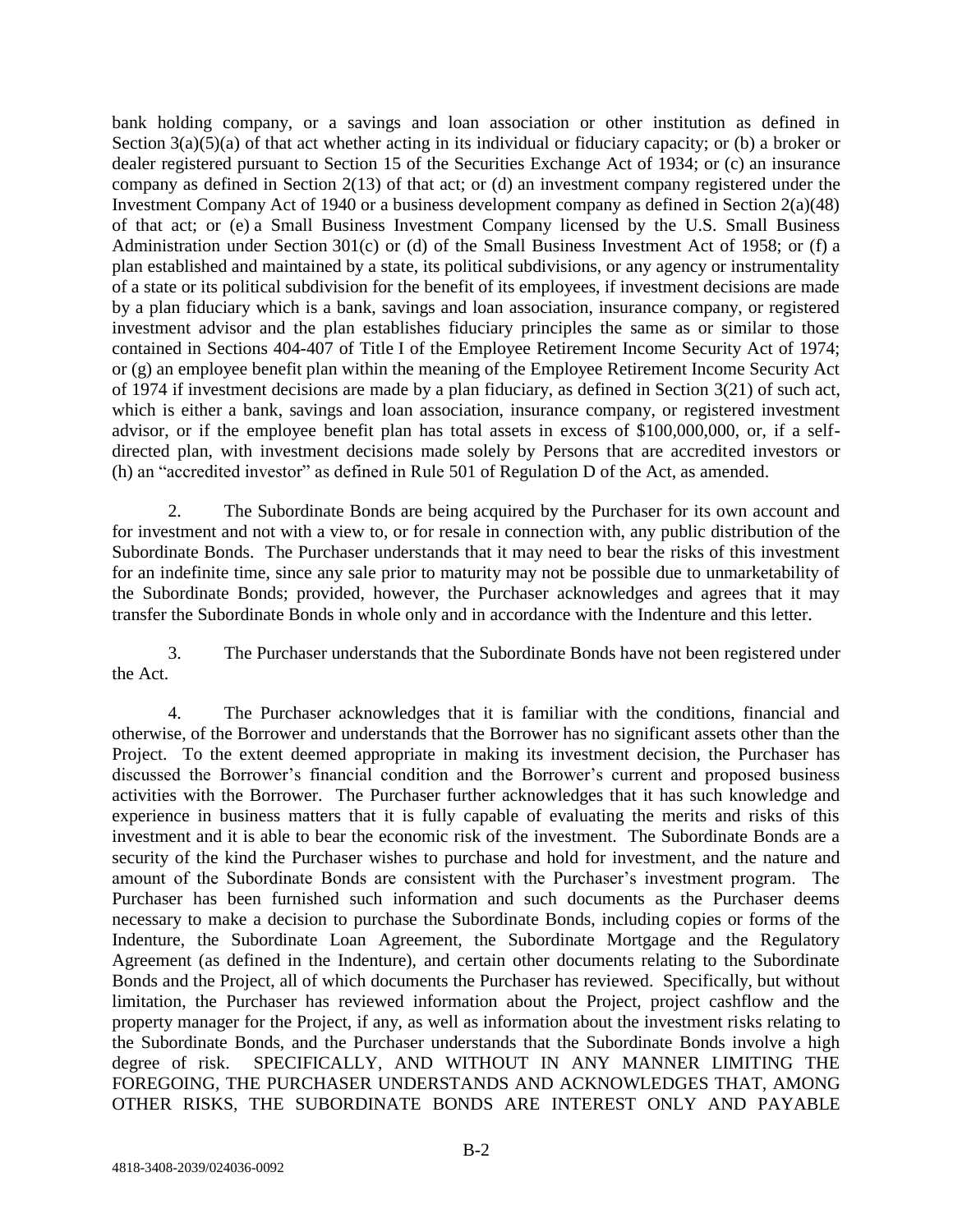SOLELY FROM REVENUES (AS DEFINED IN THE INDENTURE) DERIVED FROM THE PROJECT, THAT THE SUBORDINATE BONDS ARE NOT ENTITLED TO THE BENEFIT OF ANY CREDIT FACILITY, THAT THE SUBORDINATE BONDS ARE NOT RATED BY ANY RATING AGENCY AND THAT. THE PURCHASER ALSO UNDERSTANDS THAT (A) THE SUBORDINATE BONDS ARE NOT SECURED BY ANY PLEDGE OF ANY MONEYS RECEIVED OR TO BE RECEIVED FROM TAXATION BY THE CITY OF CHULA VISTA, THE STATE OF CALIFORNIA OR ANY POLITICAL SUBDIVISION THEREOF AND THAT THE ISSUER HAS NO TAXING POWER, NOR ARE THE SUBORDINATE BONDS SECURED BY ANY REVENUES OR FUNDS OF ANY KIND OF THE CHULA VISTA HOUSING AUTHORITY, THE CITY OF CHULA VISTA, THE STATE OF CALIFORNIA OR ANY POLITICAL SUBDIVISION THEREOF, (B) THE SUBORDINATE BONDS DO NOT AND WILL NOT REPRESENT OR CONSTITUTE A GENERAL OBLIGATION OR A PLEDGE OF THE FAITH AND CREDIT OF THE ISSUER, THE CITY OF CHULA VISTA, THE STATE OF CALIFORNIA OR ANY POLITICAL SUBDIVISION THEREOF; AND (C) THE LIABILITY OF THE ISSUER WITH RESPECT TO THE BONDS IS LIMITED TO THE TRUST ESTATE AS SET FORTH IN THE INDENTURE. THE PURCHASER UNDERSTANDS THAT THE SUBORDINATE BONDS ARE NONRECOURSE TO THE BORROWER. The Purchaser has made such inquiry with respect to all of the foregoing as it believed to be desirable for its purposes.

5. The Purchaser has received from the Issuer no formal or informal offering or disclosure document relating to the Subordinate Bonds and has concluded that the receipt of one prior to the purchase of the Subordinate Bonds is not required. It is acknowledged that no written information has been provided by the Issuer, and that any written information furnished by any other party to the transaction does not purport to fully disclose all information pertinent to the Subordinate Bonds.

6. Except as disclosed to the Issuer, the Purchaser is not now and has never been controlled by, or under common control with, the Borrower. Except as disclosed to the Issuer, the Borrower has never been and is not now controlled by the Purchaser. THE PURCHASER HAS ENTERED INTO NO ARRANGEMENTS WITH THE BORROWER OR WITH ANY AFFILIATE OF THE BORROWER IN CONNECTION WITH THE SUBORDINATE BONDS, OTHER THAN AS DISCLOSED TO THE ISSUER. The Purchaser hereby agrees to deliver to the Issuer a copy of any agreement between the Purchaser and the Borrower or any affiliate of the Borrower relating to the Subordinate Bonds.

7. The Purchaser has authority to purchase the Subordinate Bonds and to execute this letter and any other instruments and documents required to be executed by the Purchaser in connection with the purchase of the Subordinate Bonds.

8. In entering into this transaction the Purchaser has not relied upon any representations or opinions made by the Issuer relating to the legal consequences or other aspects of the transactions, nor has it looked to, nor expected, the Issuer to undertake or require any credit investigation or due diligence reviews relating to the Borrower, its financial condition or business operations, the Project (including the refinancing, operation or management thereof), or any other matter pertaining to the merits or risks of the transaction, or the adequacy of any collateral pledged to the Trustee to secure repayment of the Subordinate Bonds.

9. The Purchaser understands that the Subordinate Bonds are not secured by any pledge of any money received or to be received from taxation by the State of California or any political